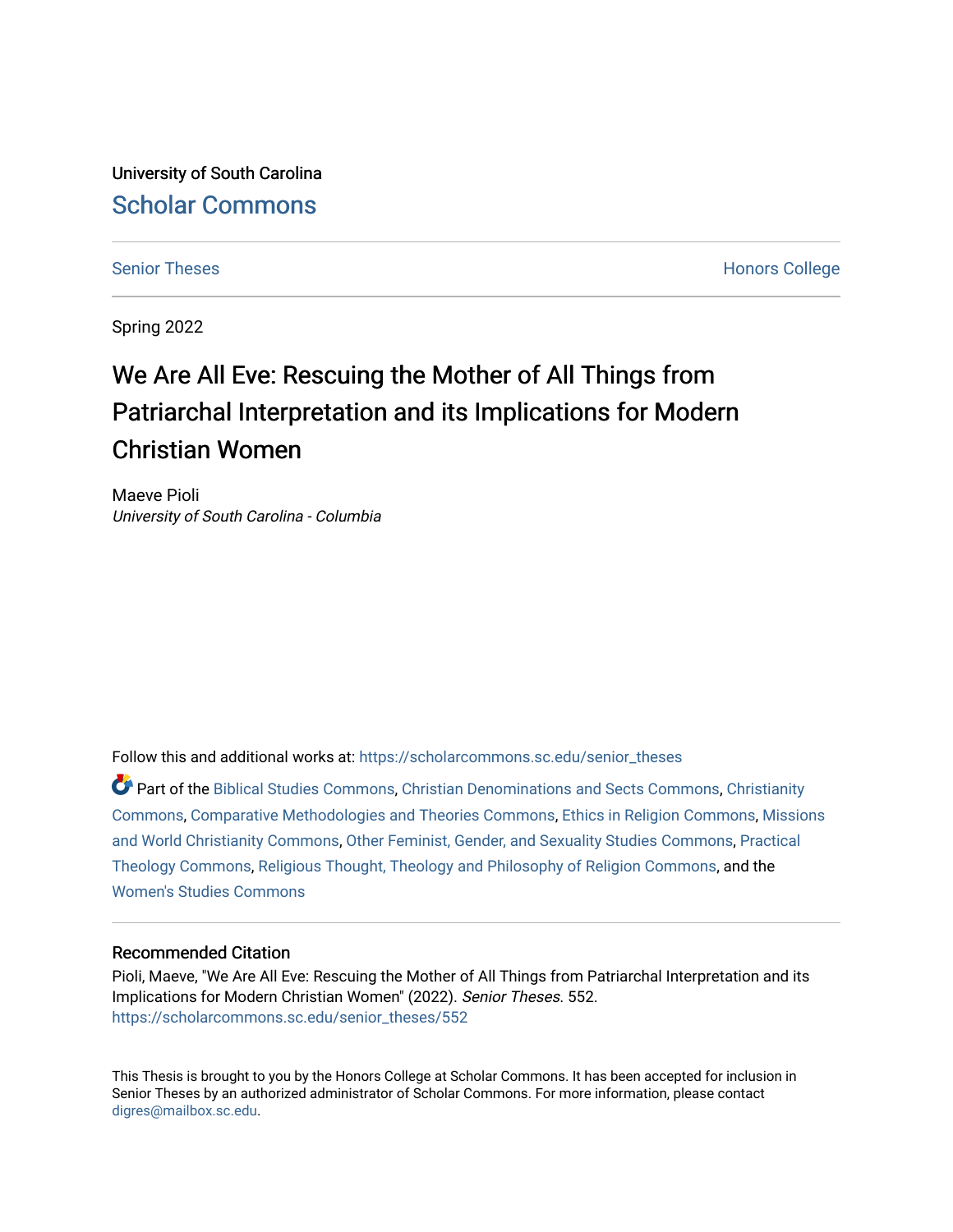#### WE ARE ALL EVE: RESCUING THE MOTHER OF ALL THINGS FROM PATRIARCHAL INTERPRETATION AND THE IMPLICATIONS FOR MODERN CHRISTIAN WOMEN

By

Maeve Pioli

Submitted in Partial Fulfillment of the Requirements for Graduation with Honors from the South Carolina Honors College

May,2022

Approved:

 $\frac{1}{2}$ 

Dr. Erin Roberts Director of Thesis

Dr. Stephanie Mitchem

Second Reader

Steve Lynn, Dean For South Carolina Honors College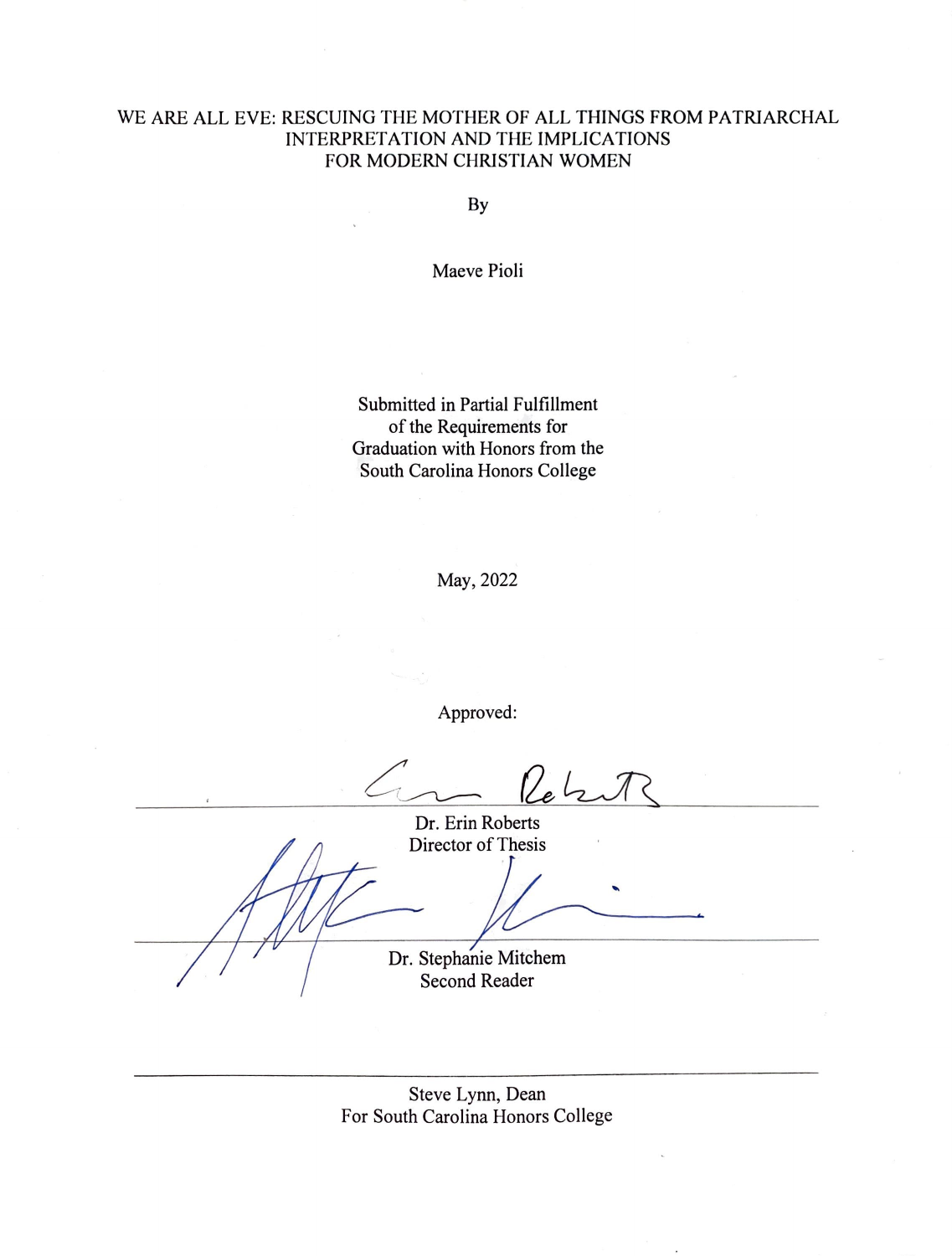# TABLE OF CONTENTS

| CHAPTER 5 : THE ISSUE OF AUTHORITY32 |
|--------------------------------------|
|                                      |
|                                      |
|                                      |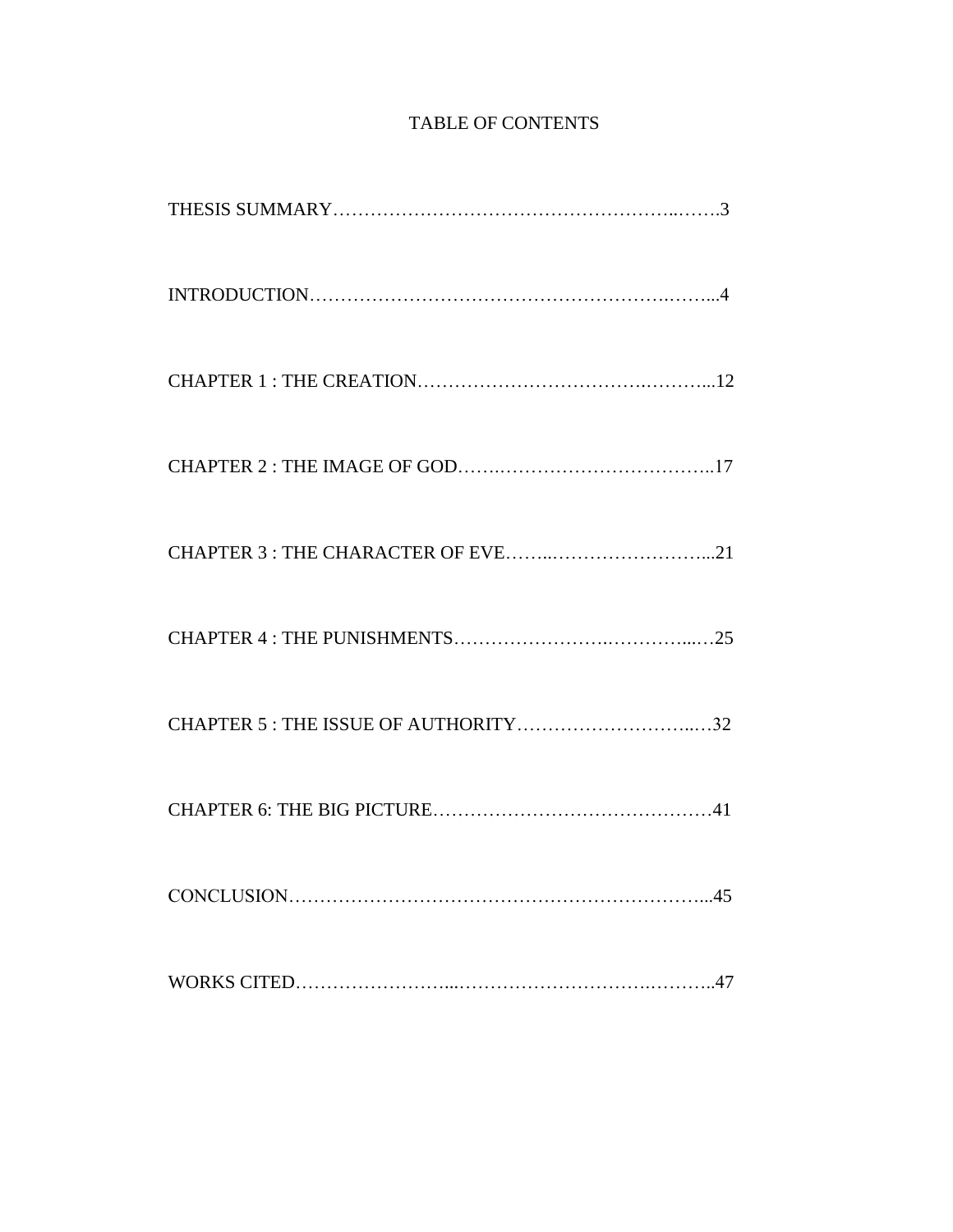#### THESIS SUMMARY

For centuries, the traditional Christian understanding of the Genesis narrative has relied heavily on the patriarchal biases of historic church figures to enforce a gendered hierarchy where women are deprived of authority, voice, and agency. My thesis deconstructs these misogynistic interpretations to provide liberating, alternative readings for the Garden of Eden as well as New Testament verses that utilize Eve's transgression to justify women's secondary status. As a former Christian, I have witnessed the persistence of this oppressive theology, often repackaged as a "complementary" relationship between sexes where women must dutifully submit to the headship of men. Therefore, by building off the wealth of feminist biblical literature, I analyze inaccuracies in English translations, re-examine Eve's character with a strengths-based approach, place the New Testament texts within their proper cultural and linguistic contexts, and cross compare patriarchal verses with biblical indications of female leadership, piety and equality. My research bridges the gap between Christianity and feminism to prove that one can retain their faith while denying the existence of a divine mandate of patriarchy. Moreover, this eradication of misogyny in religion destroys one of the many bases upon which it stands in order to emancipate all women in the modern age, whether they are religious or secular.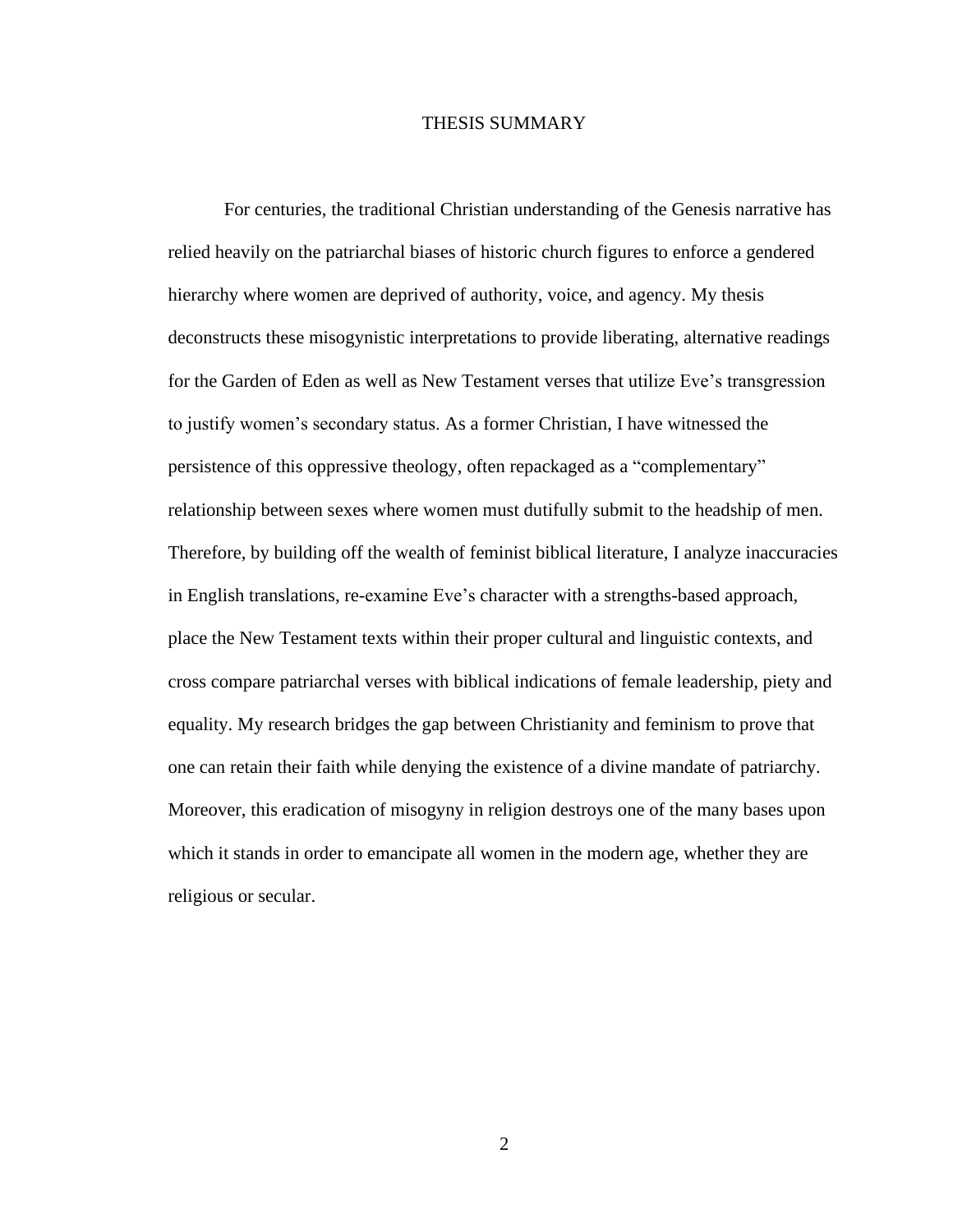#### INTRODUCTION

In my previous life as a born-again Christian, I encountered multiple women who touted the oppressive logic that men were appointed by God as the natural leaders of mankind. These were bright, college-educated women who stated that they would not support a female preacher because of biblical passages that they interpreted as allotting all authority to men. Although I am no longer a Christian, these statements have compelled me to create this thesis. I hope to show that even for those who maintain that the Bible is the ultimate and only source of perfect truth to guide humanity, there is evidence that the subordination of women is not a divine mandate. Rather, it is a distortion from centuries of biased exegesis. Ultimately, faith and feminism are not incompatible.

Many of the arguments I encountered in my time as a Christian harkened to the Garden of Eden as a justification for misogyny. I have witnessed Eve demonized and sexualized in a manner akin to Jezebel, the Christian Old Testament wife of King Ahab (*Revised Standard Version*, 1 Kings 16.31). The story of Eve's creation and subsequent lapse in judgement has been used to justify everything from the "simplemindedness" of women to the necessity of childbearing. According to the concept of "original sin" formulated by St. Augustine in the  $5<sup>th</sup>$  century, every woman and man has been affected by the error in Eden, leading to a corrupted and fallen world in need of salvation (Fitzpatrick 465). Therefore, a reexamination of Eve has effects far beyond redeeming a single individual, historical or not. She has become the cultural icon for legitimizing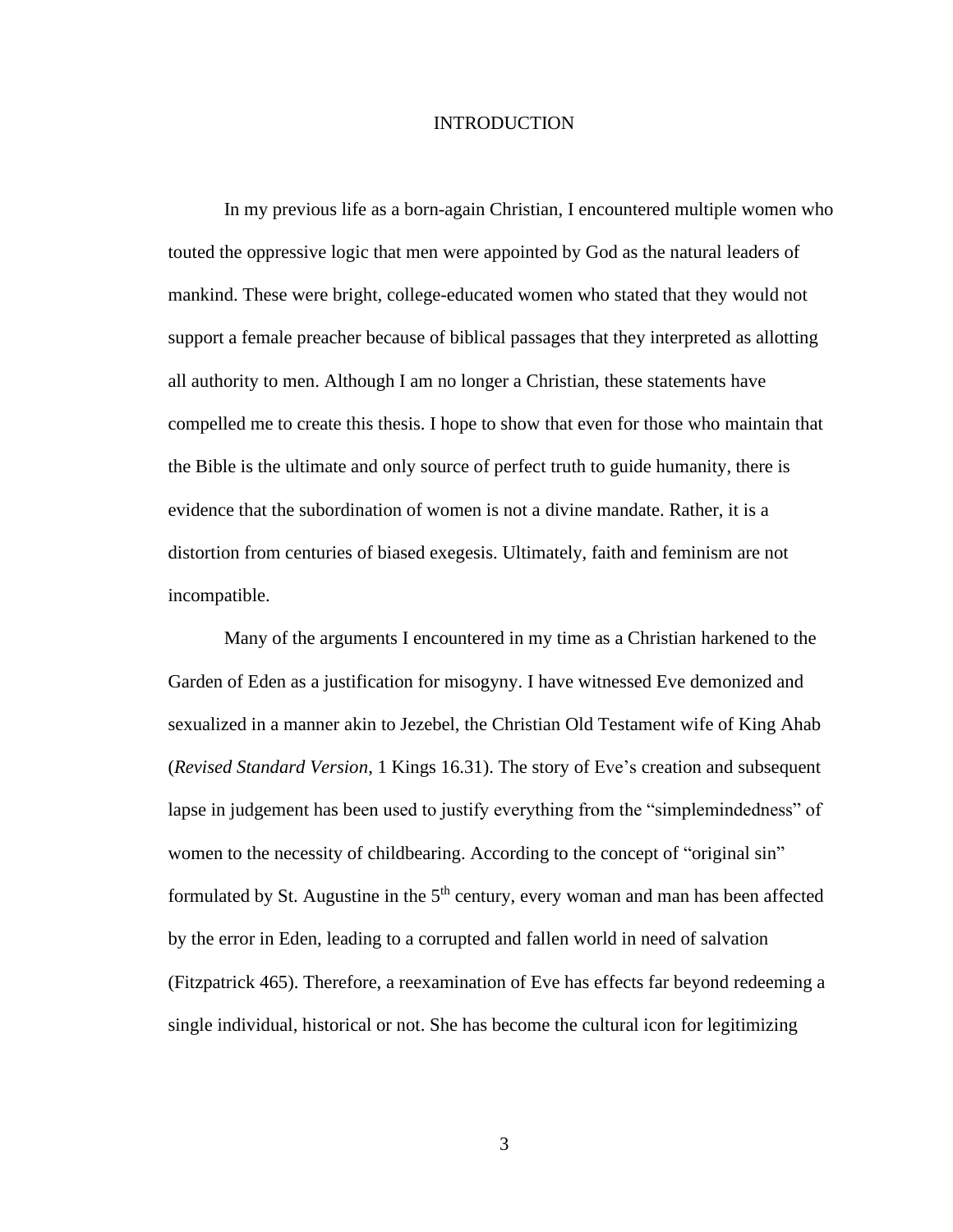centuries of female oppression within the Christian world, effectively supporting the idea of male authority and a masculine Godhead.

These biased interpretations of Genesis have been upheld by the historical and systematic exclusion of women from written biblical explication. Before the  $12<sup>th</sup>$  century, monasteries provided the sole source of education for women in the Western World, conditional on their vows of chastity and poverty. After the rise of universities, formal theological education took place in these male only institutions, depriving women of any outlet for scholarship. When universities were declared too secular after the Protestant Reformation, religious education was once again transported to seminaries that excluded women until the mid-19<sup>th</sup> century. These historical injustices effectively deprived women of the ability to contribute to the reservoir of Biblical exegesis until the idea of a divinely ordained patriarchy was too far ingrained in Christian tradition (Reuther, "The Feminist Critique" 388-389). It is not that women did not attempt to contribute to this body of work. There is a wealth of evidence that women helped shape scriptural history and transmission; however, their perspectives have not been codified and conserved nearly as well as their male counterparts (Shaner 21).

My aim through this thesis is to continue the reclamation of scripture begun by monumental feminist biblical scholars such as Phyllis Trible and Elizabeth Cady Stanton. I understand that I am not able to definitively answer every scriptural question regarding women's equality. Rather, I utilize the framework of heterology coined by Georges Bataille in my writing. Although it was originally a scientific philosophy aimed at exploring the possibility of a complete other, in a humanities setting, heterology allows one to return the known to the unknown. It deconstructs and dismisses what has been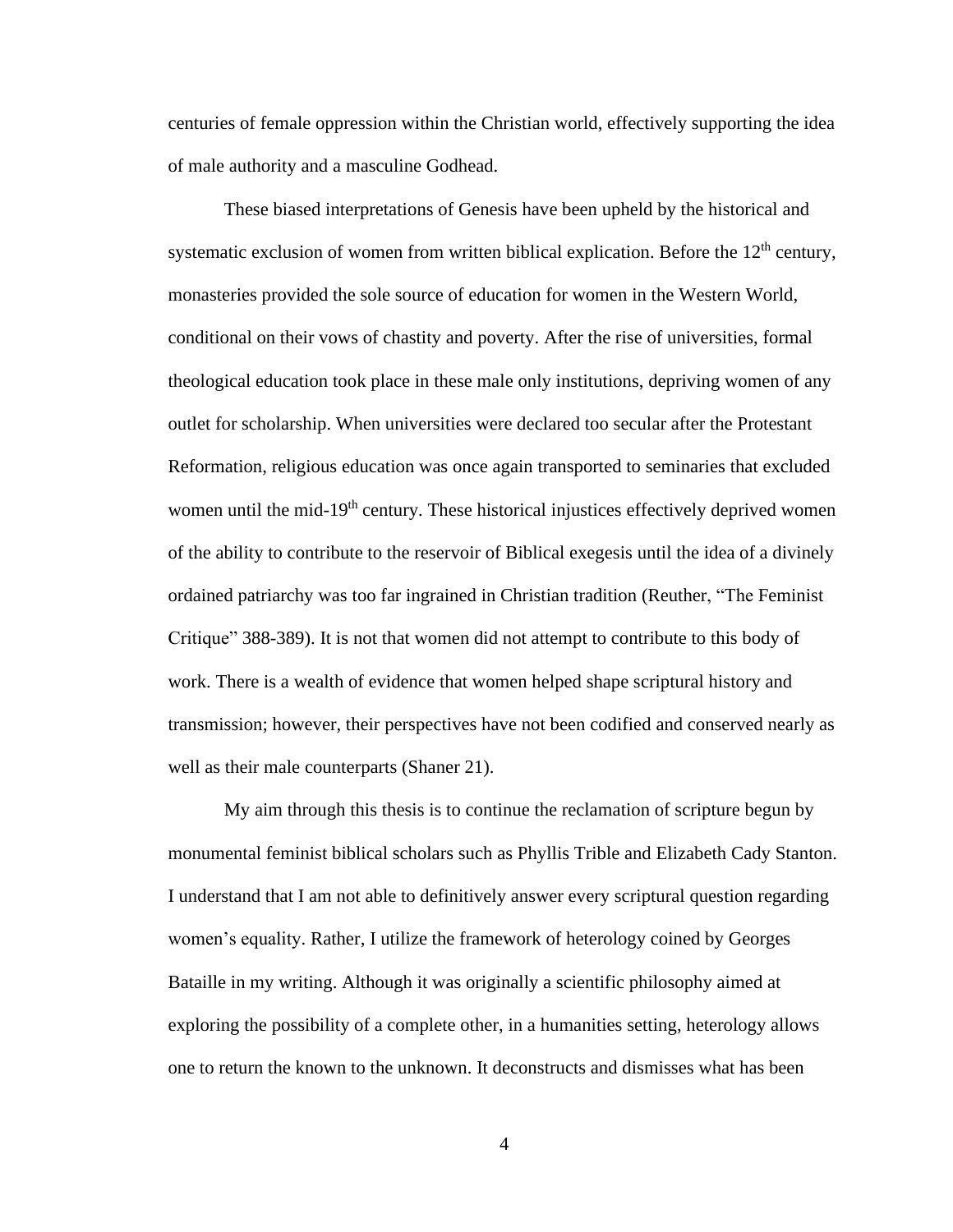"authenticated" about a text to open the door of possible interpretations. It is not searching for a single, "correct" reading, it is exploiting the ambiguous details and exposing a multiplicity of meaning. Because if centuries of White men have imbued the text with their own world views, why must it be restricted from future generations? (Jobling 81). I believe that we must discard the notion that simply because something is new, it is heretical. Traditional interpretations are as equally subject to bias as modern ones; infamous church figures such as Martin Luther and Thomas Aquinas were not infallible individuals with perfect knowledge of the divine.

In fact, this blind reliance on precedent has led to horrific historical errors in exegesis. In the mid-20<sup>th</sup> century, scholar Bernadette Brooten discovered that the male apostle's name Junias, mentioned in Romans 16:7 did not appear in any ancient Latin or Greek documents or inscriptions. However, the female name Junia was well attested to in primary sources from the period. This apostle was not referred to as a male or spelled with the additional, masculine ending of the letter "s" by biblical scholars until approximately the  $13<sup>th</sup>$  century. Therefore, the female apostle Junia's legacy had been corrupted by misogynistic interpreters who couldn't possibly believe that Jesus would appoint and distinguish a female teacher of the "good news" (Brooten 142-143).

A similarly biased worldview led early  $19<sup>th</sup>$  century Southern American exegetes to justify the continuation of American slavery through their ability to cherry pick scripture. One of the most popular passages for Americans in support of slavery was Genesis 9:18-27, known as the Hamitic curse. When Ham, the son of Noah, did not help to cover his father's naked, unconscious body after a drinking binge, Noah curses Ham's son, Canaan. Noah states that Canaan will be "a slave of slaves…to his brothers." and he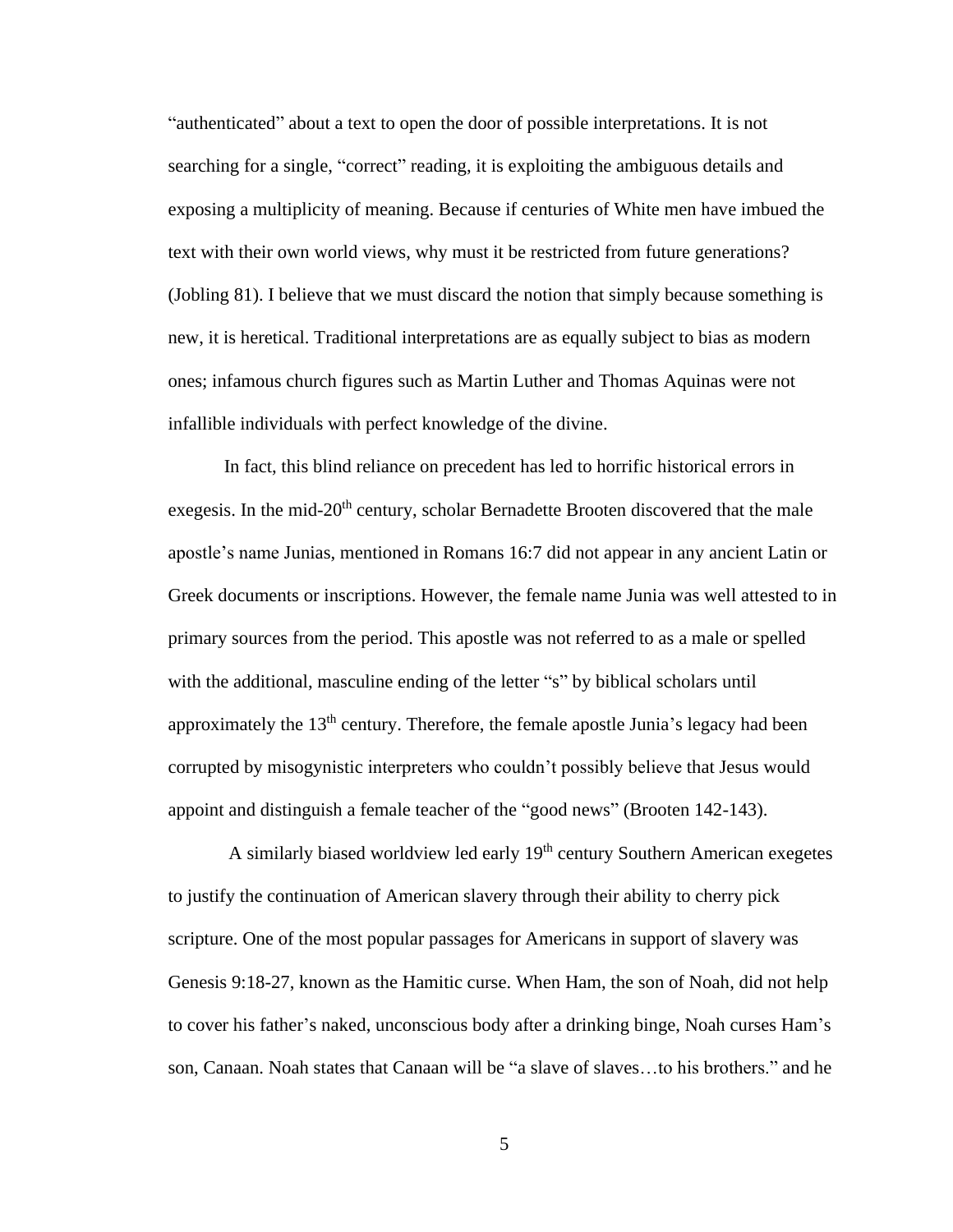appoints Ham's brothers, Shem and Japheth to be his masters. Those who wished to uphold the horrific American institution of slavery utilized this passage, along with the fraudulent belief that all Africans were descendants of Canaan to justify their belief that slave owners were carrying out God's will (Evans 40). Another widespread argument was that Jesus Christ's silence on the issue demonstrated support while citing passages such as Ephesians 6:5-8, traditionally attributed to Paul the Apostle, that prescribed obedience of slaves towards their masters (Evans 43).

To counter this point, abolitionists at the time insisted that one must move past a plain sense reading of the text. They argued that it is one's duty as a Christian to commit to intense research of scripture and surrounding historical context to fully understand the word of God, rather than taking it at face value (Harrill 153). This thesis follows the same rationale by emphasizing thematic principles of egalitarianism over singular verses and deep diving into the text to salvage the reputation of Biblical women such as Eve and thereby contributing to the reduced subjugation of women more generally. I hope that one day Christians will be able to look back on the mistreatment and defamation of women with the same disdain as they do with the previous support of slavery; if present-day Christians can acknowledge that previous interpretations of slavery were incorrect or at least historically specific, then why can't the same be said for women?

Considering the historical evils that have been justified through biblical interpretation, scholar Kelly Douglas argues that one should receive their interpretation from the oppressed, rather than the oppressor. She states that marginalized populations have an epistemological advantage in that they can more easily witness the faults in a social system. They are inherently skeptical towards unjust claims of superiority and are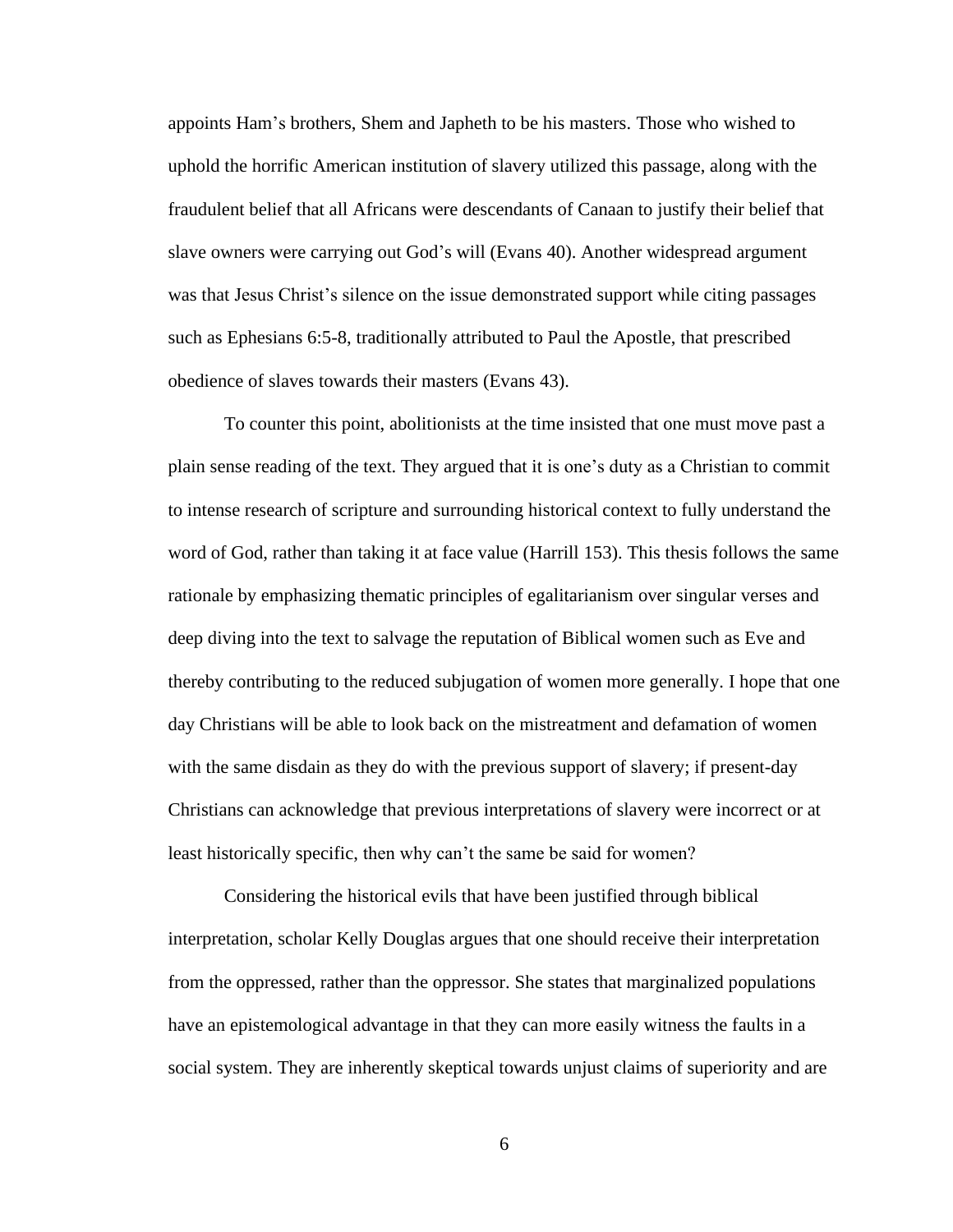more capable of envisioning a complete revolution in the ways humans exist and interact. The Bible seemingly follows this reversal of hierarchies in verses such as Mark 10:31. The passage states that those who sacrifice for the Gospel will be greatly rewarded in this life and the next, effectively making the "first [the] last, and the last first" (Douglas).

I now invite my readers to leave behind any prior knowledge of Genesis. I believe that you may find, as I have during my research, that the popular narrative about the events of Eden is not entirely faithful to the actual text. There is no mention in the Hebrew text of Eve being formed from Adam's rib, the forbidden fruit being an apple, or the serpent related in any way to Satan. We have been told a biased account shaped by centuries of scholarly speculation building upon itself until conjecture has become fact. I will, therefore, be reevaluating the legacy of Eve and the events of Eden in order to disprove the notion that the Bible supports a gendered hierarchy with women as the feeble and flawed subordinates.

In my first chapter, titled "The Creation" I explore the origin stories of man and woman in Genesis 1 and Genesis 2 to discount the claim that maleness is the original state of mankind. The chapter provides evidence for the existence of a primal androgynous state; woman was not derived from man but rather they both came from a single, mixed gender entity. In doing so, I explore the grammatical nuances that demonstrate Eve was not a byproduct of man's rib but pulled from his entire side. In sum, I demonstrate that woman was not created for man and from man but as an autonomous being destined for equality.

In my second chapter, titled "The Image of God", I argue that God does not possess a physical male form to contradict the pervasive line of thought that believes men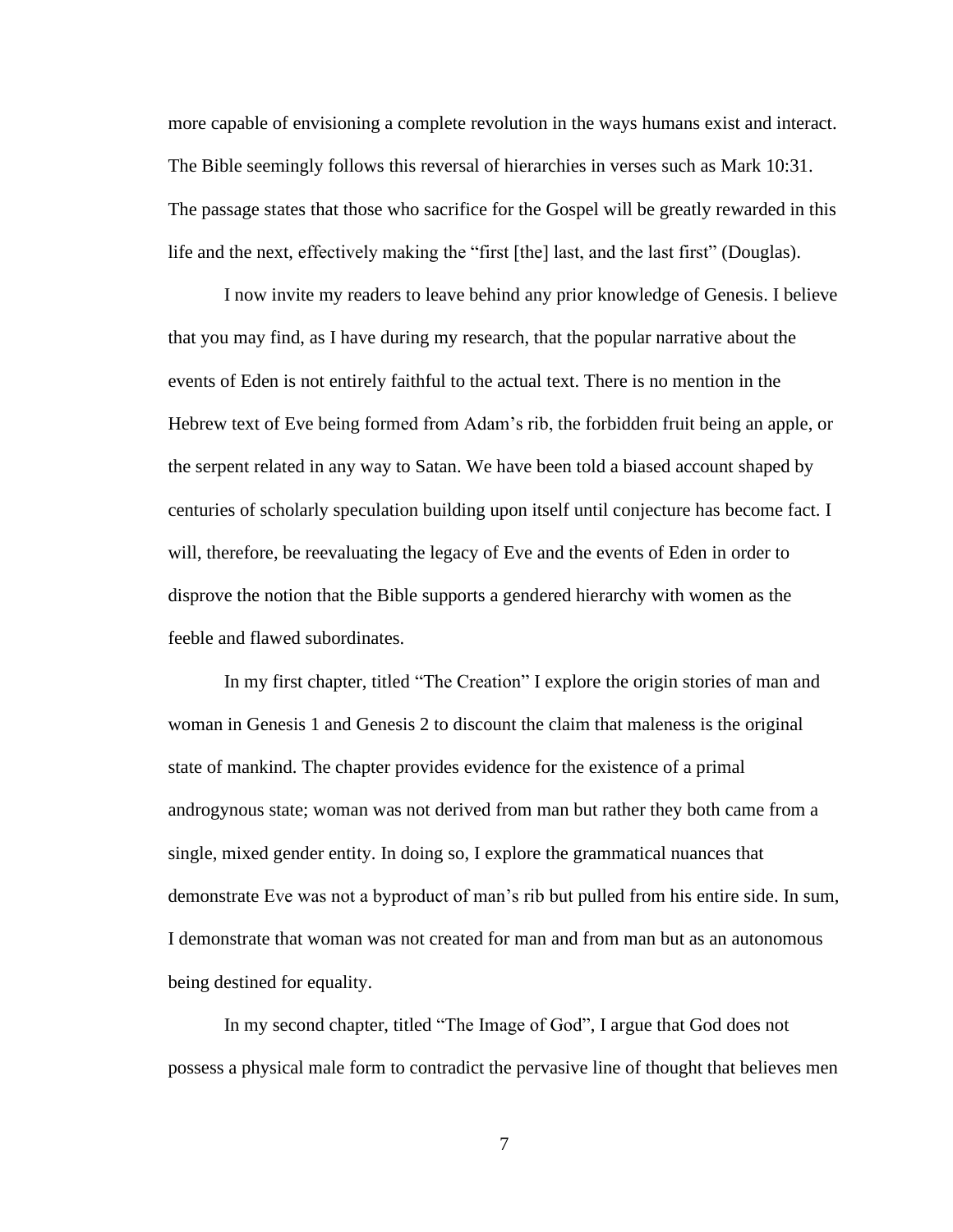are the sole image bearers of God. I discuss multiple biblical metaphors that connect God to the likeness of women as well as passages that warn not to attach any corporeal form to God. Ultimately, God is beyond human comprehension and cannot be confined by the conventions of our language. To demonstrate this linguistic aspect, I explain the grammatical conventions of Hebrew that necessitate that God is referred to as a "he". It is for these reasons and clarity's sake that I also use male pronouns to describe God throughout my thesis. Finally, I deconstruct the idea that Jesus' male body on Earth evidences male superiority to further my claim that these masculine images of God marginalize the female spiritual experience and unnecessarily equate maleness with the divine.

In my third chapter, titled "The Character of Eve", I redeem the reputation of Eve and humanize her error as this mistake has been used to negatively characterize women for centuries. I demonstrate that Adam was equally complicit in the act, standing alongside Eve while she talked to the serpent and eating of the fruit without coercion. This chapter includes multiple biblical passages that place the blame equally, if not more so on Adam. Finally, I testify to the positive qualities of Eve that are often neglected. She was not a malicious individual set on corrupting her husband, but a naïve, honest woman who never turned her back on God, even after she was expelled from the Garden of Eden. In providing this positive perspective, I counteract the Evangelical argument that all women have been tainted by Eve's negative characteristics and therefore will always be the lesser sex.

In my fourth chapter, titled "The Punishments", I examine how Christian tradition has historically exaggerated the sin of Eden to account for the "fall of mankind from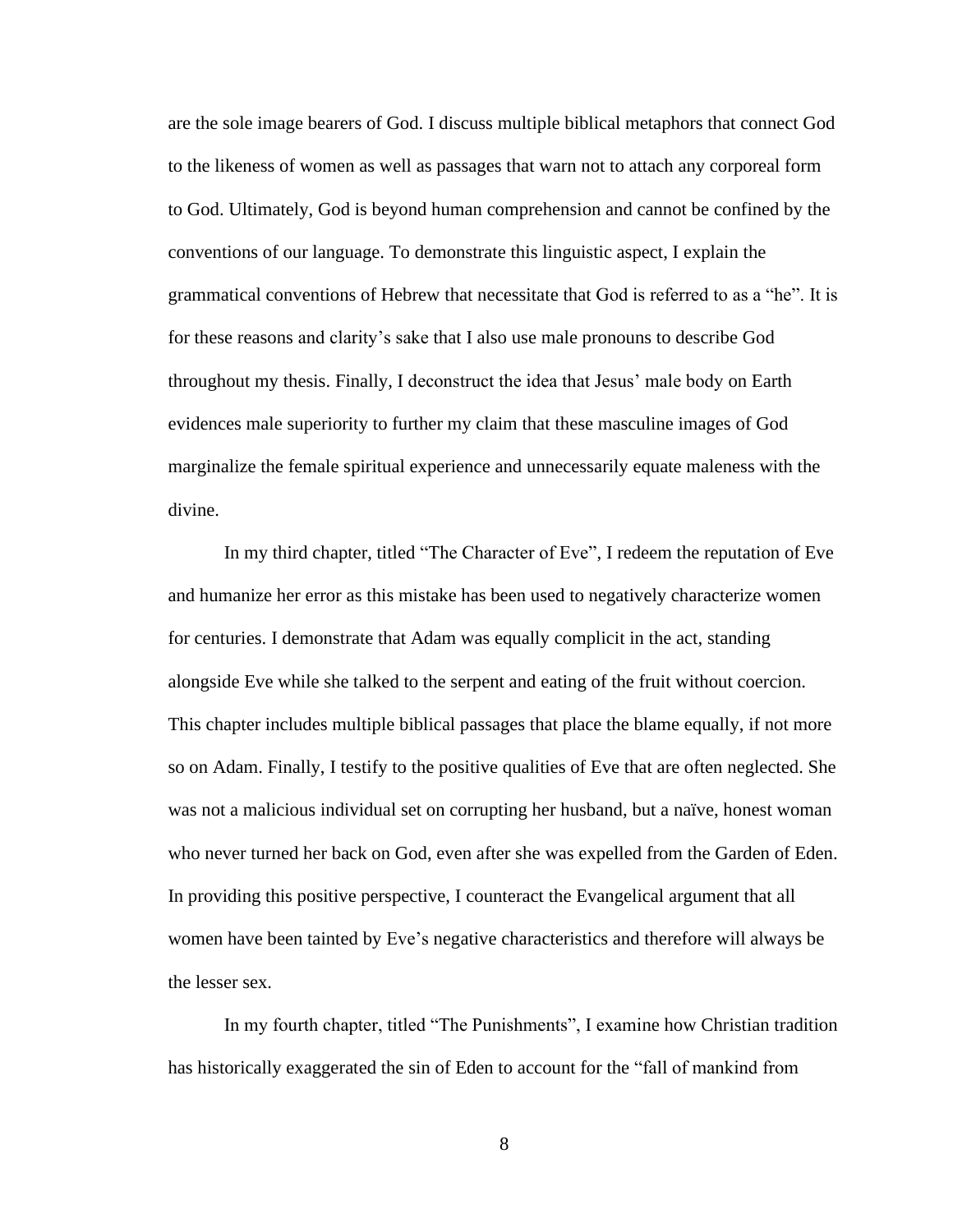grace". Moreover, I explain how the punishments doled out by God to Adam and Eve are not as immutable as they have been interpreted to be. They were more predictions than prescriptions and humans do possess the power to change them. Within this argument to minimize the perceived impact of their sin, I present strong evidence that humans were not fully immortal in the Garden. Therefore, their transgression did not singlehandedly create death in the world. Finally, I provide an in-depth analysis of St. Augustine's doctrine of original sin to refute the idea that their sin carried exponentially greater weight than ones committed by any other individual on a given day.

Finally, my fifth chapter, titled "The Issue of Authority" assesses two texts that feature prominently in the position that I desire to contest: 1 Corinthians 11 and 1 Timothy 2. These texts are frequently used to repress female liberties within the church. 1 Corinthians 11 advocates for women's head coverings due to the order of creation and the fact that women do not possess the full image of God as men do. Similarly, 1 Timothy 2 states that women are not allowed to speak or hold authority in the Church because of the sins of Eve. However, as Christians claim that both passages were written by the Apostle Paul, I describe how Paul's practice of permitting and celebrating female authority directly contradicts these texts. As I explore both passages more in depth, I utilize both grammatical and historical knowledge to center them within their appropriate contexts and disprove the notion that they unequivocally support male domination.

I would like to acknowledge now that this thesis operates solely within a gender binary. Since acceptance of a gender and sexuality spectrum has not yet been fully realized within Christian institutions, more so even than gender equality, it is simply too expansive a topic to include within this thesis. I hope, however, to one day complete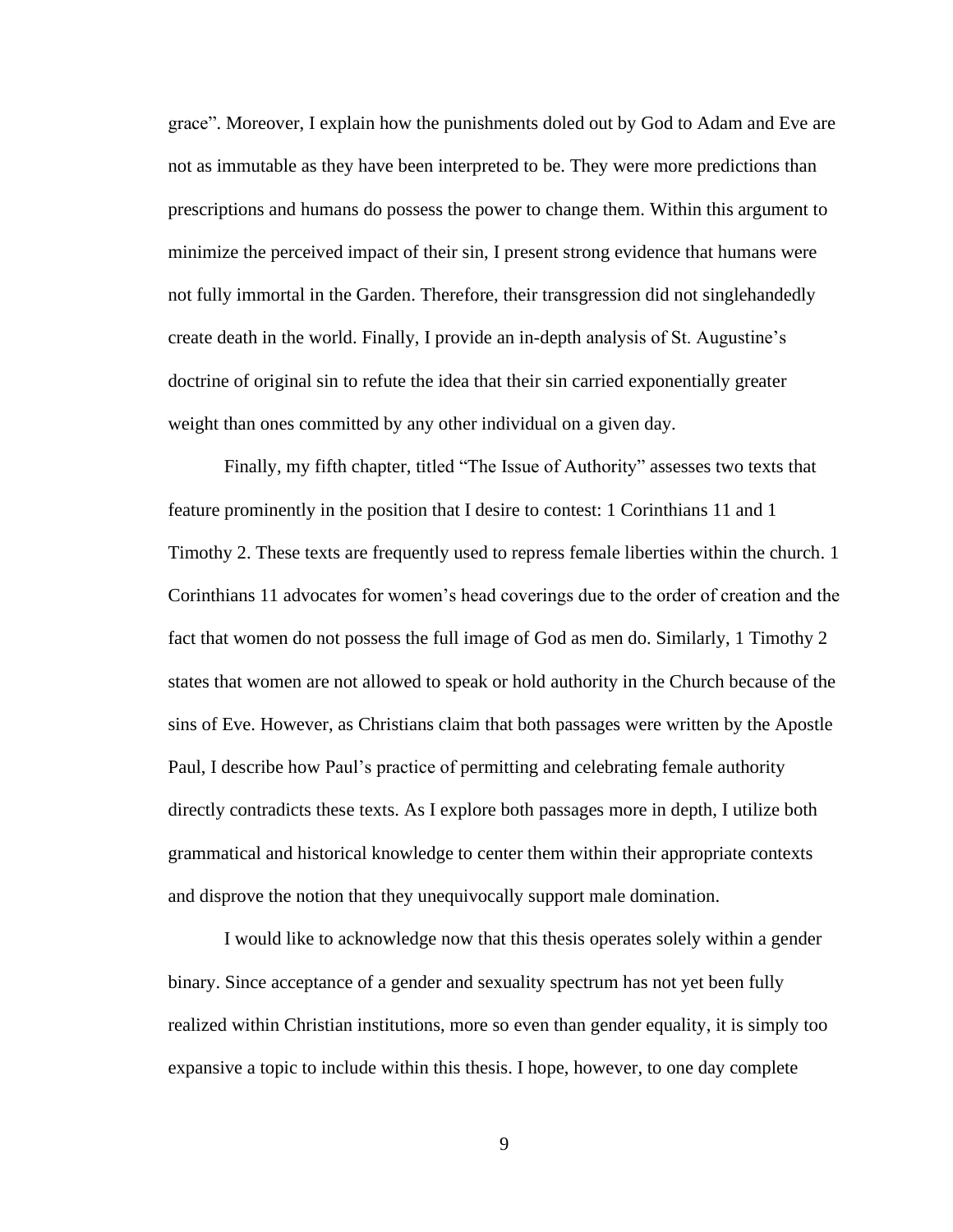more research regarding the presence of LGBTQIA+ individuals within biblical tradition in a liberationist perspective similar to the one I am now completing on behalf of women's equal standing.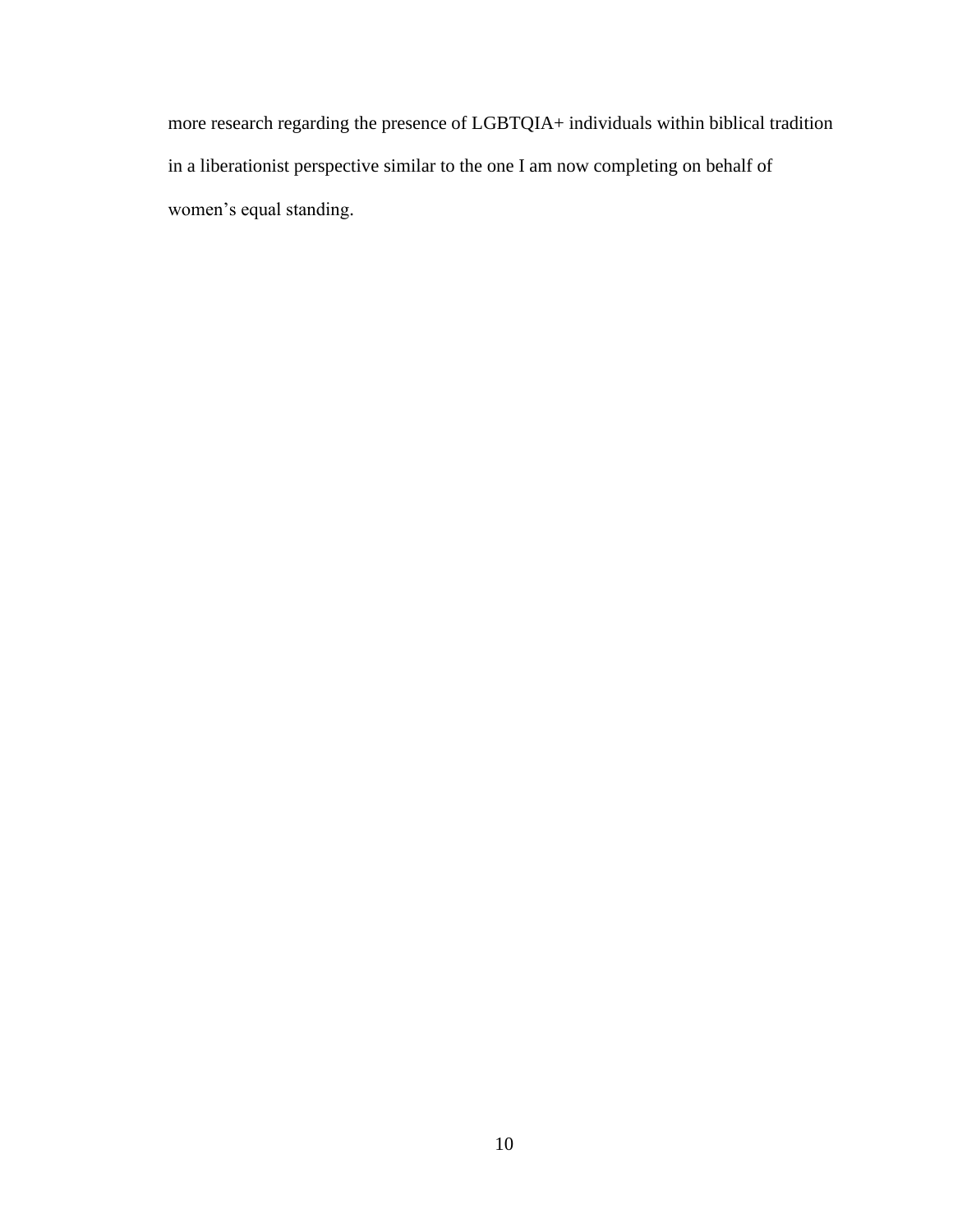## CHAPTER 1: THE CREATION

| Genesis 1:26-27                                                                                                                                                                                                                                                                                                                                                                                                                                                       | Genesis 2:18-23                                                                                                                                                                                                                                                                                                                                                                                                                                                                                                                                                                                    |
|-----------------------------------------------------------------------------------------------------------------------------------------------------------------------------------------------------------------------------------------------------------------------------------------------------------------------------------------------------------------------------------------------------------------------------------------------------------------------|----------------------------------------------------------------------------------------------------------------------------------------------------------------------------------------------------------------------------------------------------------------------------------------------------------------------------------------------------------------------------------------------------------------------------------------------------------------------------------------------------------------------------------------------------------------------------------------------------|
| <sup>26</sup> Then God said, "Let us make man in<br>our image, according to our likeness; and<br>let them have dominion over the fish of<br>the sea, and over the birds of the air, and<br>over the cattle, and over all the wild<br>animals of the earth, and over every<br>creeping thing that creeps upon the earth."<br>with flesh.<br><sup>27</sup> So God created man in his image,<br>in the image of God he created them;<br>male and female he created them. | <sup>18</sup> Then the LORD God said, "It is not good<br>that the man should be alone; I will make<br>him a helper as his partner."<br><sup>21</sup> So the LORD God caused a deep sleep to<br>fall upon the man, and he slept; then he<br>took one of his ribs and closed up its place<br><sup>22</sup> And the rib that the LORD God had<br>taken from the man he made into a<br>woman and brought her to the man.<br><sup>23</sup> Then the man said,<br>"This at last is bone of my bones"<br>and flesh of my flesh;<br>this one shall be called Woman,<br>for out of Man this one was taken." |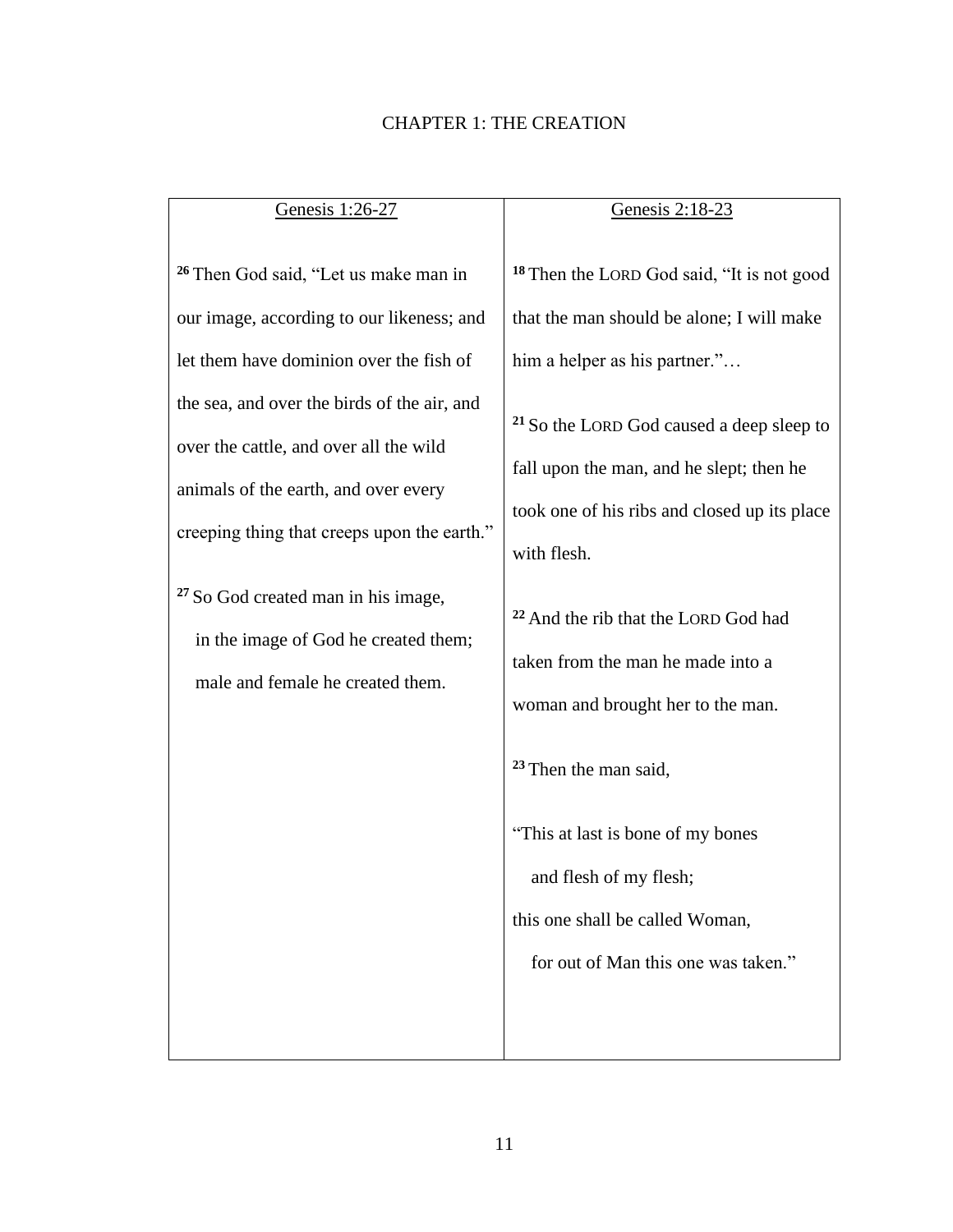In this chapter, I argue that the creation of Adam and Eve as described in Genesis 1 and Genesis 2 does not mandate a gendered hierarchy. First, however, I should state that I will be interpreting the events from the perspective that Genesis 2, where woman is taken from man's rib, serves as an elaboration of Genesis 1 where both genders are formed simultaneously. Although contested by scholars, this interpretation is commonly utilized by my target audience of Evangelical Christians to reconcile the apparent differences between the two texts.

In the beginning, according to the Genesis 1 account, all matter in the universe was separated into two halves with no implied inequality between them. One would not interpret the separation of light from darkness or water from sky as mandating a pecking order between them (Korsak 455). The two parts of the aforementioned binaries are both essential for maintaining harmony and balance. This standard is not upheld, however, when woman is separated from man in Genesis 2:22.

It has been argued that the creation of mankind is distinct since man was allegedly created first and from which woman was derived. However, the "man" mentioned in Genesis 1 and Genesis 2, before the formation of "woman", has been posited by modern scholars to have been an androgynous being that contained both female and male essences. This theory is not unheard of outside of the Christian tradition. In fact, the Islamic account of Adam's creation explicitly details a primary, mixed gender being from which both were derived in Quranic verses such as 7:189 "it is [God] who created you from a single person" and 4:1, "your Guardian Lord, who created you from a single person" (Wadud 20).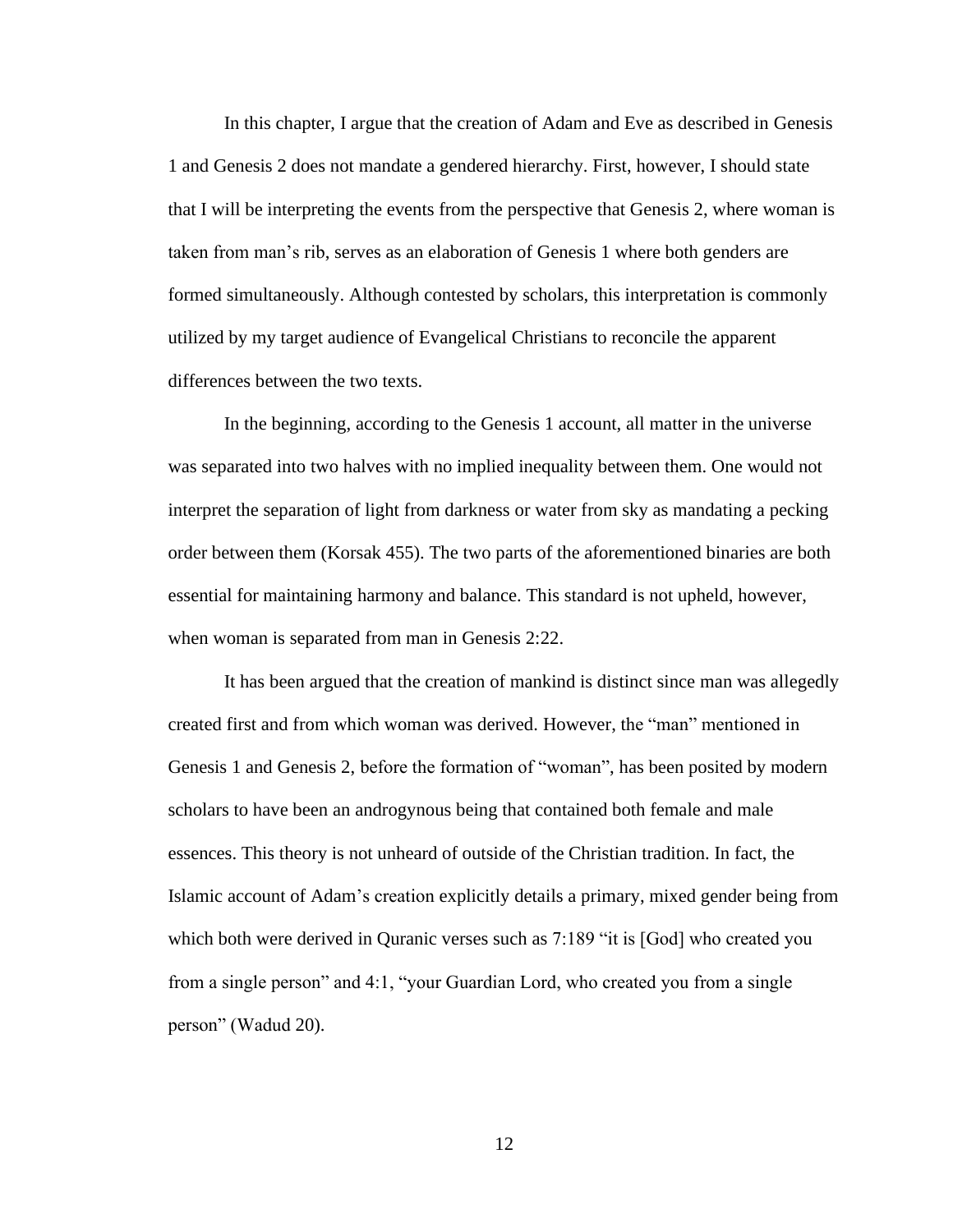The theory of primal androgyny is further supported by Genesis 1:26 where the term to describe the first "man" switches from the singular to the plural. This phrase, "So God created man in his image, in the image of God he created them", demonstrates that a singular entity may be being referred to as both male and female, later to be separated in Genesis 2. As further evidence, the Hebrew word used for man in this passage, "a-dahm" is the generic, genderless term for mankind (Korsak 455-456). A similar phenomenon is present in the English language where we acknowledge that "mankind" includes both men and women whereas "womankind" exclusively refers to women. Essentially, the linguistic term "man" does not necessarily exclude the presence of femaleness.

This understanding of Genesis 1 begins to make even more sense when it is stated in Genesis 2 that woman did not in fact come from man's rib, but his side. The original Hebrew world "sela" refers to the "side" of an object in all 38 other times it appears in the Christian Old Testament. Outside of Genesis, it has never been translated as signifying a rib or bone (Shapira 13). The difference between man's rib versus his side may seem negligible, however, this small change provides an entirely new meaning to creation. If man and woman were split from one being instead of woman being removed from a smaller part of man, it demonstrates that woman was a part of the divine plan from the beginning, rather than a lesser afterthought.

The perception that woman was formed exclusively from man's rib is also directly contradicted in Genesis 2:23 where man refers to woman as "bone of my bones and flesh of my flesh". Hence, she is composed of all the same bodily parts as him. Despite Thomas Aquinas' other problematic statements in his time, he acknowledged that woman was taken out of man's side, not his feet or his head to signify that woman was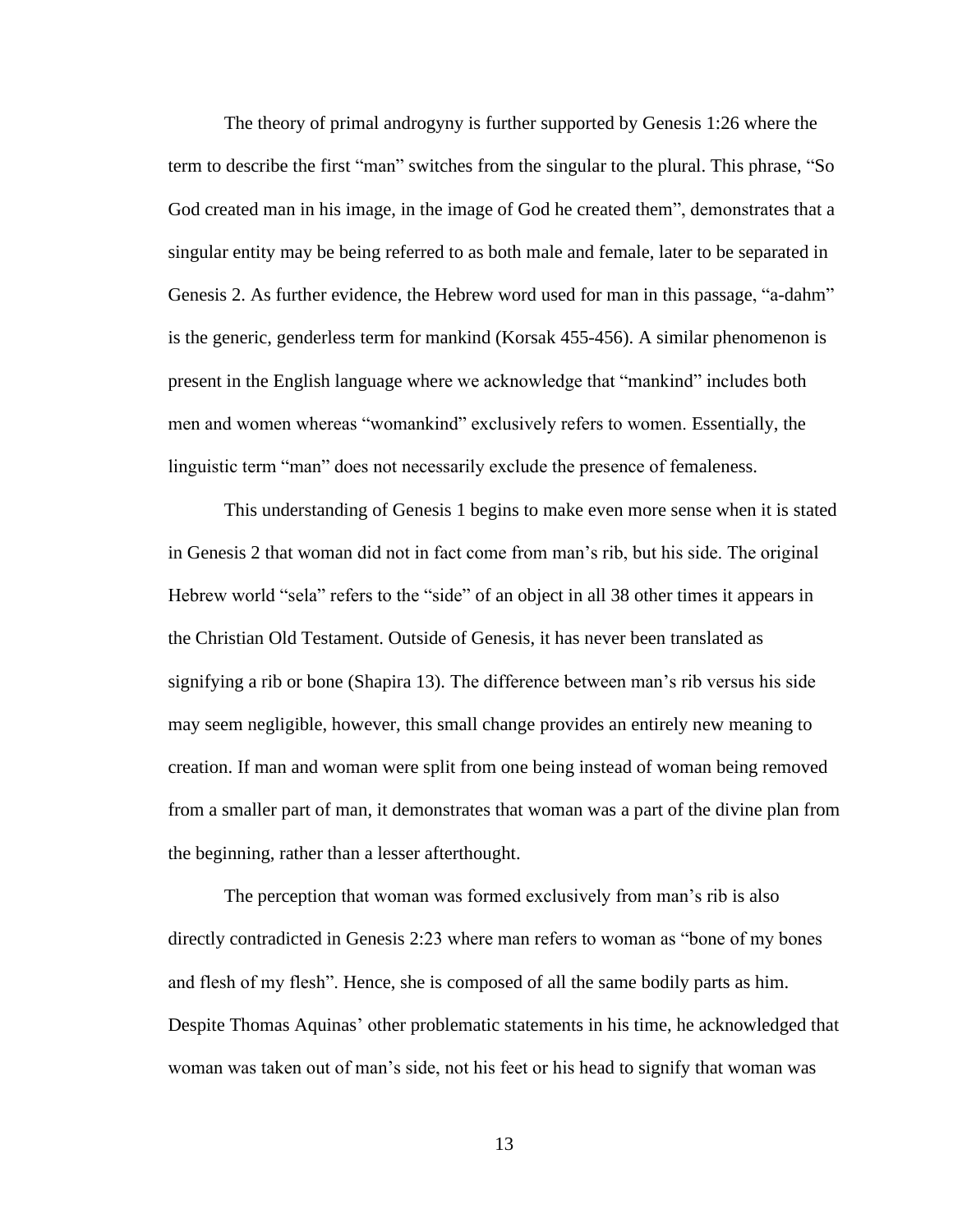intended as a companion of man, not as his subordinate or his leader (Benckhuysen 19). Moreover, if man and woman are essentially of the same substance, how can gender essentialists argue that they have naturally different dispositions? How can men be considered "naturally" rational and authoritative while women are seen as feeble and ignorant? Genesis 1: 26-28 paints a clear picture of the commonalities between man and woman, both charged to rule over every animal and living thing in a manner similar to God himself. Therefore, men and women are inherently more similar than they are different.

A similarly sexist line of logic has determined that the term "helpmate" used to describe Eve in Genesis 2:18 denotes a second-class status for women; they are created not to have their own ambitions and agency but rather to aid in the quests of men. A scan of the Bible for that same Hebrew term, however, demonstrates that it has no connotation of inferiority in its use. In Psalm 33:20 and 70:5, God is described as a "helpmate" in his relationship to Israel (Benckhuysen 212). Surely the modern Christian would not concur from this passage that the Almighty, eternal God was created for or submissive to Israel.

In fact, man alone or at least in its androgynous form is definitively viewed as "not good" in Genesis 2:18. Woman was therefore not gifted to man as a servant but instead may be interpreted as the crowning glory that completed the act of creation (Rooke 160). After this act, Adam reflects on his newfound mate with respect and compassion. He acknowledges that they are of the same essence and the narrator of the text states that they will become one flesh again in marriage. In this way, Genesis 1 and Genesis 2 act as a window into the perfect state of gender relations. Reciprocity, mutuality, and love were emphasized more than difference, hierarchy, and gender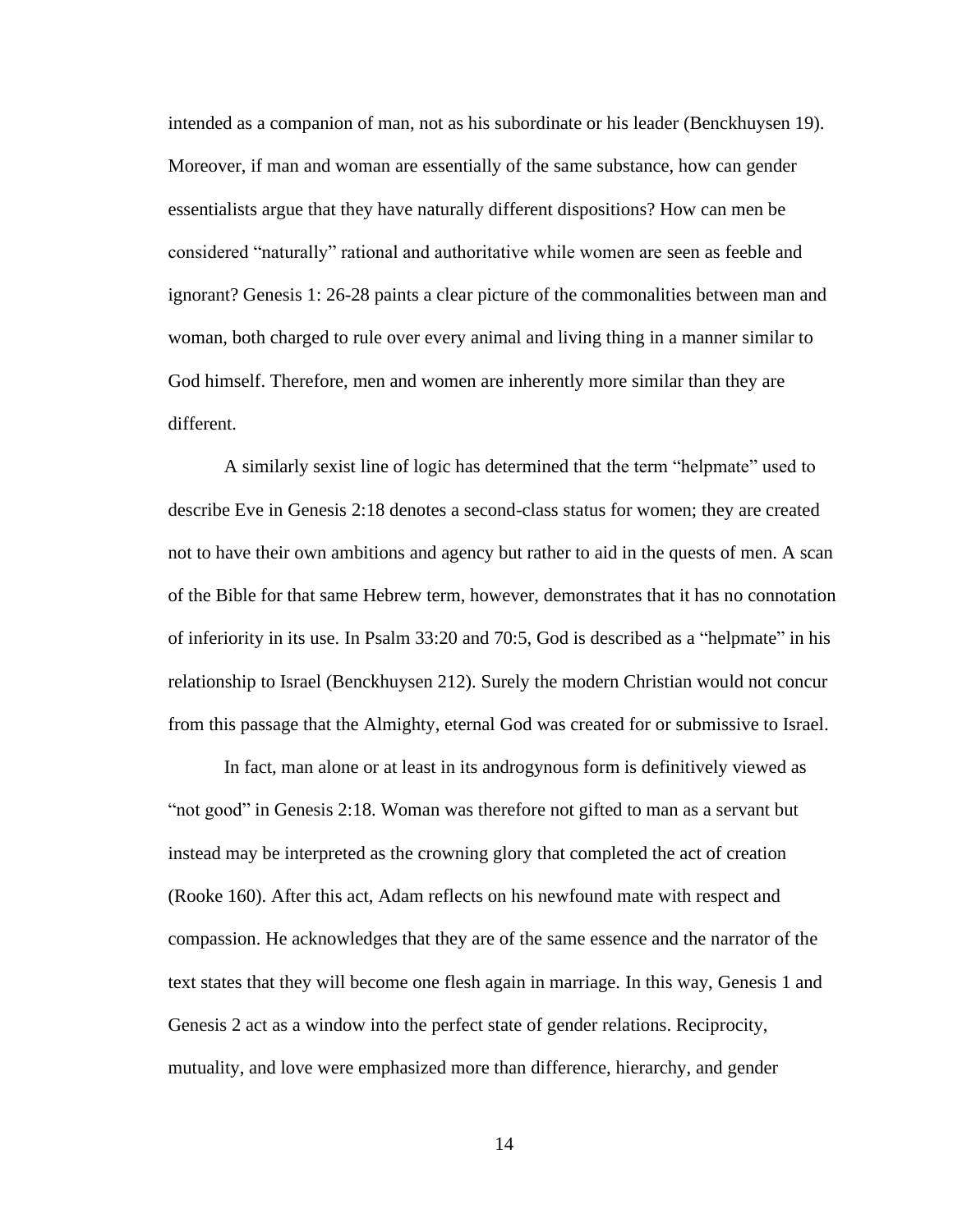essentialism. If this was the case before mankind was banished from the Garden, shouldn't modern Christians seek to replicate this relationship instead of giving into ideas of a fallen, irreparable world. Obviously, this world will never be perfect, and heaven cannot be created on Earth, but isn't aspiring to it better than accepting defeat? In the next chapter, I will further address the flawed belief that the natural state of mankind is male through examining the physical image of God and its relationship to gender.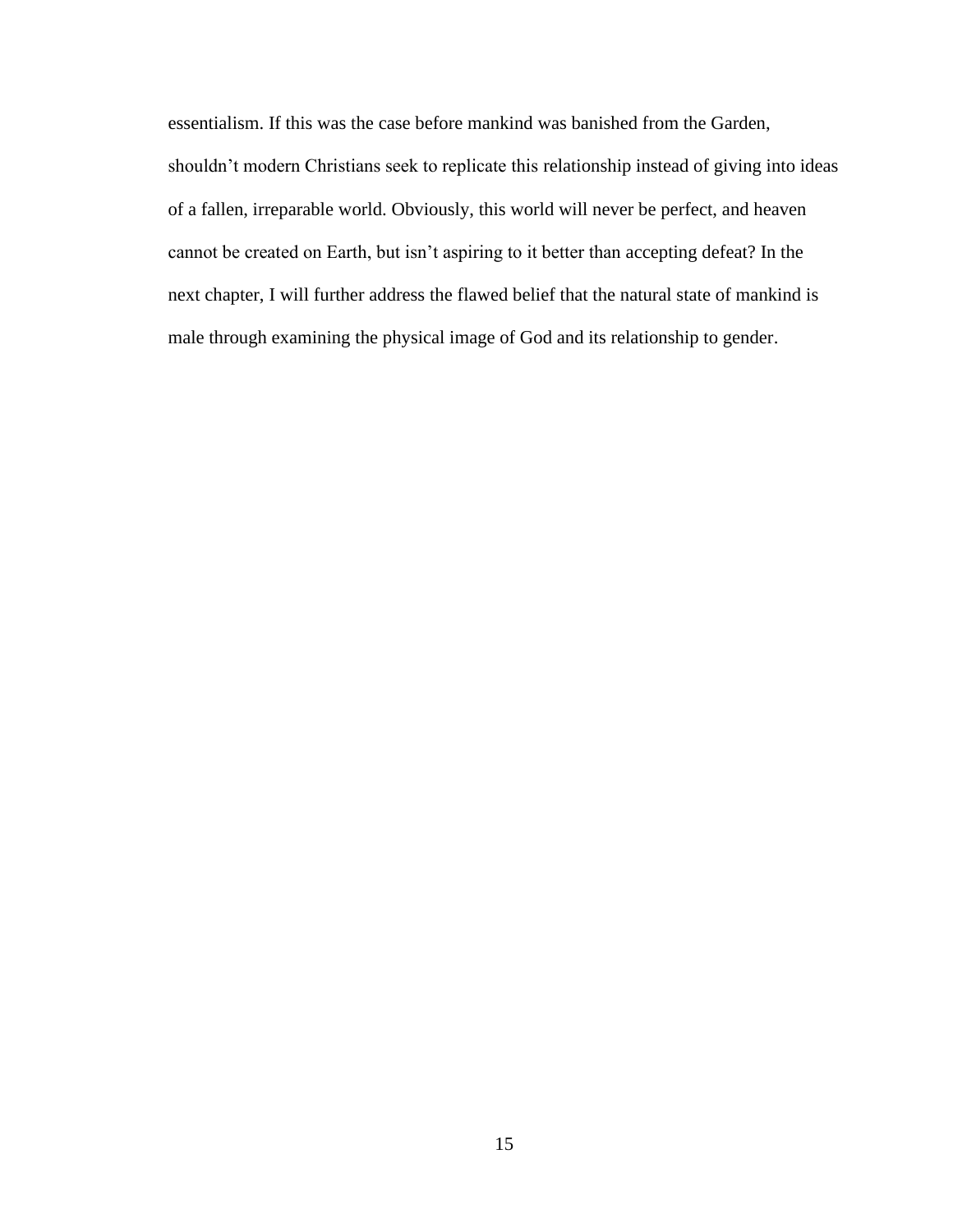#### CHAPTER 2: THE IMAGE OF GOD

In this chapter, I disprove the pervasive and damaging school of androcentric thought that posits maleness as the natural state of mankind and divinity. Centuries of infamous scholars have subscribed to the belief that women's physical bodies are inherently defective or deformed. For example, Thomas Aquinas of the 13<sup>th</sup> century argued that females were the result of defects in the womb leading to physically and mentally inferior beings. Along this line of logic, women could not possibly achieve autonomy, let alone any position of authority. Furthermore, since God is perfect, he could not be female and thus the idea was created that God must be male (Reuther, "Sexism and Misogyny" 86).

Although Greek and Syriac representations of the divine feminine were prominent in the Ancient Era, the image of God as most Christians understand him- an older malebegan to gain popularity in  $6<sup>th</sup>$  to  $7<sup>th</sup>$  century Byzantium (Polinska 49). In the preceding centuries, the Catholic Church would systemically marginalize all imagery of a female God, resulting in the modern Western way of both referring to and imagining God in a corporeal male form.

In a similar manner, metaphors in the Bible which connect God to femininity are often overlooked to support the common understanding of God as a father, king, or prince. In Isaiah 42:13-17, God's power is likened to both a warrior's cry and a woman's wail as she endures labor (Spencer 8). Similar passages are found in the entirety of the Bible from the description of God as a nursing mother in Hosea 11:3-4 to God as a woman looking for a lost coin in Luke 5:8-10 or a mother hen in Matthew 23:37 (*Revised*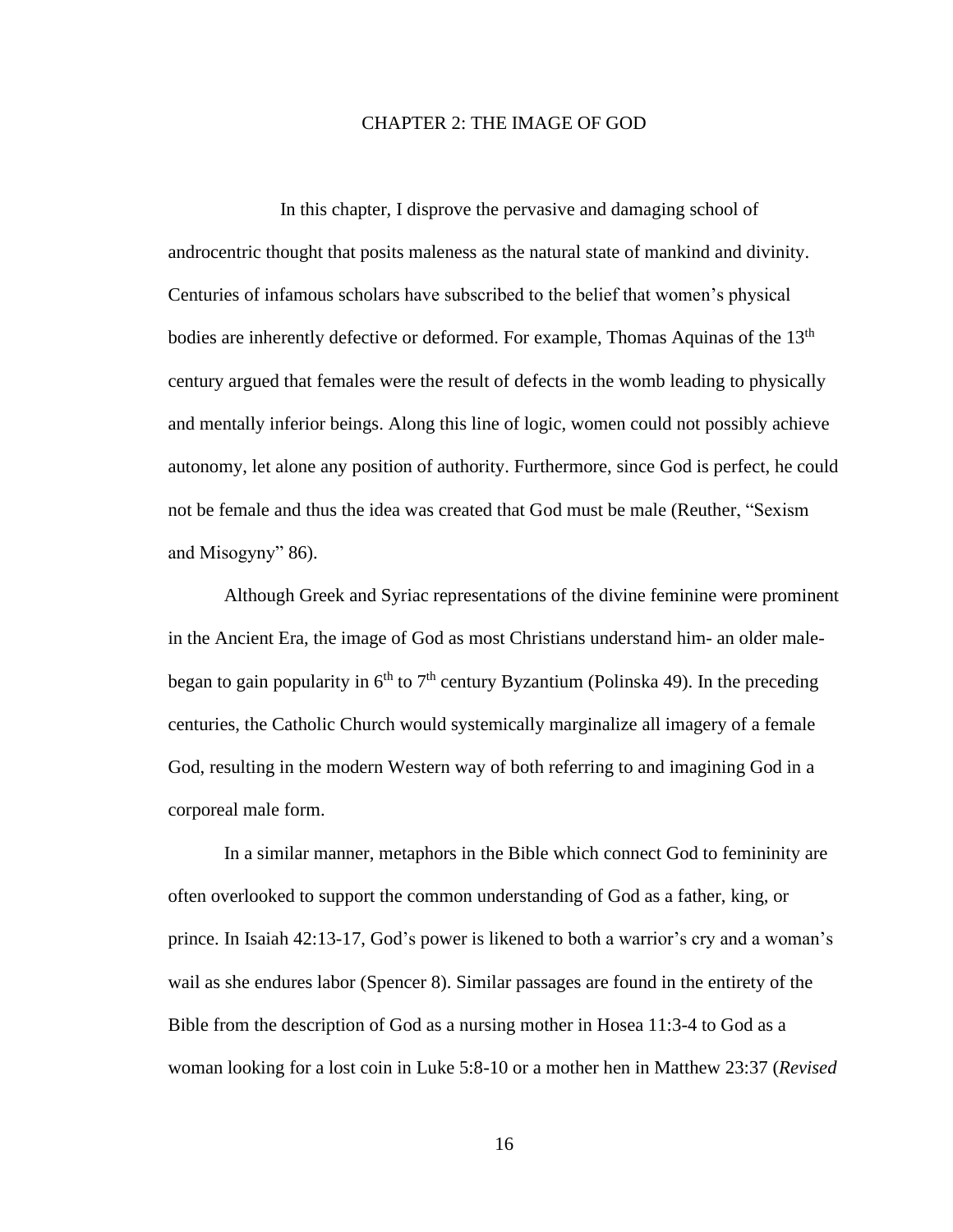*Standard Version*). And yet God is not literally any of these things any more so than he is a real father or son. The human language is an incomplete representation of the infiniteness of God described throughout the Bible.

As discussed in my previous chapter, Genesis 1:26 clearly states that God "[made mankind] in our image". Therefore, God must possess at least some female and male attributes, whether physical, psychological, spiritual, or otherwise. Following this logic, neither male nor female alone are the full "image of God"; he comprises both and yet transcends them. Regardless of when one agrees upon the formation and separation of the sexes, this distinction was made after God and by God; sex and gender are qualities that do not apply to him (Whitehead 26). This idea of an ultimate reality beyond human conception is captured perfectly in the Jewish prohibition of pronouncing the tetragrammaton, YHWH to demonstrate respect and acknowledgement of the mystery of his existence (Setyawan 51).

Some feminist theologians such as Rosemary Radford Reuther have even made the argument that attaching any corporeal form to God is idolatry (Reuther, "Sexism and Misogyny" 93). In Deuteronomy 4:15-20, Moses instructs the Israelites not to make an idol of anything that resembles Earthly entities, specifically even warning them against recreating "the likeness of male or female." Similar passages such as John 4:24 and 2 Corinthians 3:17 affirm that God does not possess an innate material form and in Exodus 20:5, God clearly states that doing so will displease him (Spencer 6).

Nevertheless, one will immediately recognize that God is referred to with male pronouns throughout the English Bible which appear to contradict his immaterial nature. This phenomenon is simply a grammatical aspect of the Hebrew language and not a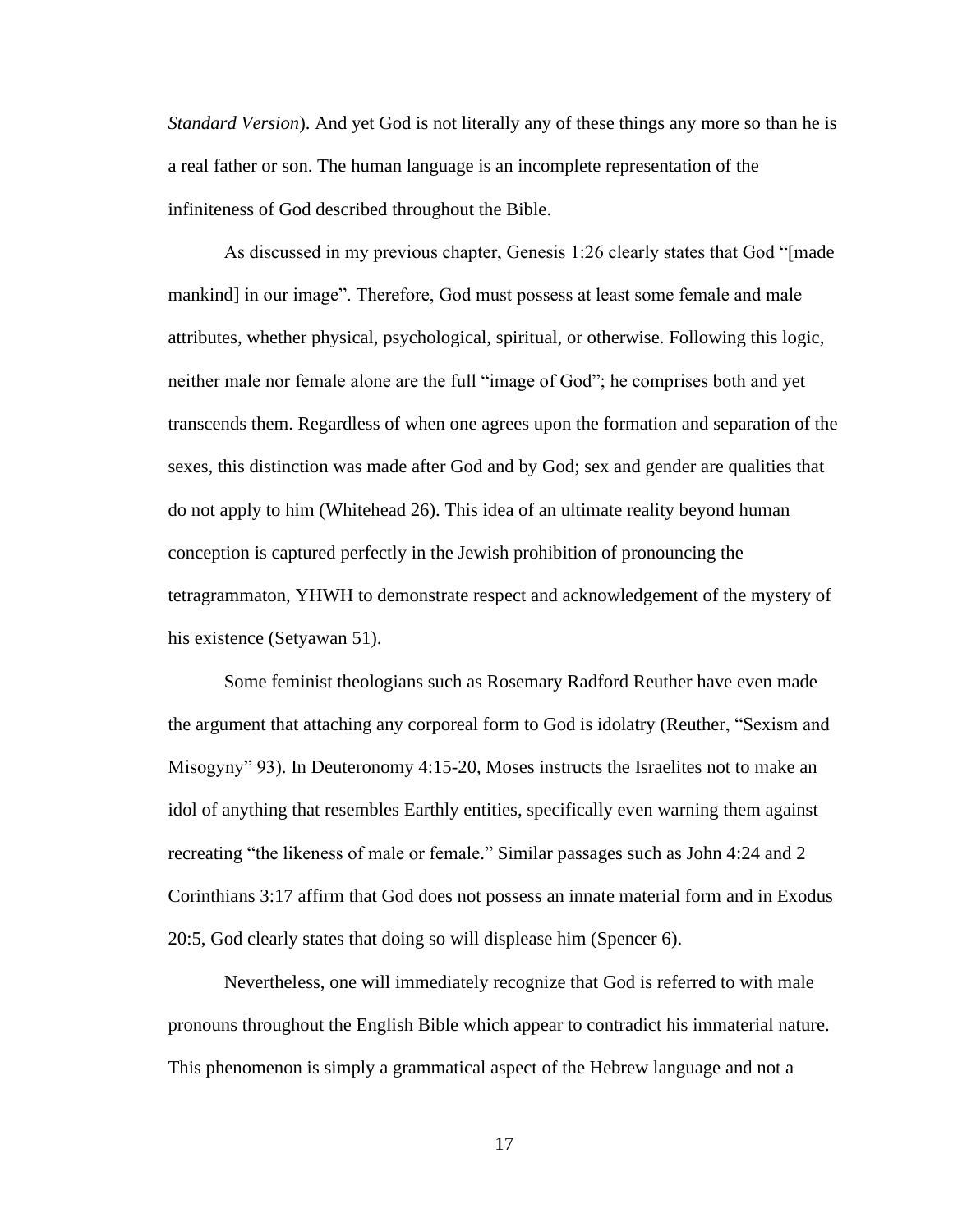reflection of characteristics. In Hebrew, masculine pronouns and articles are used for the names of people, heavenly bodies, and natural objects. In contrast, the feminine is used for the names of places, instruments, natural forces, abstract ideas, titles, collectives, parts of the body and artificial beings. Therefore, when read in its original Hebrew, the Christian Old Testament describes God in the masculine term YHWH, the plural Elohim, and the feminine rûaħ when speaking of God's spirit, similar to the natural force of wind (Spencer 7). Any speaker of Spanish, French, Italian or Arabic will recognize this phenomenon in that inanimate objects are given gendered pronouns that do not actually describe the object. Referring to an apple in French as "she" does not make it a female, just as referring to God as a "he" in Hebrew does not mean he possesses a male body; these are just conventions of languages.

The physical manifestation of Jesus as a male is also frequently cited in the case for androcentrism, however, Jesus' earthly form was not a true representation of his essence but merely a necessity to live among humans. This idea is supported by Philippians 2:5-8 when Paul states that Jesus needed to empty himself of his divine qualities and humbled himself by "taking on a form of a slave" in order to visit Earth. Moreover, in every instance of Jesus speaking about himself in the New Testament, Jesus utilized the Greek form of the generic or gender inclusive term "ánthrōpos" instead of the Greek masculine term "anēr". The only times Jesus is referred to with male pronouns is when others are describing him, however, this nuance is lost in the English translation (Spencer 6).

The physical representation of God may seem inconsequential; however, a masculine image of God legitimizes a strict interpretation of gender roles that largely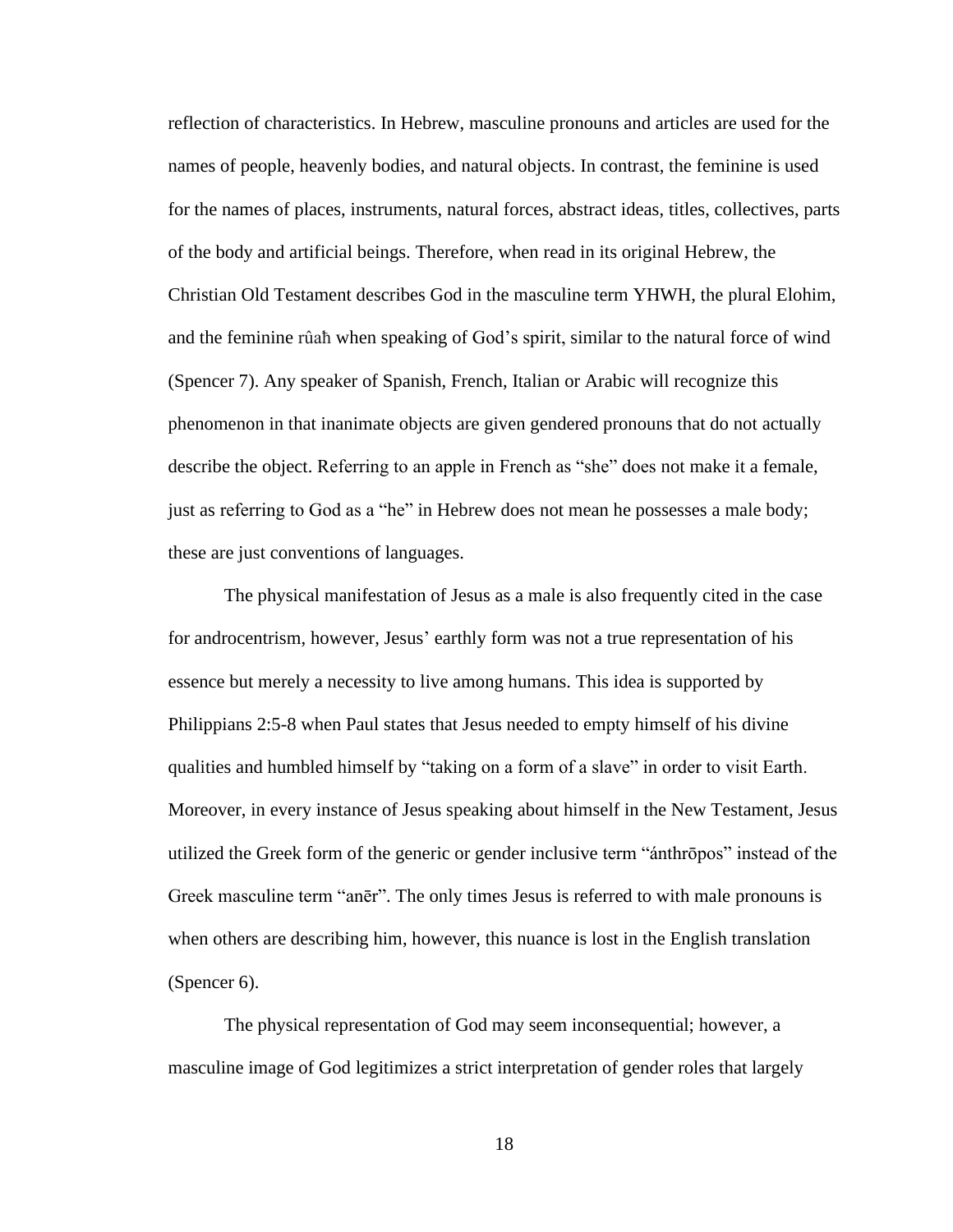harms women. In the words of Mary Daley, "if God is male, then male is God". Essentially, men would be the direct representatives of God on Earth and women who defy this structure are subverting a perceived cosmic order of authority (Whitehead 142). The female experience and the ability of women to relate to God is then marginalized as it appears that being a father, warrior and king is more important than a mother, caregiver, and queen (Setyawan 62). Furthermore, masculinity is then linked with the admirable and exemplary qualities of God such as wisdom, strength, power, and righteousness.

Revisiting the Bible while leaving behind a patriarchal image of God allows the reader to examine Genesis without the perceived alliance between Adam and God against the female, Eve. Adam is not the only one who is able to connect with God or who emanates the righteous qualities of God. Eve has equal claim to her relationship with the divine and Genesis must be reexamined as such. She is not a wicked side kick to the central figure of Adam but an integral part of the redemption arc present throughout the entire Bible that includes all genders.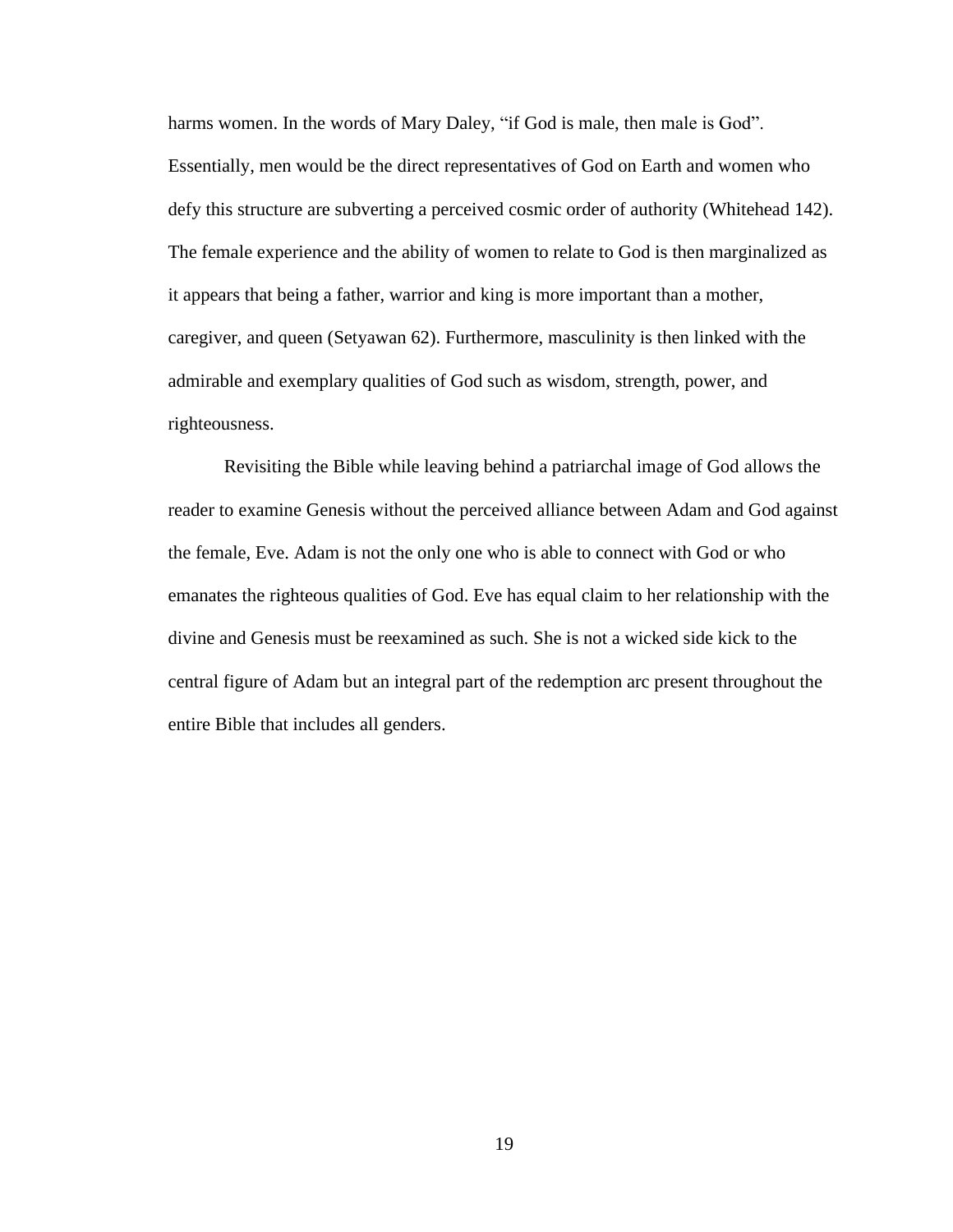#### CHAPTER 3: THE CHARACTER OF EVE

In this section, I restore Eve's legacy, painting her not as an evil temptress but simply a complex human being similar to us all. Although countless female legacies have been marred by time and misogynistic prejudice, their reputations are not stagnant. Take for example the figure of Medusa who has recently become a feminist icon when ancient Greek accounts were reexamined by modern, critical eyes. The tale was transformed from a malicious monster, cursed by Athena to calcify every onlooker into a survivor of rape, gifted the protection of snake heads by a sympathetic goddess (Elliot). In this way, we must discard our preconceptions about the character of Eve and start anew to maintain the integrity of Genesis.

This view is not novel or radical outside of Christian tradition; Jewish and Islamic scholars are essentially in consensus that Eve was just one of many flawed individuals in the history of mankind (Shaner 29). In the midst of widespread recognition within Christianity that all but Christ have sinned, it appears hypocritical to criticize the errors of one woman so heavily (Benckhuysen 151). Has not every individual been tempted in some capacity on this Earth? And yet all Christians believe that there is forgiveness and redemption within the Lord's grace.

It is commonly understood in the modern Christian faith that Eve was tempted by Satan in the form of a serpent to eat an apple from the tree of knowledge. She then convinced her husband Adam to partake in this sin from which God delivered the eternal punishments of "original sin" and the two were cast out of the Garden of Eden. Eve is charged with much of the blame for this act and from this story, centuries of scholarship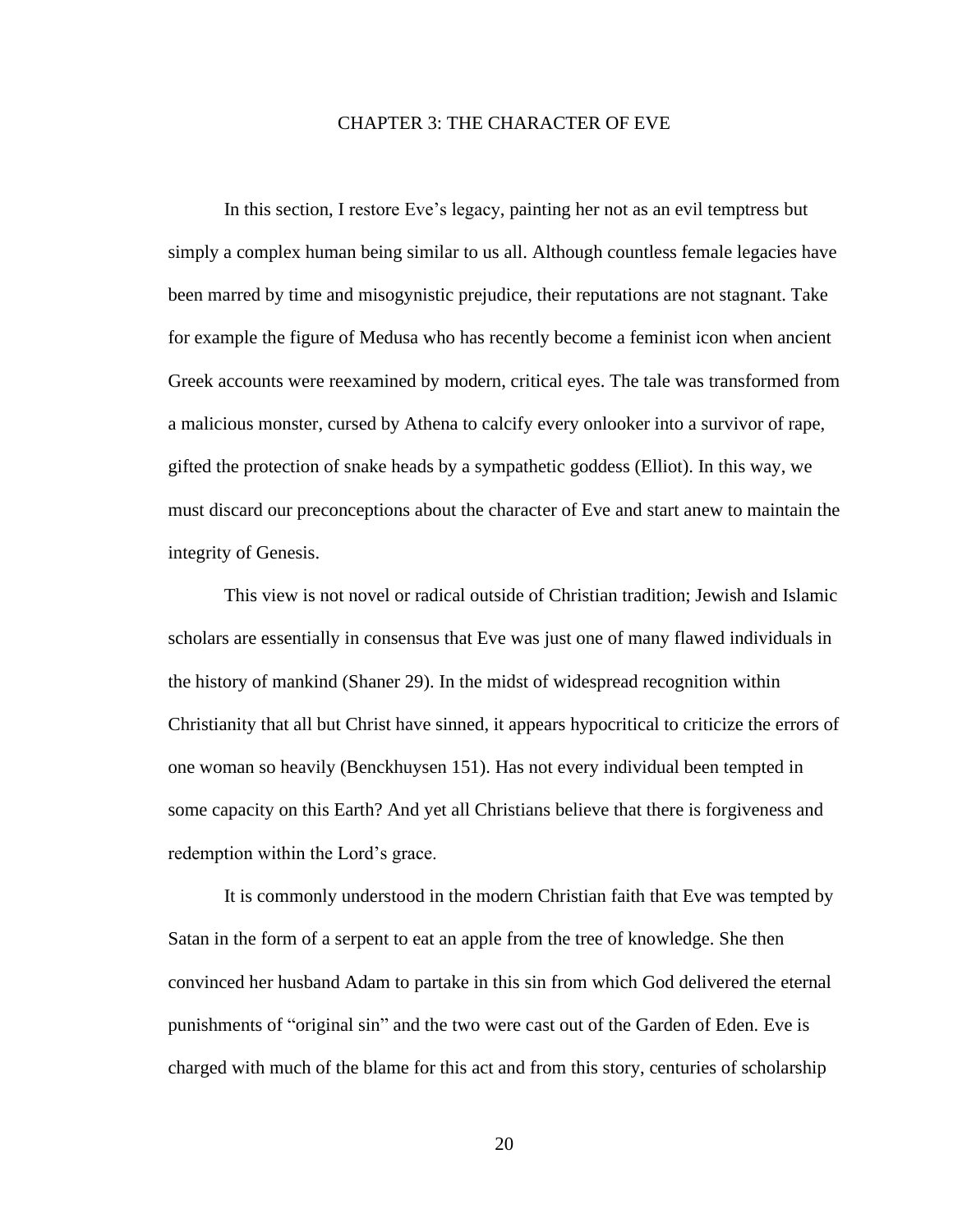has developed surrounding the feeble mindedness of women or their powers of seduction due to the perceived nature of Eve. As I stated before, however, this is simply an understanding. Many details which have been codified into the Christian imagination such as the fruit being an apple and the presence of Satan are found nowhere in the actual text of Genesis.

There is also no evidence to suggest Eve was a diabolical, impious figure who was set on destroying the perfection of Eden. In fact, the text reveals the exact opposite, positing Eve as a remorseful and devout woman who made a grave, regrettable mistake. This mistake, however, was not completed alone. The translation of the Bible from Hebrew to Latin Vulgate erased the words "who was with her" in Genesis 3:6 that proves Adam stood alongside Eve while she spoke to the serpent (Benckhuysen 17). He could have stepped in at any time and prevented this, but he was just as equally fooled as his counterpart. Moreover, even in some traditional English translations that do not include the fact of Adam's presence, Eve did not at any point force or coerce Adam to eat of the fruit. He committed the same sin as her of his own volition, knowing full well the consequences that God stated in Genesis 2:17.

New Testament writers even go beyond this idea of joint culpability to place the blame specifically on Adam. In Romans 5:14, Paul states that sin came into the world through one man rather than one woman and 1 Corinthians 15:22 states that "for in Adam all die". Although 1 Timothy 2:14 asserts that Eve was deceived, not Adam, it does not negate the presence of Adam's sin. This can be interpreted as Eve being initially misled by the serpent from which Adam followed or that Adam knew full well the consequences of his actions and was therefore not deceived but acted willingly (Benckhuysen 48).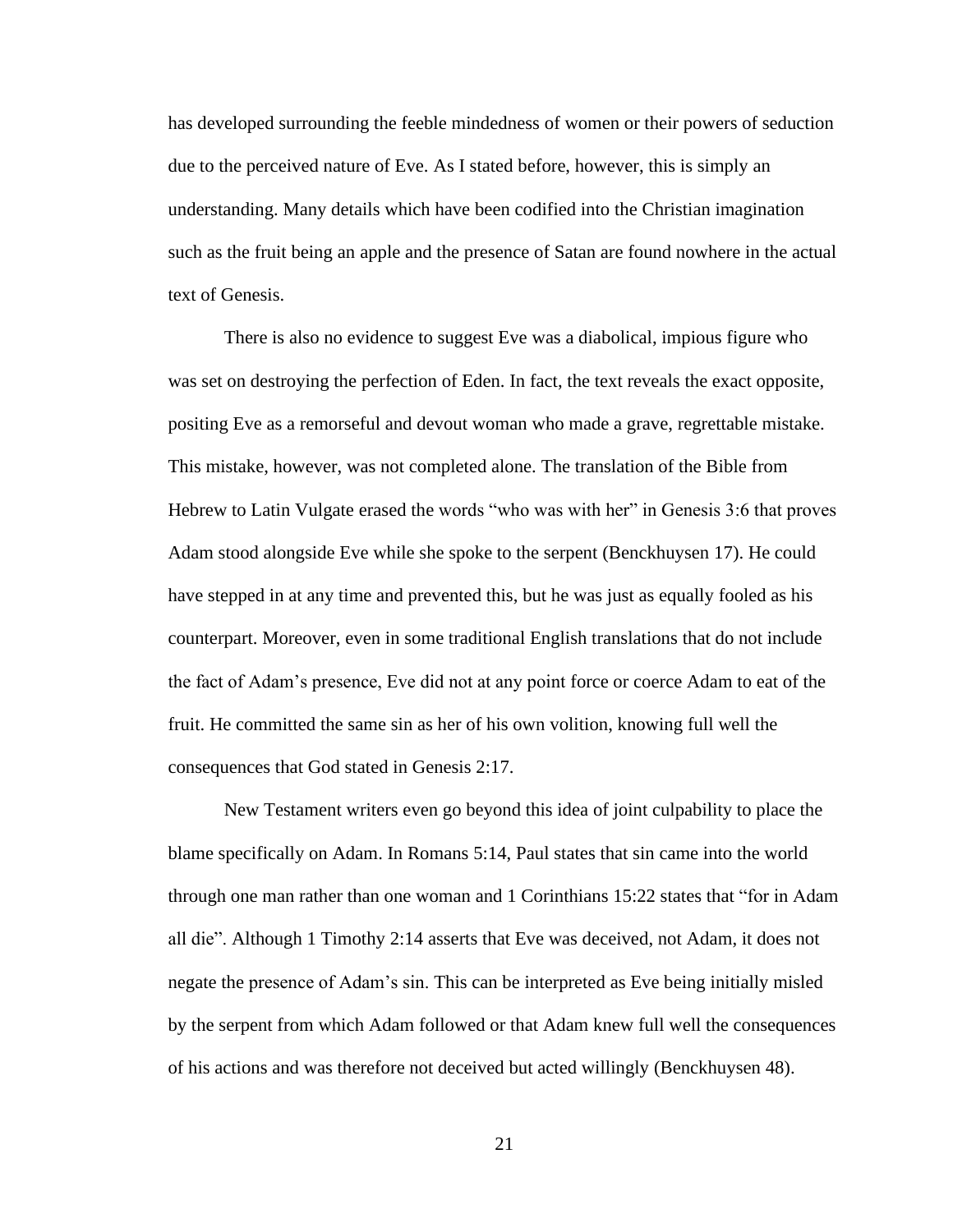Either way, there is no evidence within the text that implies the serpent targeted Eve because of her inferior intelligence to Adam. It could be just as likely that the serpent approached Eve first because she was the spiritual leader of the two and after she became convinced, Adam would surely follow (Benckhuysen 160). This view may appear nonsensical or wishful, however, it holds just as much merit as the first interpretation because neither are stated directly in Genesis. The first has simply been reinforced by centuries of patriarchal scholarship.

Moreover, we cannot neglect the fact that the responsibility should ultimately be placed on the serpent, lest we resort to victim blaming. Although Eve was aware of the punishments of eating the fruit, the serpent manipulated her judgement by stating that she would not die but rather be enlightened by the tree's fruit. Having likely never encountered evil before in the perfection of the Garden, Eve's actions are more a representation of her naivety and perhaps gullibility than an attempt to spread wickedness. We must humanize her moment of doubt in God's instructions and her desire for higher knowledge rather than painting her as a power-hungry individual.

Moreover, when God discovers the humans' error and confronts them in Genesis 3:8-11, Eve is the one who appears to own up to her mistake while Adam sheepishly blames his wrongdoings on his wife, despite the lack of force or coercion causing him to eat the fruit. Eve does not attempt to cover up her wrongs and instead acknowledges her shortcoming outright to God, stating that "The serpent beguiled me, and I ate it" (Anderson 23).

Even after their punishments are assigned, as I will elaborate in the next chapter, Eve does not turn her back on God. When she gives birth to both Cain and Seth, Eve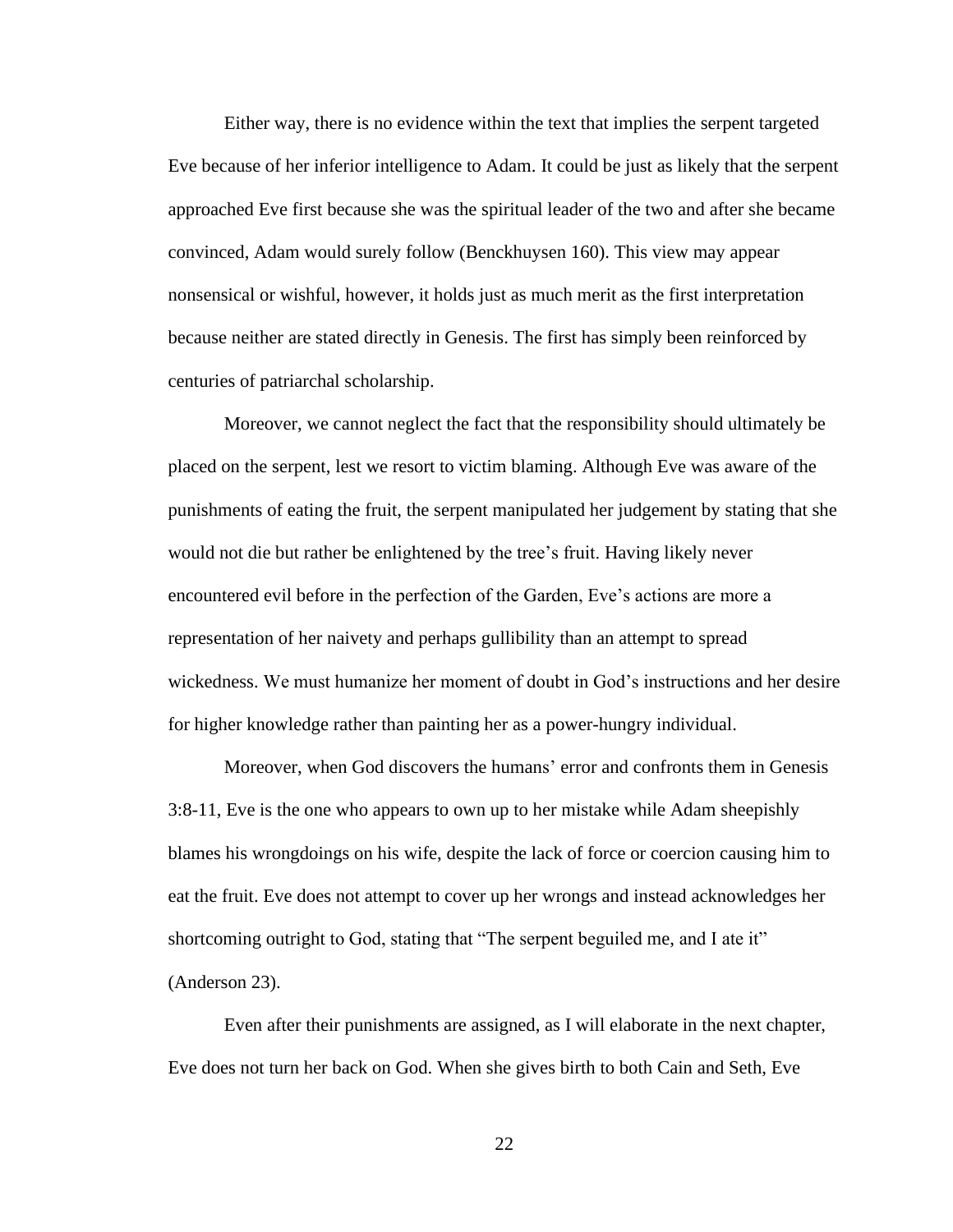thanks the Lord, recognizing that although Adam participated in the process, it was ultimately God who "granted [her] another child" in Genesis 4:1-25 (Anderson 24). Moreover, this ability to create humans which has been transferred from God to Eve demonstrates that she is now a collaborator in the creation process. In this way, she attains a venerable aspect that once again proves she shares some qualities with the divine and has been made in his image (Rooke 167).

After being bestowed the gift of creating life, Adam names his wife Eve in Genesis 3:20 because "she was the mother of all living". Eve, however, is her second name and she was first designated with "Isha", woman because she was taken from "Ish", man in Genesis 2:23. Ultimately, the order of her names may reflect the importance of her characteristics. She is a human first and a mother second; she is more like man than she is different (Shapira 15).

The repercussions of their actions, however, will drive a wedge between the two and increase these perceived differences between the sexes. They will be exiled from the garden and their lives will never be the same. They will learn shame and hardship, thus the initial equality between man and woman will be greatly disturbed for generations to come. Nevertheless, the question remains whether this is ordained by God, or the result of human failing; should we aspire to return to the relationship of the Garden or are we forever doomed by this "original sin"?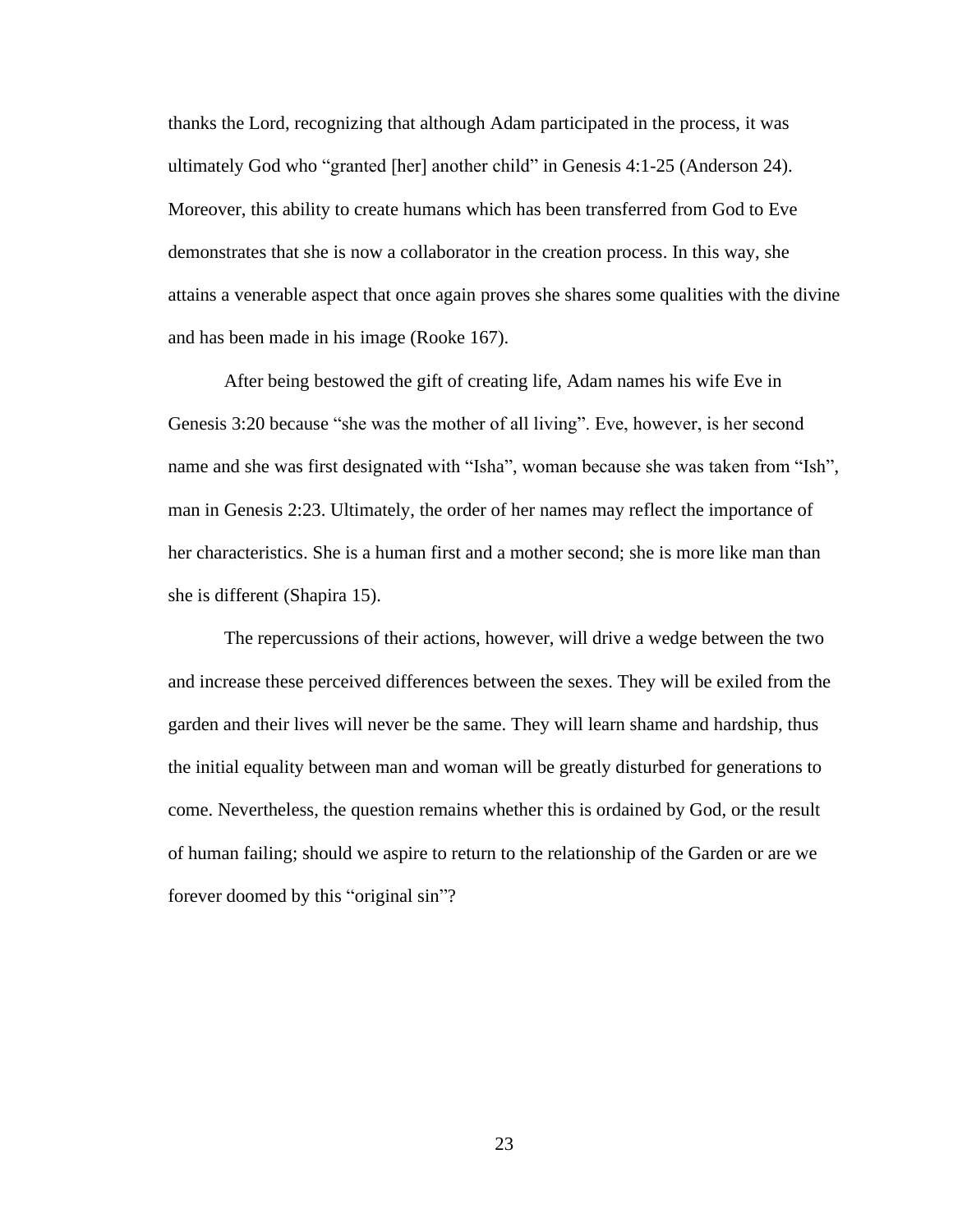#### CHAPTER 4: THE PUNISHMENTS

# Genesis 3:15-17 **15 "** I will put enmity between [the serpent] and the woman, and between your seed and her seed; he shall bruise your head, and you shall bruise his heel." **<sup>16</sup>** To the woman he said, "I will greatly multiply your pain in childbearing; in pain you shall bring forth children, yet your desire shall be for your husband, and he shall rule over you." **<sup>17</sup>** And to Adam he said, "Because you have listened to the voice of your wife, and have eaten of the tree of which I commanded you,'You shall not eat of it,' cursed is the ground because of you; Romans 5:12-15 men sinned—

in toil you shall eat of it all the days of

your life;"

**<sup>12</sup> "**Therefore as sin came into the world through one man and death through sin, and so death spread to all men because all

**<sup>13</sup>** sin indeed was in the world before the law was given, but sin is not counted where there is no law.

**<sup>14</sup>** Yet death reigned from Adam to Moses, even over those whose sins were not like the transgression of Adam, who was a type of the one who was to come.

**<sup>15</sup>**But the free gift is not like the trespass. For if many died through one man's trespass, much more have the grace of God and the free gift in the grace of that one man Jesus Christ abounded for many."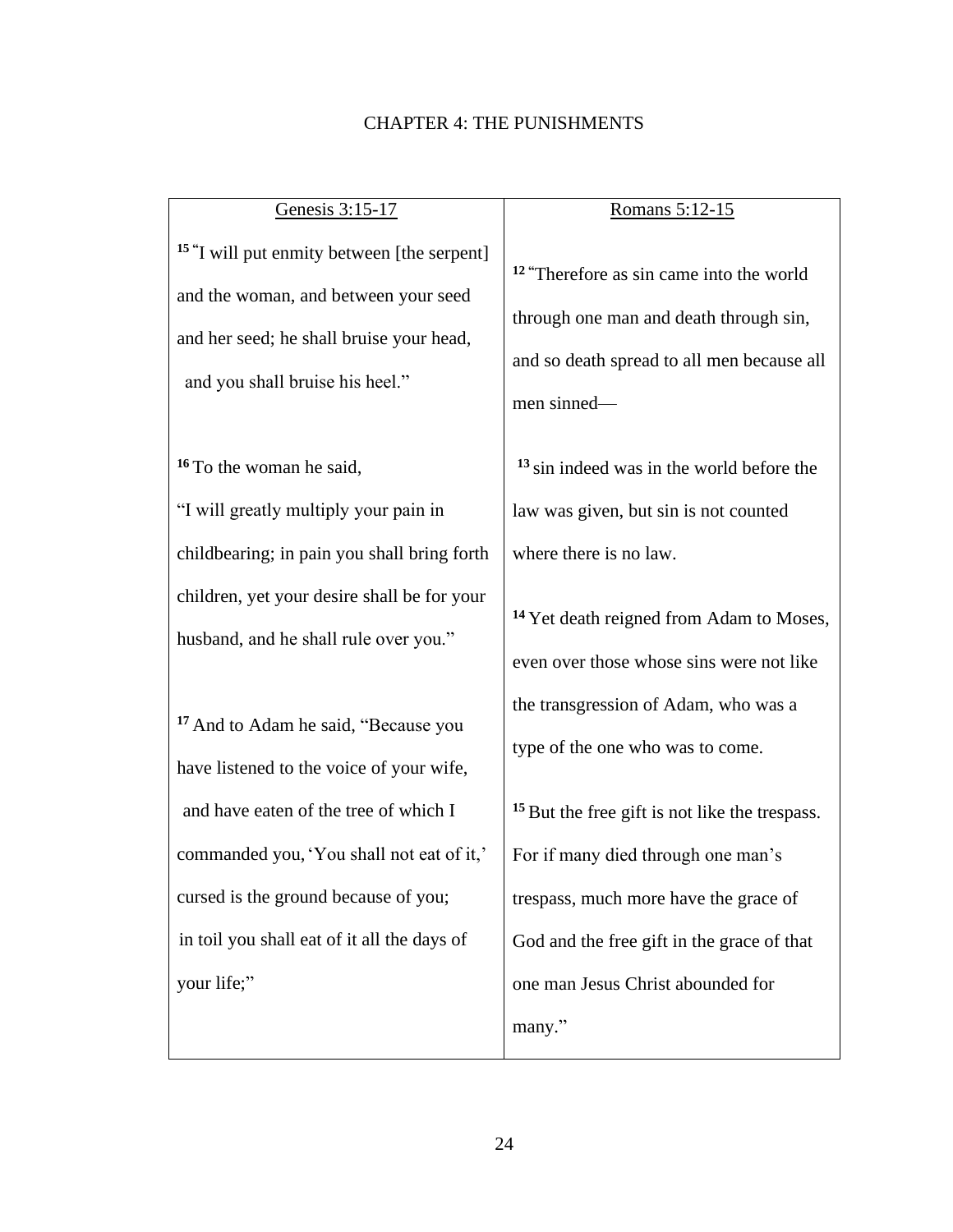The sin committed in Genesis 3 is commonly interpreted, particularly within Roman Catholic tradition as establishing a curse that will haunt all of humanity. Although the concept of limbo was abolished by the Catholic Church in 2007, it was previously believed that unbaptized babies were sentenced to an eternal existence away from God because the "original sin" of Adam and Eve was not removed from their souls (Britannica). When one realizes, however, that original sin as an ontological inheritance was introduced in the 4<sup>th</sup> century by St. Augustine, and not found in the Christian Bible, it brings the idea of generational punishment into question (Fitzpatrick 456). Additional details surrounding the punishment, including the tense of the Hebrew verbs utilized by God and hints of mankind's mortality before eating the fruit of knowledge support the conclusion that Adam and Eve's trespass may not have been the eternally devastating plague that some denominations of Christianity have made it out to be. Essentially, there is hope coded into the language of Genesis that modern humans will not always have to bear the burden of the first humans and its implications for gender injustice may therefore be void.

I will begin with an analysis of the actual text of Genesis 3 in which God discovers the humans' sin and delivers his judgement. He starts by sentencing the serpent, stating that there will forever be hostility between it and the woman. Moreover, God states that the woman's offspring will work to stave off the serpent, forever bruising its head while the serpent bites the offspring's heel. Therefore, even if womankind cannot directly participate in spreading and teaching righteousness yet (which will be addressed in the next chapter) they are a vital part of God's plan as they birth and nurture the men that will (Benckhuysen 115). This reciprocal relationship between man and woman is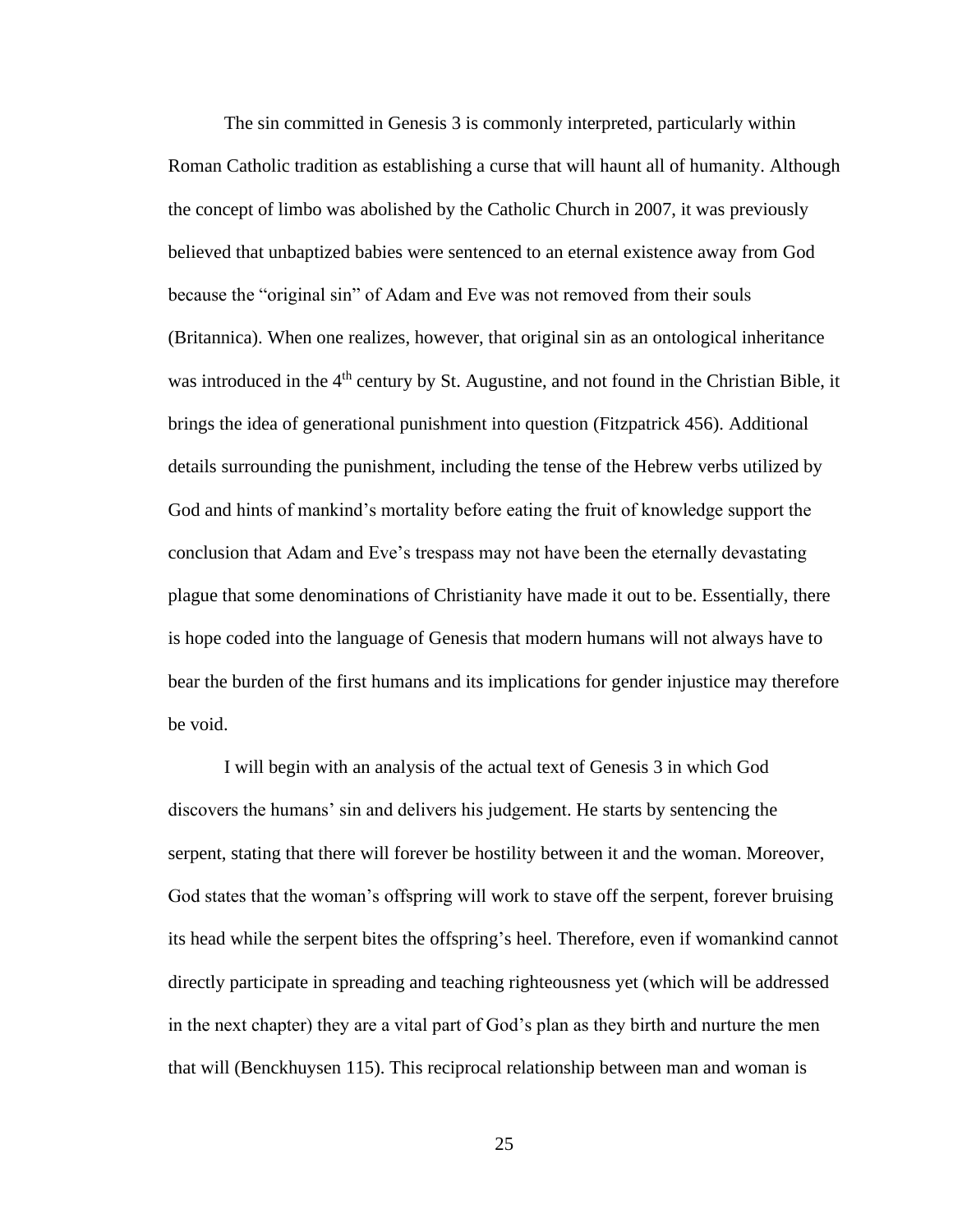repeated in the New Testament verse 1 Corinthians 11: 12, "for as woman was made of man, so man is now born of woman"; neither can complete their destiny without the other.

The harmony between the two genders appears to be interrupted, however, by Genesis 3:16 where God declares that a woman's desire will be for her husband, and he will rule over her. Although this may seem fairly damning from a feminist standpoint, this verse gains a new understanding when it is reexamined in the text's original Hebrew. The Hebrew text is much more ambiguous and since there is no direct equivalent to the verb in the English language, the original Hebrew phrase "your desire [to be] for your husband" becomes an imperative, "your desire shall be for your husband" in English. Likewise, the sentence "[your husband] shall rule over you" is not in the imperative form in Hebrew but actually the future simple tense, "[your husband] will rule over you". Read this way, the phrase appears more as a warning or a prediction than a divine mandate. God is not ordering husbands to control their wives; he is simply utilizing his omniscience to state that gender roles will become greatly distorted in the future (Benckhuysen 217).

Another common misconception in the text is the idea that Adam and Eve were fully immortal before they committed this sin and thus, they introduced death into the world. In Genesis 3:19, God states that humans will return to the dust of the ground that they were created from. Therefore, if humans were originally created from this perishable substance, it appears it was always in God's original plan to continue the cycle of life (Wells 645). The most explicit confirmation that humans were not fully immortal in the garden of Eden is demonstrated, however, when God drives them out to stop them from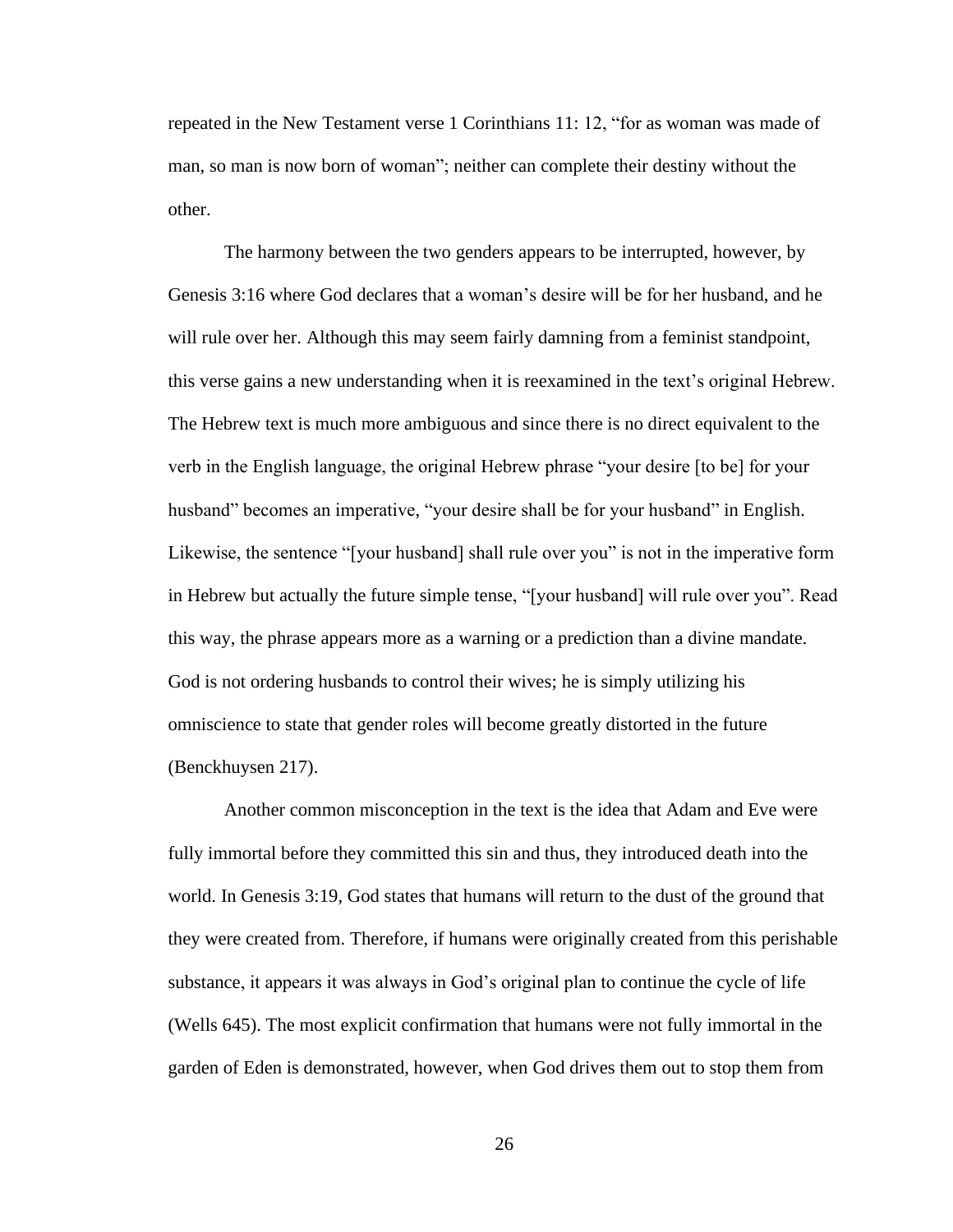reaching the tree of life. Even though they have eaten of the fruit of knowledge, they are only "like" God and have not become fully divine because they have not acquired the ability to "live forever" in Genesis 3:22 (Wells 656).

The belief in mankind's original mortality may appear contradictory to God's instruction in Genesis 2:17 that eating the fruit will cause death, interpreted as an end to their immortality; however, this verse can be understood more as a conditional verdict by God and less as an imminent death due to the fruit's poisonous qualities. The narrative proves that it is not the actual the fruit that causes death because Adam and Eve survive long after eating it. Therefore, it must have been that God was initially planning to execute Adam and Eve for this disobedience, prematurely ending their already mortal lives instead of stripping them of their immortality (Wells 639).

In the 18 other instances that the exact Hebrew phrase of Genesis 2:17 "you will die" appear in the Christian Old Testament, they all signify an immediate death sentence rather than some metaphorical or otherwise "death" (Wells 653). Moreover, God's ability to change course or even regret his actions is well documented throughout the Hebrew Bible, including Genesis 6:6, Exodus 32:14, and Numbers 14:11–25. Essentially, humans were not immortal in the full sense at any point in the Garden before the punishments. God was planning to carry out a death sentence and later changed his mind to the lesser punishments of pain, childbirth and toiling the ground in Genesis 3:16-19 (Wells 659).

The 4<sup>th</sup> and 5<sup>th</sup> century preacher and polemicist St. Augustine of Hippo, however, could not read Greek or Hebrew. He based his interpretations of Genesis off of the flawed Ambrosiaster translation of the Bible in Latin, leading to an overstatement of the effects of Adam's sin. In formulating this doctrine of original sin, Augustine referenced the New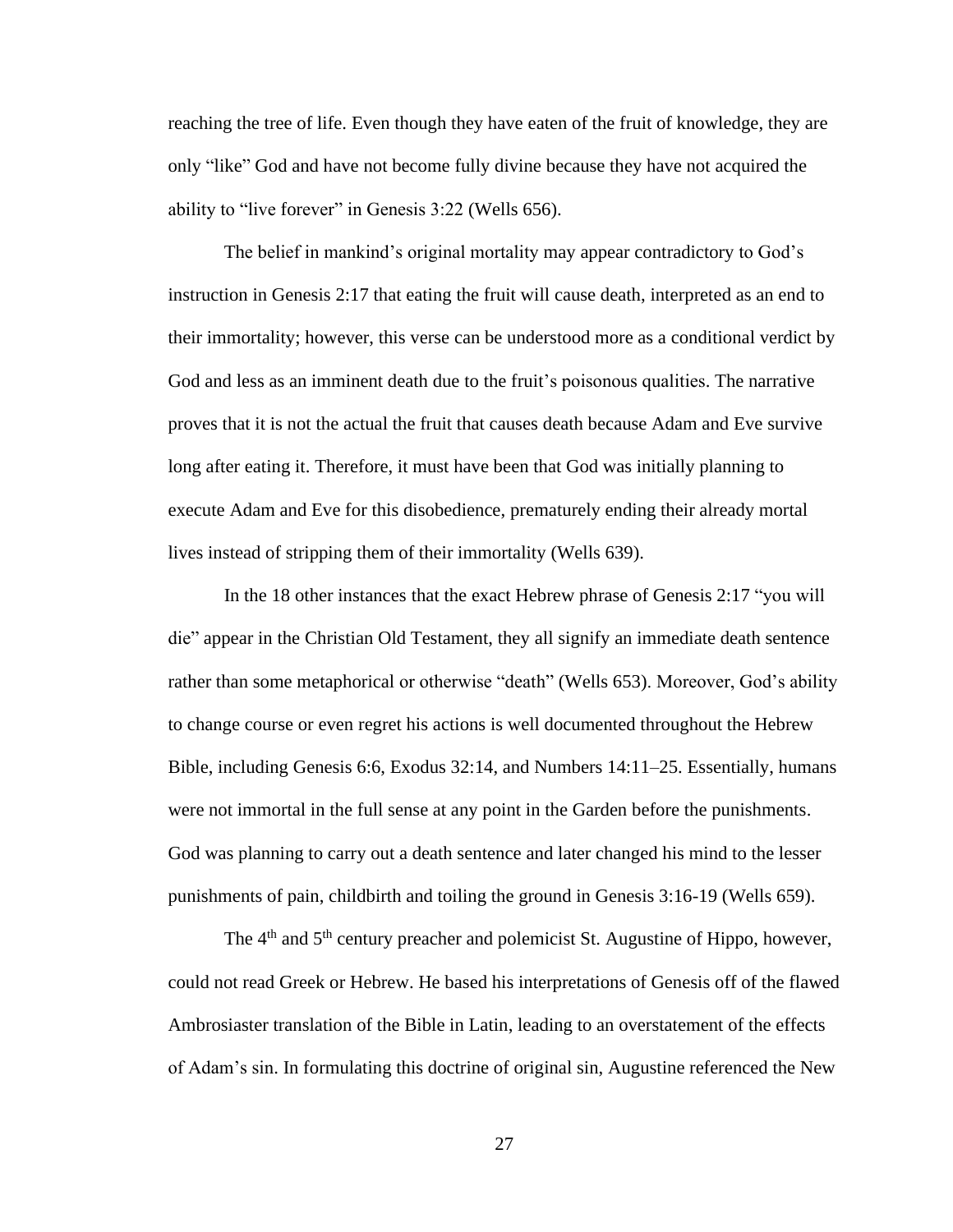Testament verse Romans 5:12 to support his belief that sin was passed down generationally because in his eyes, every individual that was to come already existed in a seminal state in Adam while he ate the fruit. Augustine, however, was unaware that his translation of the text into Latin replaced the word "because" with "in whom" in Romans 5:12. Therefore, his version read "so death spread to all **in whom** all have sinned" rather than "and so death spread to all **because** all have sinned", implying that all have sinned in Adam rather than through their own faults (Toews 84). Along this line of logic, Augustine stated that this inherited blasphemy explained the necessity of Jesus Christ's death and this belief became the official dogma of the orthodox church during the Council of Orange in 529 AD (Toews 86).

There is considerable opposition, however, to this idea of a biologically transmittable failing, both in the time of Augustine and from a modern perspective. By questioning the infallibility of God's punishments, these interpretations also offer hope for restoring harmony and equality between the genders as it was in the Garden. In Dr. Stanley K. Stowers' rereading of Romans 5:12-20, he posits that Paul's main aim of the text was demonstrating how the actions of one can affect many. Moreover, Paul stressed that the comparison between Adam and Jesus was extremely limited, as stated in Romans 5:15-16, because many more have been saved by Jesus's death than those condemned by the sin of Adam. Romans 5:13-14 raises the possibility that this is because the sin was only applicable to those "before the law was given". Therefore, inherited sin reigned only "from Adam to Moses" and the possibility of obedience or insubordination became wholly dependent on the choice of the believer after the revelation of the Torah (Stowers 254).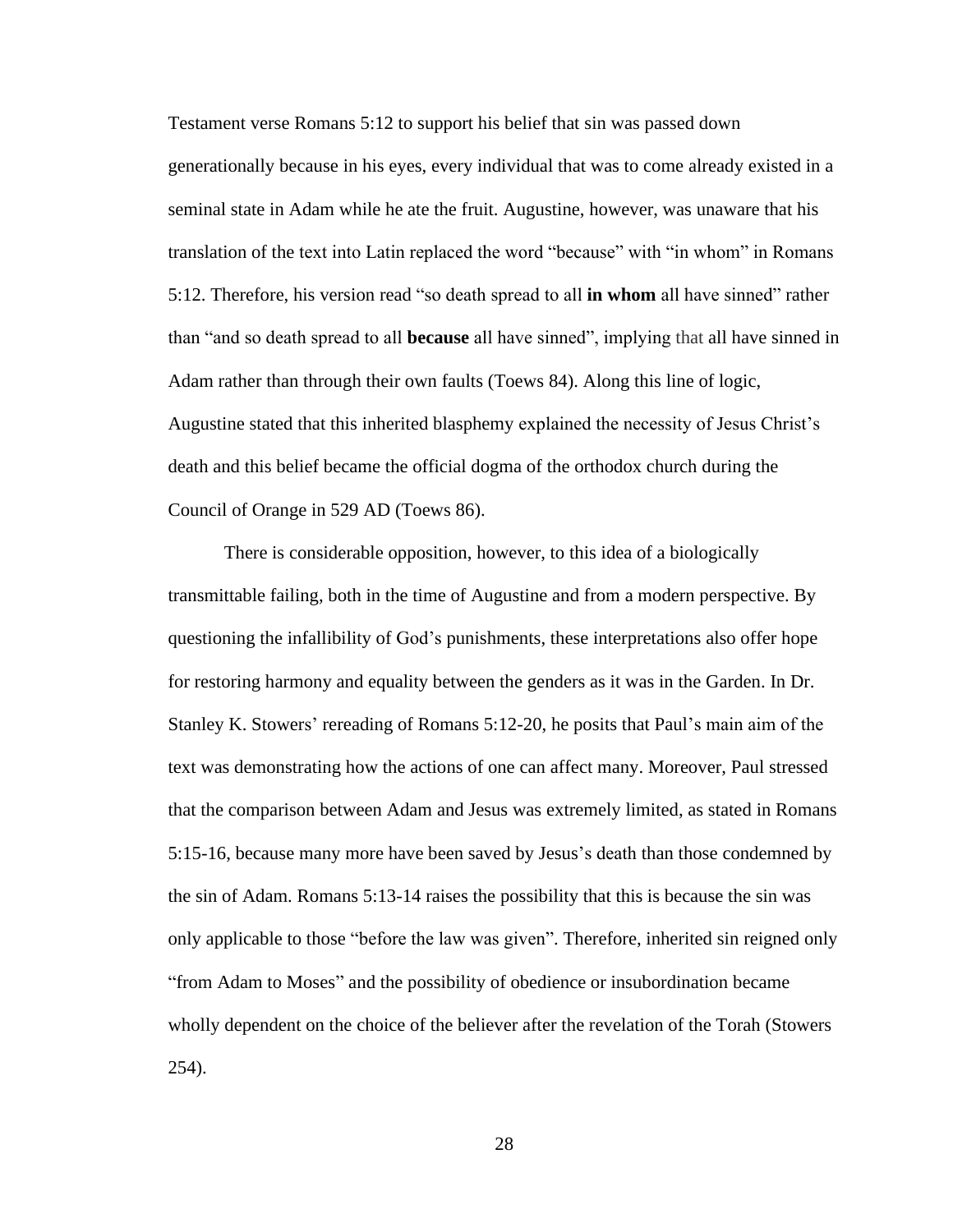Augustine also encountered opposition to his interpretation of Romans 5 within his lifetime, particularly from the British monk and theologian, Pelagius. Pelagius believed that each individual was hand crafted by God rather than coming from the loins of Adam, therefore "original sin" was not passed down biologically. Pelagius supported this belief with the reasoning that if baptism cleansed one of sin, then the child of two baptized children must be able to break this metaphysical line of descent. Thus, he understood Romans 5:12 as stating that mankind reproduced sinfulness by imitation, not biology (Toews 76).

Following this logic, modern Christians are not divinely bound by the consequences delivered to Adam and Eve for eating of the tree of knowledge. As stated previously in the chapter, analyzing the grammar of the text in its original Hebrew reveals that the sentence "[man] shall rule over you" was more of a premonition that a command. Therefore, one is able to break the cycle of unjust male domination at any point and perhaps is even mandated to. In this alternative reading, joint weakness at the moment of creation led to a distortion of the ideal state of the world, not that God attempted to reassert patriarchy after Eve usurped her husband (Rooke 169). Modern technological advancements are already liberating men and women from the physical punishments bestowed on them; epidurals and other medicinal developments have eased the trials of childbirth just as mechanized agricultural equipment and refrigeration have taken away the toils of obtaining food (Roded 56). Therefore, it may not be a stretch to theorize that patriarchy too can be mended.

The acknowledgement that mankind may not have been fully immortal in the Garden also assists in redeeming the legacy of Eve. She was not the catalysis for a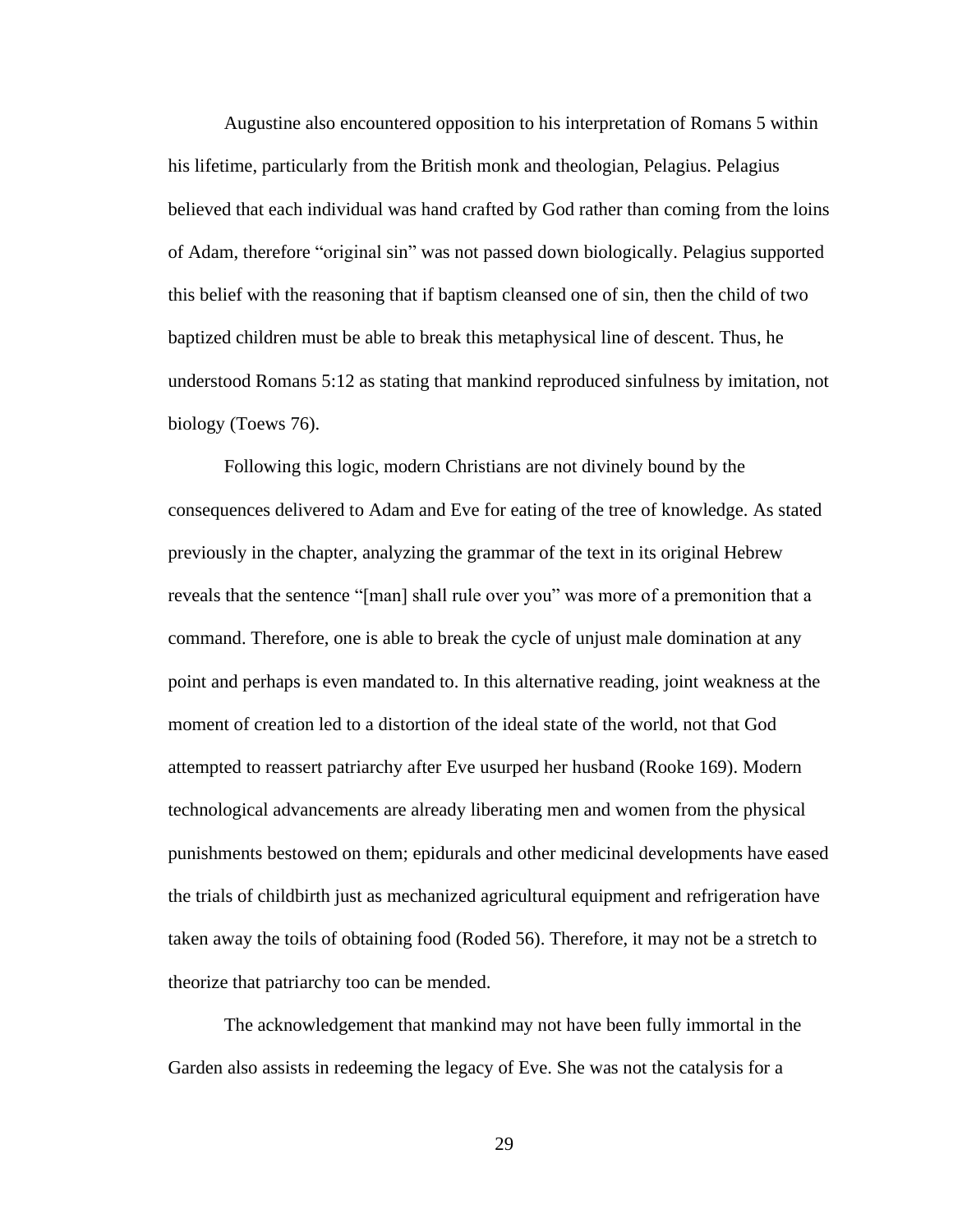monumental curse over all of humanity and Genesis does not attempt to resolve the question of sin's origin; the serpent has no clear motive or relation to the Christian figure of Satan. Therefore, just like the Jewish understanding of the chapter, Eve was simply one of many sinners, along with Adam, depicted in the course of the Bible. This belief in the fall of mankind is a Christian theological invention that is not supported by the text (Toews 88).

Unfortunately, more of Paul's writings than just Romans 5:12 have been utilized by scholars in their campaign to uphold a misogynistic exegesis of Genesis. Without a critical eye, these texts may seem to support the belief that women's creation has made them too feeble minded to preach, prophesy or hold authority. In the next chapter, however, I will expose the true intentions of Paul and follow the same rationale of this one to prove that Genesis 1-3 does not advocate for women's subordinate status.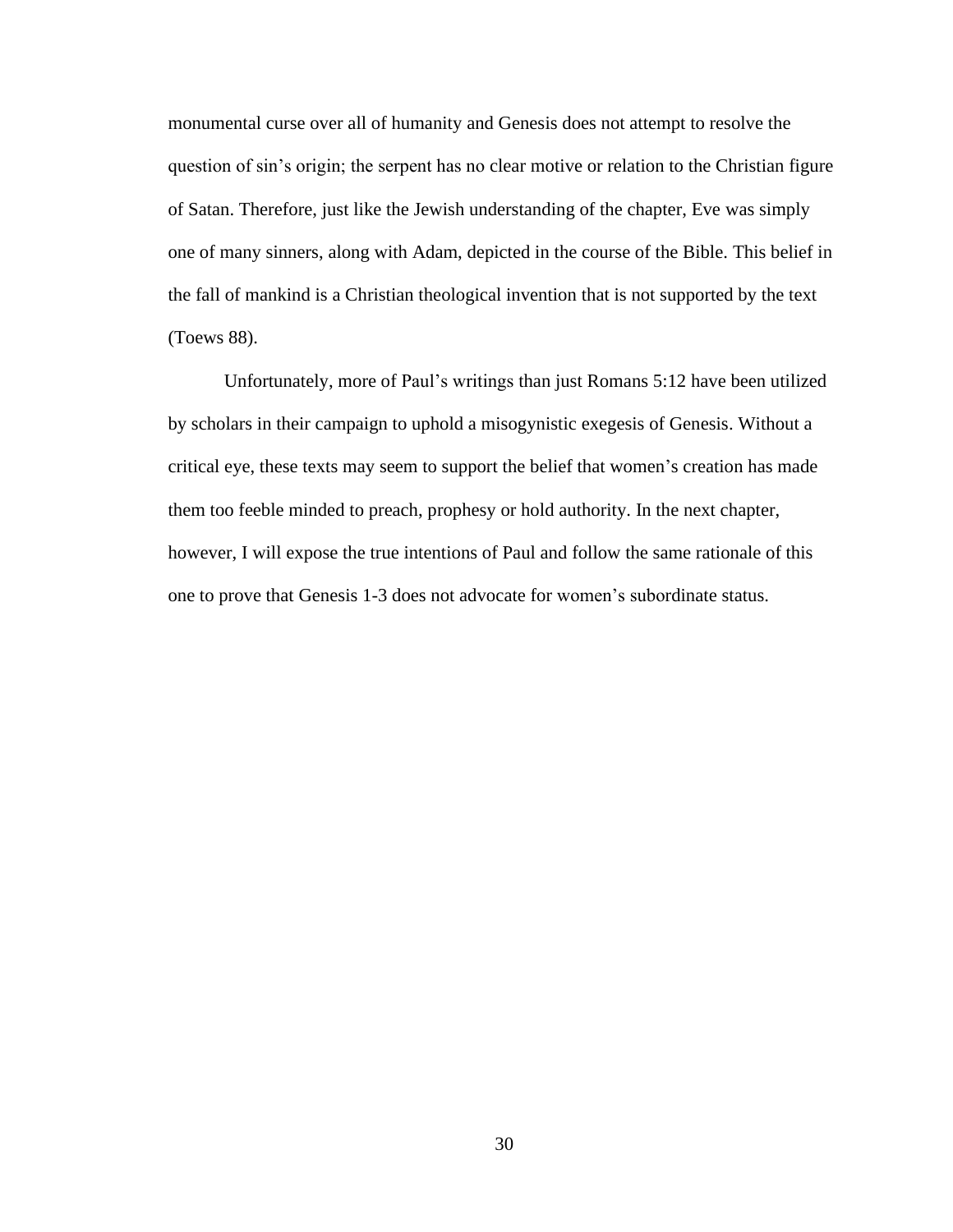### CHAPTER 5: THE ISSUE OF AUTHORITY

| 1 Corinthians 11:3-9                                | 1 Timothy 2:11-15                                    |
|-----------------------------------------------------|------------------------------------------------------|
| <sup>3</sup> "But I want you to understand that the | <sup>11</sup> "Let a woman learn in silence with all |
| head of every man is Christ, the head of a          | submissiveness.                                      |
| woman is her husband, and the head of               | <sup>12</sup> I permit no woman to teach or to have  |
| Christ is God                                       | authority over men; she is to keep silent.           |
| <sup>5</sup> but any woman who prays or prophesies  | <sup>13</sup> For Adam was formed first, then Eve;   |
| with her head unveiled dishonors her                | <sup>14</sup> and Adam was not deceived, but the     |
| head—it is the same as if her head were             | woman was deceived and became a                      |
| shaven                                              | transgressor.                                        |
| <sup>7</sup> For a man ought not to cover his head, | <sup>15</sup> Yet woman will be saved through        |
| since he is the image and glory of God;             | bearing children, if she continues in faith          |
| but woman is the glory of man.                      | and love and holiness, with modesty."                |
| <sup>8</sup> (For man was not made from woman,      |                                                      |
| but woman from man.                                 |                                                      |
| <sup>9</sup> Neither was man created for woman, but |                                                      |
| woman for man.)"                                    |                                                      |

During my time as a Christian, I found these verses to be particularly infuriating and I began to believe that the apostle Paul must have had a personal vendetta against women in order to write these words. This belief, however, was formulated before I understood the historical legacy of Paul. The more I began to research his life and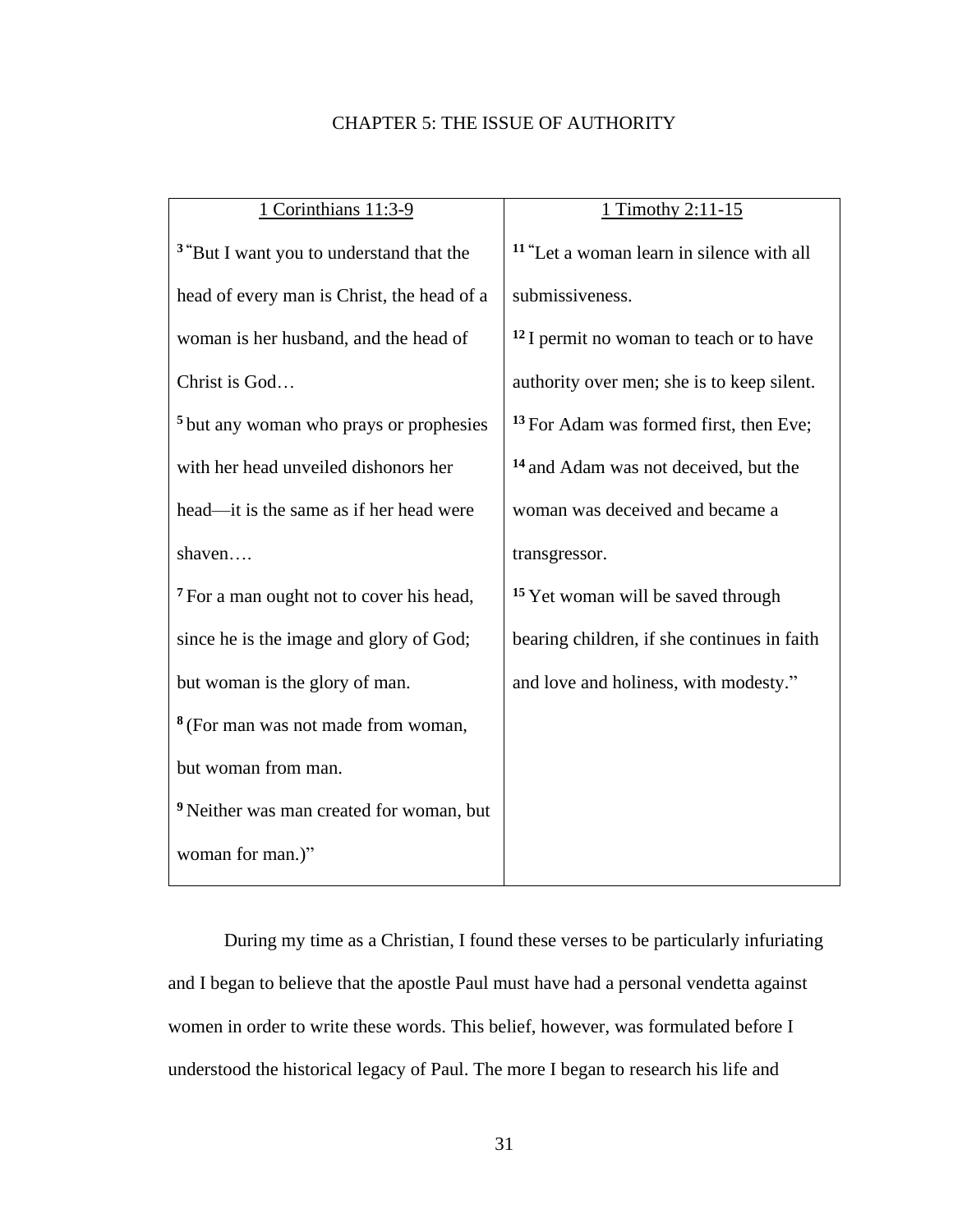teachings, the more I realized that his supposed belief that women should remain silent and submissive was in complete contradiction to his actions. As I explore the true intentions of Paul in this chapter, I will undermine the assumption that the creation story, referenced in both texts, justifies female subservience in any manner. I believe these passages are crucial representations of how Genesis is more than just a story; it has been utilized for centuries to support a patriarchal organization of one's home, church, and society as a whole.

The Bible has several mentions of Paul appointing female authority and religious figures that appear at odds with his words in 1 Corinthians 11 and 1 Timothy 2. In Philippians 4:2-4, Paul asks the recipients to assist two women, Euodia and Syntyche who "have labored side by side with [him] in the gospel", inferring that he accepted female colleagues. Similarly, Paul acknowledges the female Junia as an apostle in Romans 16:7 and commends her service in the ministry beside him. In that same chapter, Romans 16, Paul also praises the female deaconess, Phoebe, a clear example of a woman teaching and holding authority. Furthermore, Paul mentions female leaders of household churches including Lydia in Acts 16:14 and Nympha in Colossians 4:15 (Peppiatt). Ultimately, it appears Paul had no qualms with women in elevated positions over men during his lifetime. After learning these points of reference, I began to explore the two sets of verses with a renewed respect for Paul and an awareness that their true meaning could not have been as misogynistic as previously thought.

I would like to preface this discussion with the acknowledgement that secular religious scholars are nearly in consensus that Paul is not the actual author of 1 Timothy and 2 Timothy along with several other epistles. These writings have been attributed to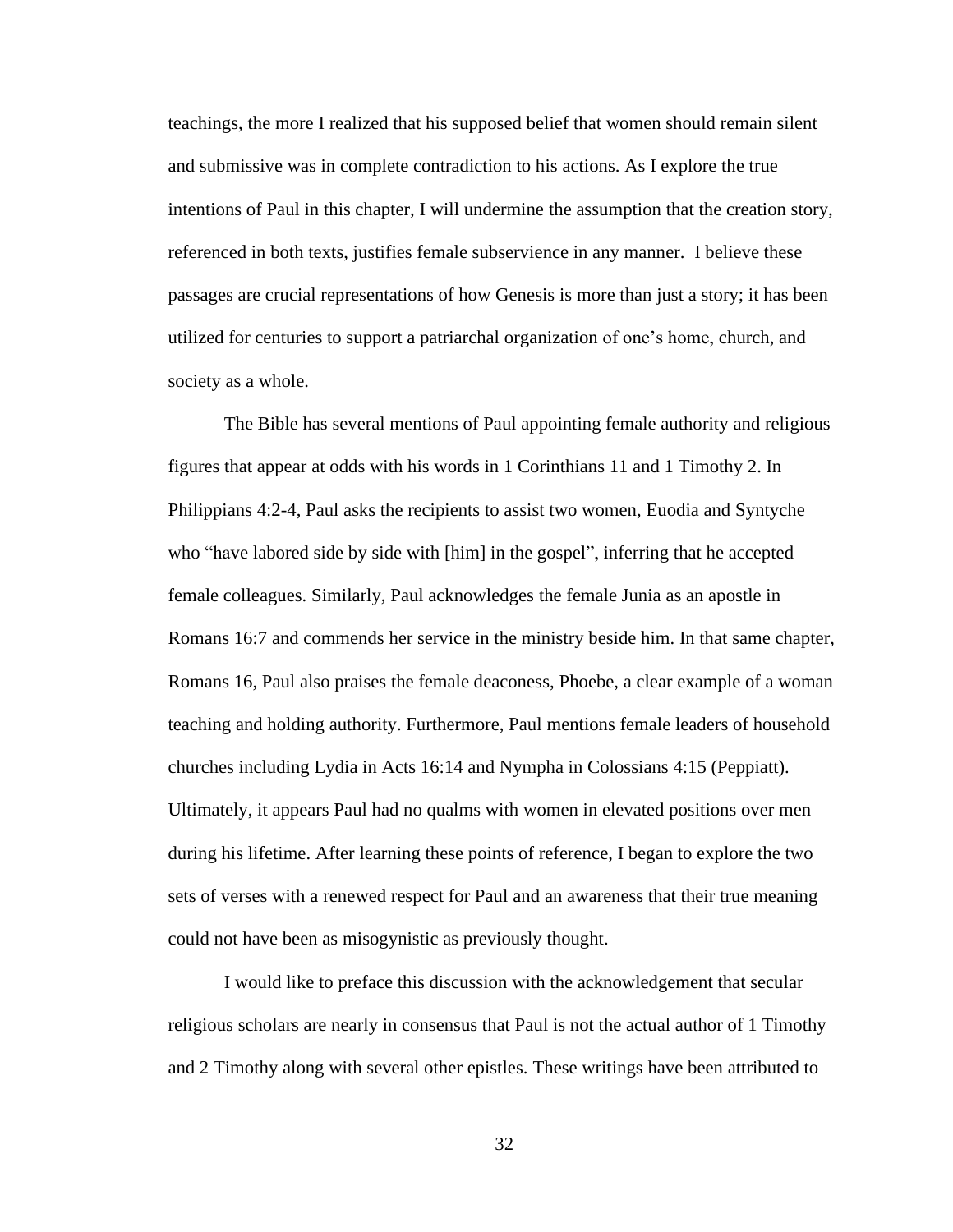an anonymous author decades after Paul's death, writing under his authority due to the change in style, vocabulary, and content. Despite this, I will be analyzing the text as if it was written by him due to the insistence within most Christian communities that his style changed over the twenty years of his apostolic career or the justification that the actual author is not as important as the idea they were divinely inspired.

I will begin with the book of Corinthians, which is one of seven epistles definitively written by the apostle Paul in my attempt to redeem it from the deeply entrenched misogyny the text has been imbued with. 1 Corinthians 11:3 states that a woman's head is her husband while the head of Christ is God. This parallel appears to denote a graduated hierarchy that begins with woman as the lowest entity and ends with God as the highest. A modern trinitarian understanding of the relationship between Jesus Christ and God, however, complicates this interpretation; God cannot be elevated above Jesus because they are simply two manifestations of the same Godhead.

Therefore, one must revisit the text in its original Greek to reexamine the Greek word "kephalē" which has traditionally been translated to "head". The word "kephalē" actually possesses several meanings, including one's physical head, the source or origin, the ruler, the completion of or the crown. Therefore, if there is a parallel relationship between God and Christ as man and woman, the only interpretation that makes sense in both contexts is the completion of one another. With this understanding, man and woman are composed of the same essence and equal in being just as God and Jesus Christ are. Any other reading of this verse from a trinitarian point of view would neglect the full divinity of Jesus (Peppiatt).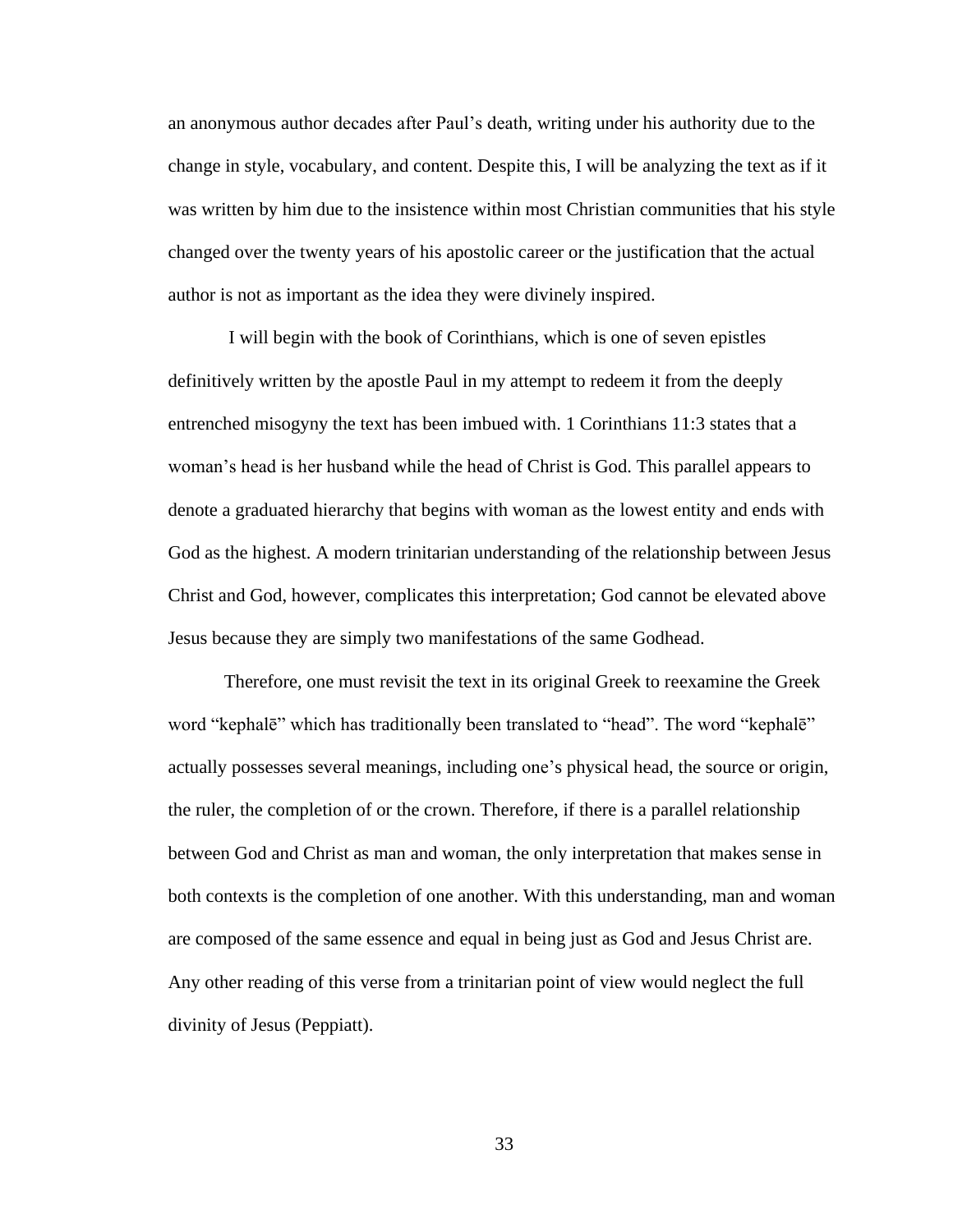Moving onto 1 Corinthians 11:5-9, the text appears to advocate for women's head coverings when praying or prophesying because they do not possess the full glory of God as men do. This instruction, however, demonstrates firstly that it is possible for women to prophesy. Whether prophesy is interpreted simply as predicting future events or as being granted the status of a prophet, the mention that women must have their head covered when doing this signifies that this is not a privilege restricted only to men as is often believed (Peppiatt). Equally important is the fact that nowhere in the Christian Old Testament is there an explicit prohibition on women prophesying and the label of prophetess is attached to five women throughout it, including but not limited to Miriam in Exodus 15:20, Deborah in Judges 4:4 and Huldah in 2 Kings 22:14 (Benckhuysen 130).

The remaining parts of 1 Corinthians 11: 5-9 may seem irredeemable from a feminist perspective, however, there is evidence that not everything written aligns with Paul's view on gender relations. This section of text is Paul's second response to the Corinthians after he had left their church for Ephesus. Therefore, in the words of theologian Lucy Peppiatt, understanding Corinthians is similar to reading a chain of emails where "only one person's emails remain" while the respondent's are deleted. Complicating this issue is the fact that the Greek language does not possess a symbol similar to the English quotation mark. Any that are in English Bibles have been added by later editors to make sense of the contradictory nature of the text. Thus, Paul quotes the Corinthians when he is about to disagree with or modify their statement.

The start and end of these quotations, however, is not unanimously agreed upon by religious scholars and Paul may have been referring to the Corinthian's line of thought, not his own, in more places than currently acknowledged. For example, in 1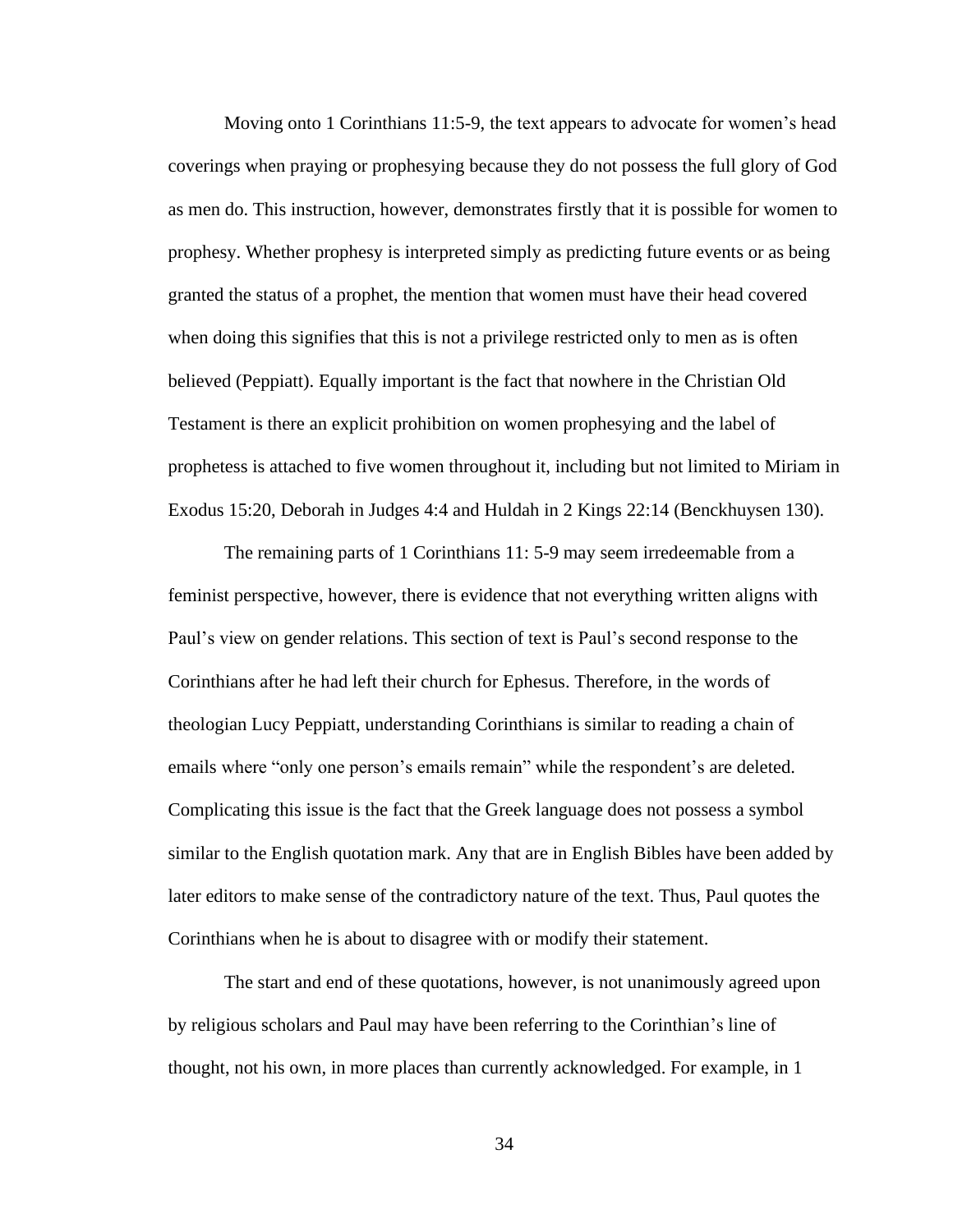Corinthians 11: 5, Paul appears to state that women must cover their head because they do not possess the glory of God, citing the fact that woman was made from man and for man in his explanation. This explanation becomes increasingly confusing, however, as Paul later explains in 1 Corinthians 11:16 that "her hair is given to her as a covering" which directly contradicts his earlier statement in verse 11:6 that an unveiled woman should just cut off her hair; if her hair already acts as a veil, how can shaving her head be mandated as a punishment for not wearing a veil? Ultimately, it is necessary that this text is read as a dialogue between the ideas of Paul and the ideas of the Corinthians or every argument it attempts to make is dismantled in the same breath.

Moreover, 1 Corinthians 11:14 supports this quotation hypothesis in its statement that a man wearing long hair is unnatural and degrading to him because it is strongly believed that Paul had long hair during his time in Corinth. Acts 18:18 states that Paul finally cut his hair after leaving Corinth in order to honor a vow. Therefore, if it was untrimmed for his entire 18 month stay, as scholars believe, it would have been at least nine inches long. Why then, would Paul have been teaching the Corinthians that a man having long hair is disgraceful while intentionally sporting a shoulder length cut? (Peppiatt). 1 Corinthains 11:14, among other verses, must then be recognized as Paul quoting the Corinthians in his letter or one accuses him of hypocrisy.

I propose that the true takeaway from the passage comes in 1 Corinthians 11:11- 12, where Paul is finally writing his own ideas. Although the Greek word "plen" is commonly translated as "nevertheless" in this passage, it translates better to "the point is" or "but what I'm saying is", signaling a change in thought or a contradiction to what was previously stated. The passage reads "Nevertheless, in the Lord woman is not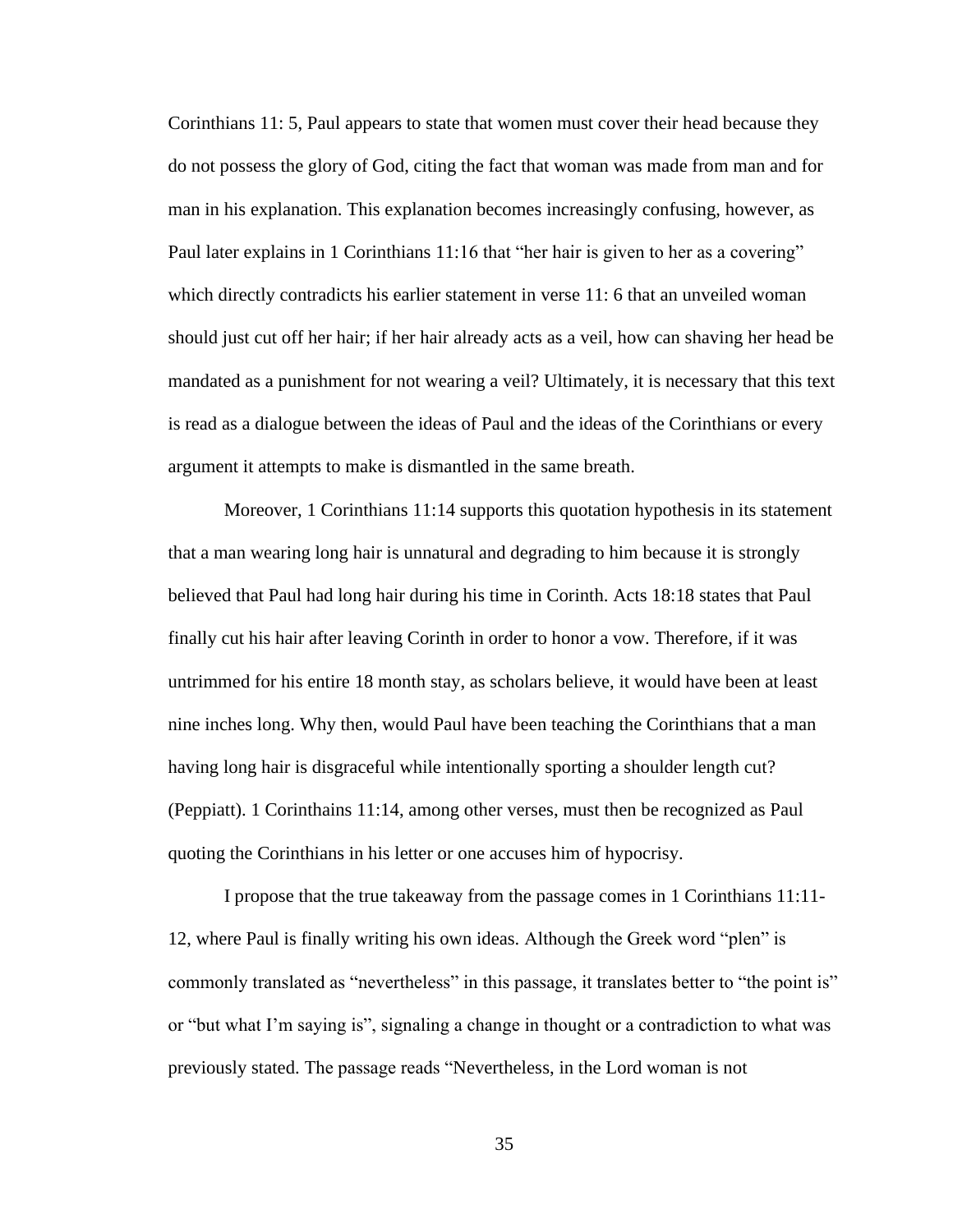independent of man nor man of woman; for as woman was made from man, so man is now born of woman. And all things are from God". Therefore, 1 Corinthians 11:3-10 was Paul quoting the distorted views of the Corinthians and then correcting them with his own teaching that men and women have gained a new, interdependent status in the Lord. Moreover, the statement that "all things are from God" asserts that the sequence of creation is not as important as the fact that they owe their existence to a higher power, not one another (Peppiatt).

Ultimately, external head coverings are not required for women to pray or prophesy because of the rationale that they are a lesser creation. Women are already covered by their hair, although long hair is not specific to one's gender. Paul makes this decision definitive when he states in 1 Corinthians 11:16 that he "[recognizes] no other practices, nor do the churches of God". Additionally, woman was not made for man; they have a mutually dependent relationship, and both share in the glory of God (Peppiatt).

Moving onto 1 Timothy 2:11-15, the passage appears to advocate for the silence and submission of women due to Eve's later creation and her susceptibility to the serpent's deception. However, Paul's instructions to Timothy, the bishop of Ephesus must be limited in its scope to only the women of Ephesus, not the whole of womankind. This could not have been a universal mandate as it has often been utilized by Evangelical preachers because of the aforementioned recognition that Paul did appoint women to positions of authority during his lifetime. 1 Timothy 3:8-11 even includes qualifications for a woman to become a deacon which serves as evidence of Paul's approval (Celoria 22). Additionally, in 2 Timothy 1:5, Paul commends Timothy's grandmother and mother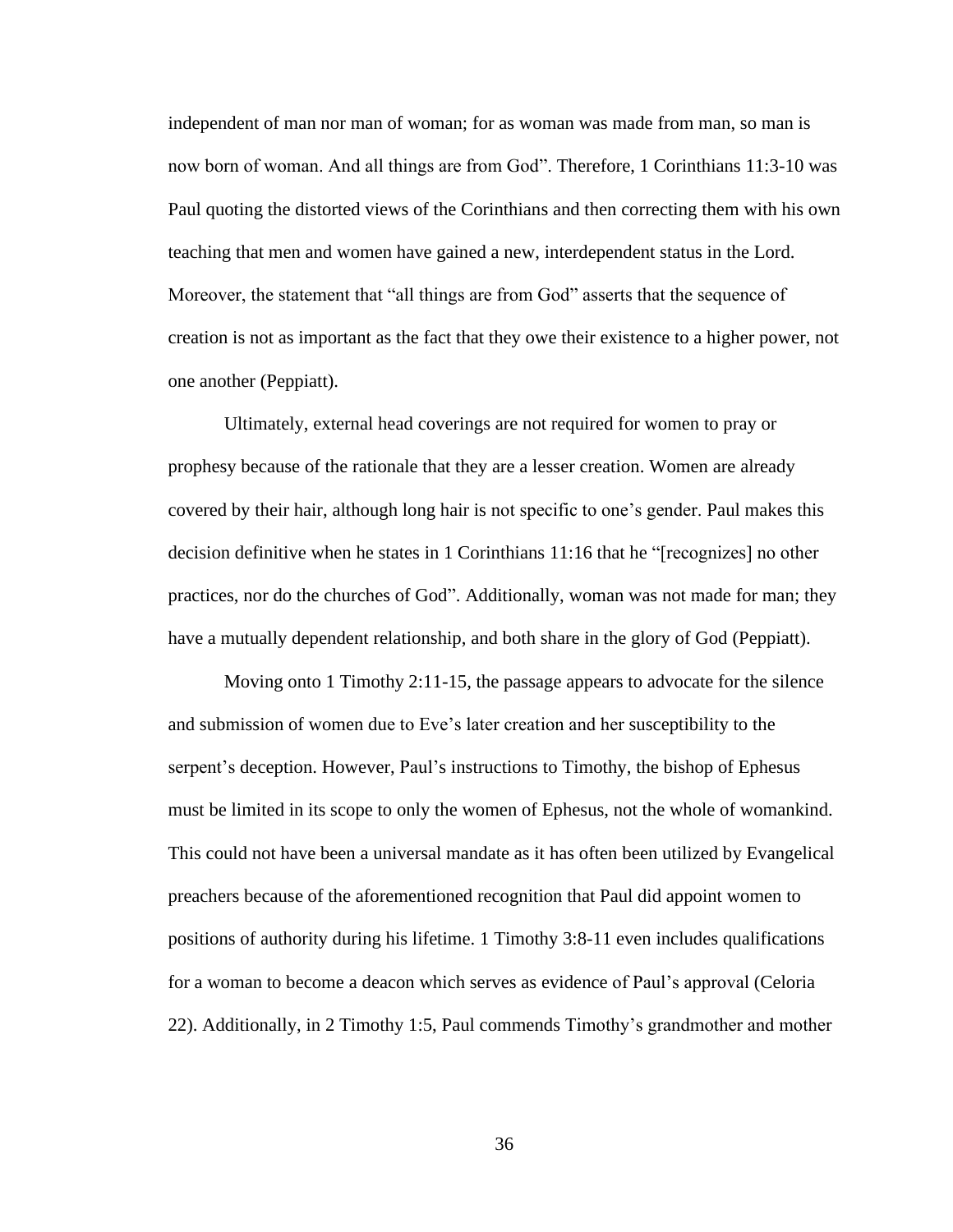for raising him with sound doctrine in direct opposition to his prohibition of woman as teachers in 1 Timothy 2:12.

Therefore, Paul's mandate that women be silent in the church in 1 Timothy 2:11 is speaking only to the Ephesian woman and serves more as an allegory than a literal comparison. Eve represents the women of Ephesus, not because they have been physically created after the men but because they came to the church later; they were "formed" into Christians later. Therefore, they must sit back and absorb the knowledge of the Bible before proselytizing to prevent the spread of false doctrine. This is evidenced by the fact that the Greek verb "epitrepô", translated as "to permit" in 1 Timothy 2:12 is in the present tense; Paul is not stating he will never permit a woman to teach but that he is not now allowing it for the women of Ephesus (Celoria 21).

Additionally, 1 Timothy 2:14 is commonly interpreted as justifying the prohibition on female teachers because Eve was deceived by the serpent. As I stated in Chapter 3, however, the reasoning that it was Eve who was misled, not Adam, does not negate his wrongdoing. He ate of the forbidden fruit in the Garden of Eden as well, therefore, it is possible that Adam was not deceived at all because he knew the consequences of his actions and still decided to follow through (Benckhuysen 48). In summation, verses 2:13-14 are not using Eve's failings to explain why all women do not have the mental capacity for authority. It is simply drawing parallels between Eve and the women of Ephesus to warn them that they must learn from those who came before them in order to prevent theological mistakes (Celoria 21).

Similarly, 1 Timothy 2:15 must be understood metaphorically as the recipients of the letter likely would have, not as our modern eyes do. "Childbearing" was a frequently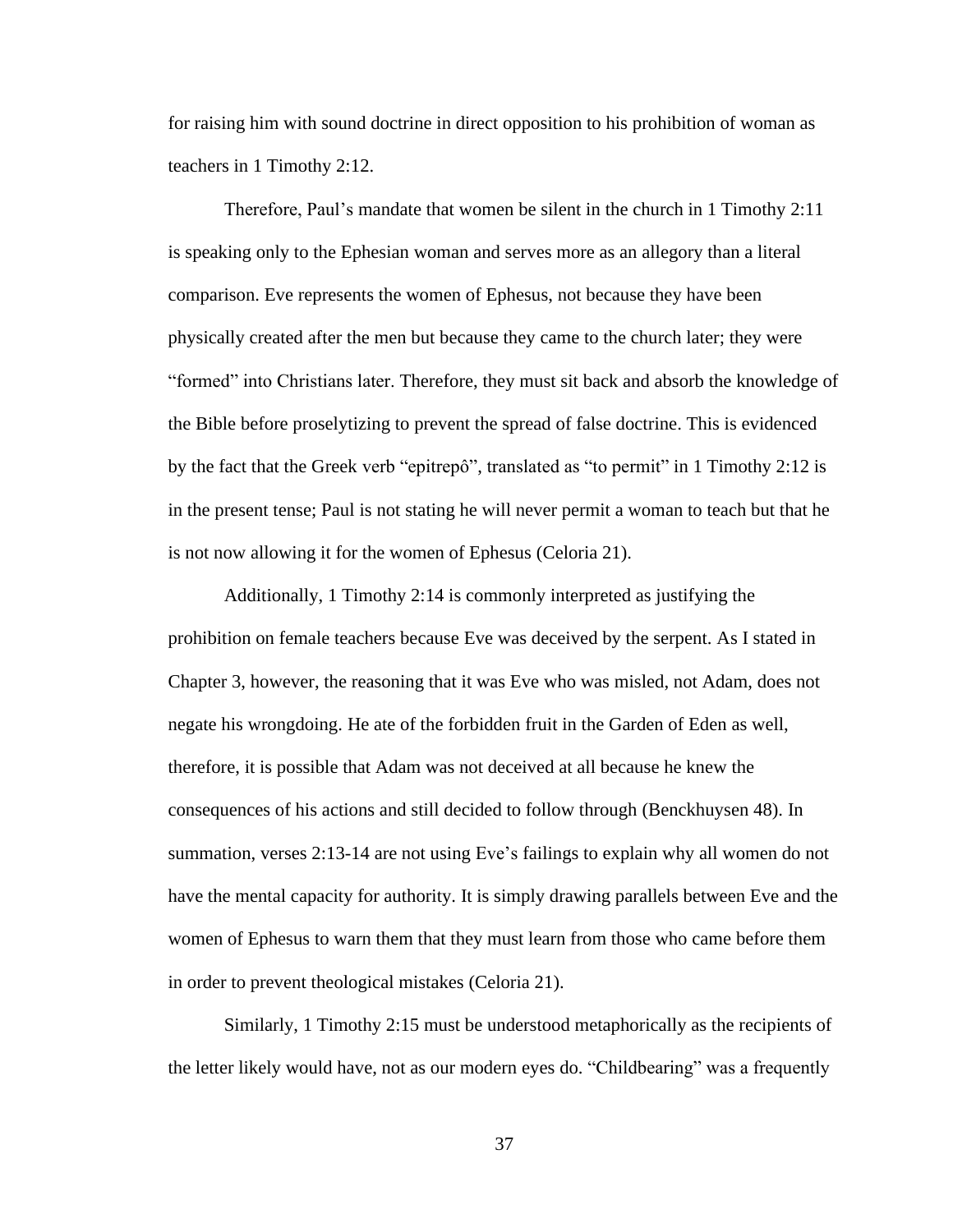used metaphor in the literary and cultural environment of the time to signify producing virtues or vices. This phenomenon is present in several contemporary works such as Philo of Alexandria's *Therapeutae* and Plato's *Symposium.* The cultivation of values is also referred to as childrearing by Psalms 7:14 where the author states that "the wicked man conceives evil and is pregnant with mischief". Similarly, James 1:15 utilizes the metaphor that desire gives birth to sin and sin conceives death (Waters 43-44). Thus, there is a well recorded correlation between childbearing and character bearing; it is not that women must produce actual children to be saved, which would be ludicrous considering the rate of infertility, but that the women must nurture the virtues of faith, love, holiness and modesty they have "given birth" to.

Therefore, women do not have to perpetually pay for Eve's singular mistake. Her creation and actions are not the reason they cannot preach, teach, or lead. This correlation has been drawn by centuries of majorly male interpreters in hopes of upholding their positions of power over women. In the words of Catherine Booth, "why should woman be confined exclusively to the kitchen and the distaff, any more than man to the field and workshop?"; if some men have been exempted from God's original punishment of tilling the land to spread his word, why can't women have the same? (Benckhuysen 136) Along this line of logic, if female preachers or even female professionals are disobeying their original duty to birth children as stated in Genesis, then so are male preachers who shop at the grocery store instead of toiling in the fields "all the days of [their] life". Ultimately, humans are destined to outgrow the original responsibilities designated in Eden due to the complexity of our modern society. Women should not be held to a different standard by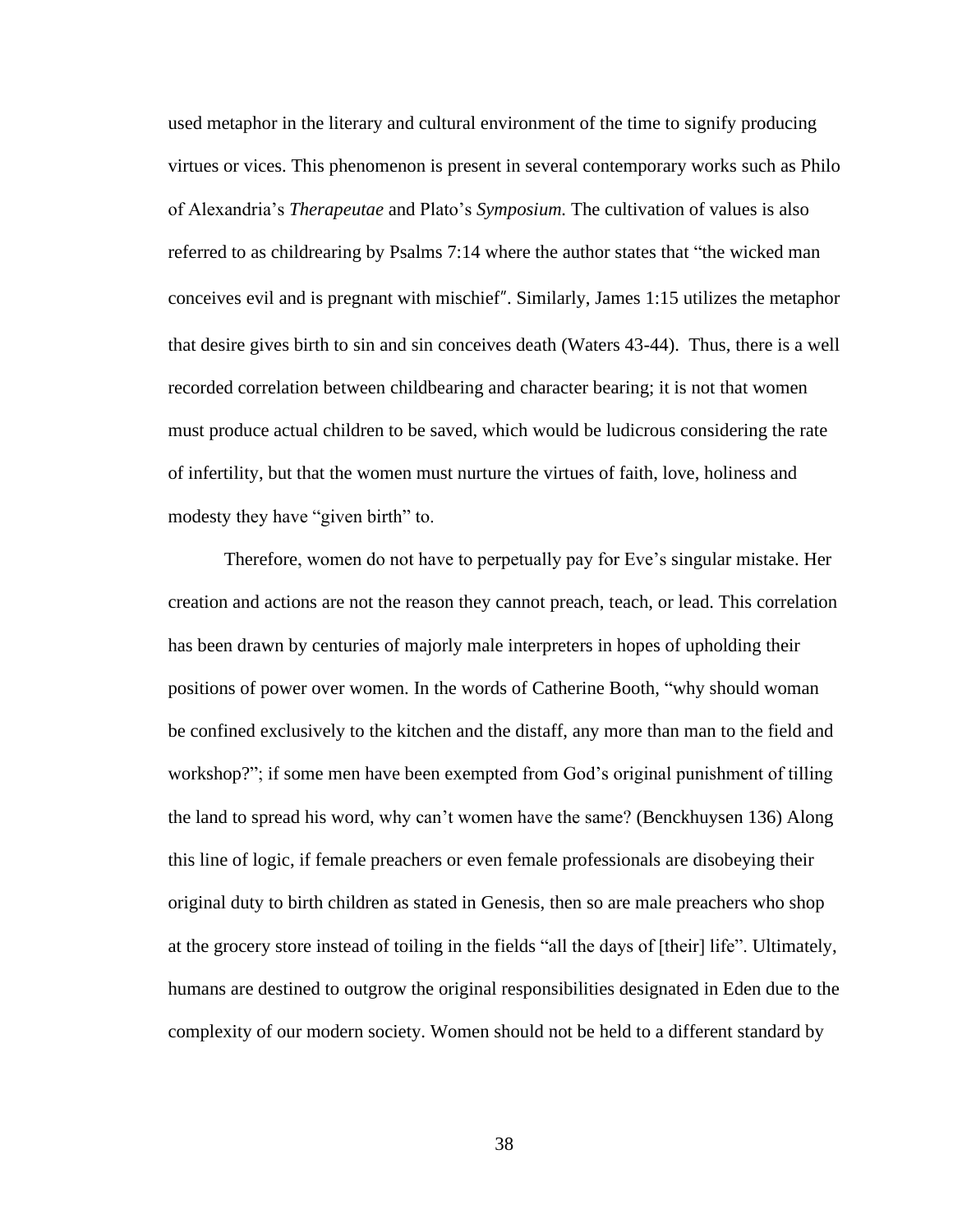forcing them to follow in the footsteps of the very first woman while men have continually been allowed to branch out past agriculture.

Additionally, the interpretations I have provided in this chapter may seem aspirational or a misrepresentation of the text to fit my own feminist agenda. I would counter, however, that my exegesis is grounded in the historical and cultural landscape of the verses more so than traditionally patriarchal readings. I reference again the article by Richard Harrill that states a liberationist reading is often dependent on moving past the plain sense meaning of the text (Harrill 153). Therefore, if one is a Christian and regards the Bible as the ultimate source of divine truth and knowledge, it is crucial for them to extensively study the text, including the historical conditions, in order to better grasp the will of God. And in the case of both 1 Corinthians 11 and 1 Timothy 2, the more one researches, the more apparent it becomes that these texts are not as simple as they have been made out to be. When one unearths the background of Paul and the literary tradition of the time as well as cross comparing other verses, the likelihood that there are empowering takeaways for women within these sections only increases.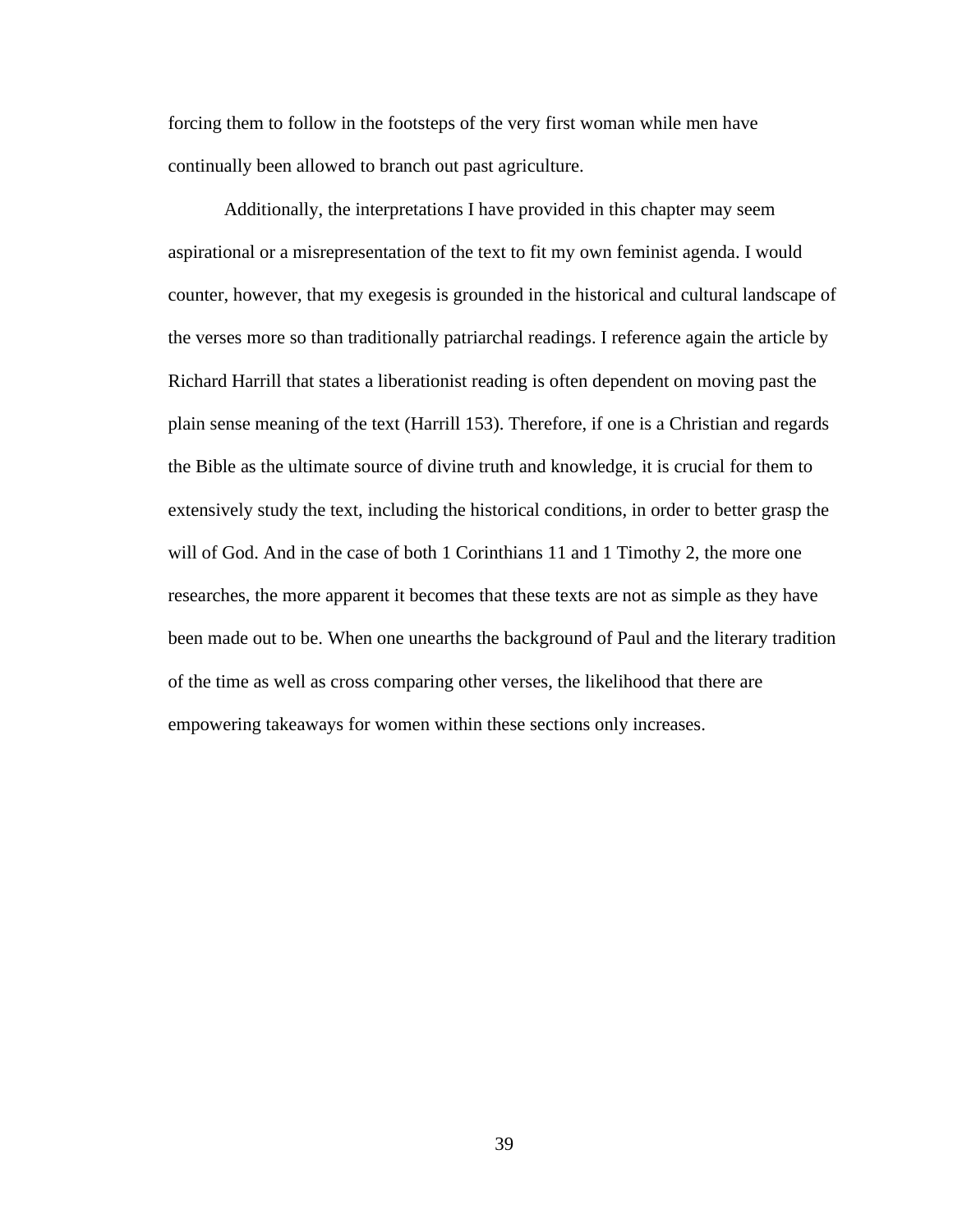#### CHAPTER 6: THE BIG PICTURE

I acknowledge that the Christian Bible is an incredibly complex text following the diverse and at times, contradictory actions of millennia of humans. It highlights that few, if any things in life are black and white. Even David, considered one of the most righteous Judean Kings of the Christian Old Testament, perpetrated an affair with another man's wife, Bathsheba, arguably without her consent, and then forced her husband to die on the front lines of battle (*Revised Standard Version*, 2 Samuel 11). Therefore, it is difficult to derive many clear instructions from the text and one must often distinguish between how the world is depicted versus how it should be, a phenomenon commonly referred to as descriptive versus prescriptive narration.

One can, however, attempt to find recurrent ideas to better understand God's vision for mankind. Utilizing this strategy, I would argue that the Christian Bible's condemnation of unmerited hierarchies greatly outnumbers the sections of scripture advocating for it. Therefore, domination, particularly in the realm of gender, is not a natural part of human existence but evidence of a sinful world; hierarchies are a distortion of the initial equality enjoyed in the Garden of Eden and they have historically led to systemic societal ills and horrific human rights abuses. A thematic overview of the Bible reveals that the Christian God continually sides with the oppressed, the underdogs in a manner that supports the argument for female empowerment (Reuther, "Sexism and Misogyny 90).

The Christian Old Testament is a story of YWHW's support for the chosen people of Israel as they endure persecution, enslavement, warfare, and near genocide. Through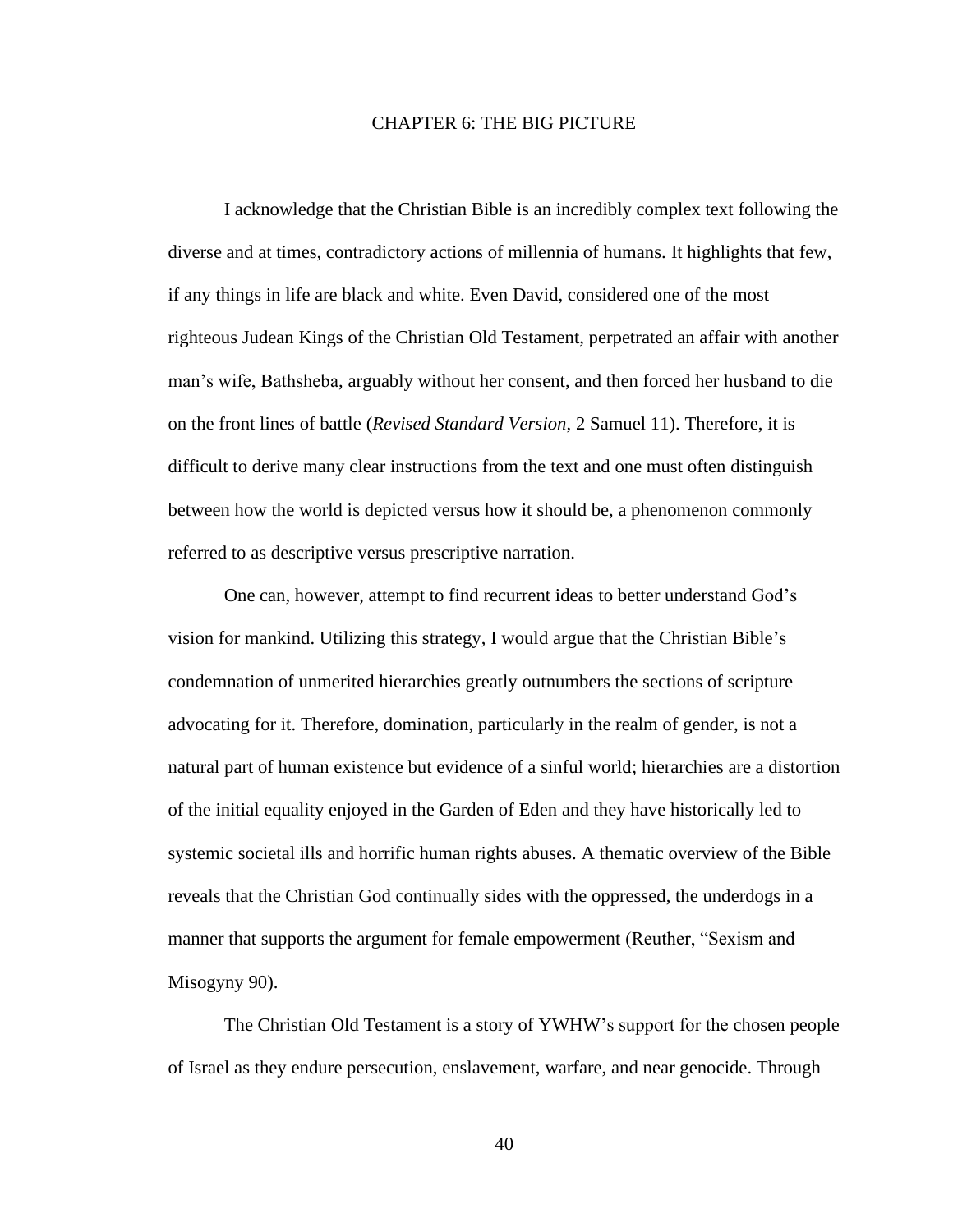YWHW's covenant with Abraham, the once meager population of Israel is able to hold their ground against their more established enemies, the Canaanites, Babylonians, Assyrians and Amalekites, among others. The New Testament parallels this narrative arc by continually uplifting and redeeming previously marginalized populations such as disabled individuals, tax collectors, eunuchs, prostitutes, the impoverished and Gentiles. Even if Jesus's actions are not historically based but rather are attempts by Biblical authors to enhance his legacy, the Bible unequivocally glorifies his ability to break the social taboos and upend the hierarchies depicted in the New Testament (Compton 17).

Furthermore, the Bible is not a monolith of patriarchy; there are various depictions of women subverting or manipulating structures of male authority with God's blessing. In the Christian Old Testament, one can read about a Carmel woman named Abigail who disobeys her husband, Nabal's command not to supply provisions for David's troops, the future King of Israel. While providing the supplies to David, Abigail convinces him not to murder her heartless husband for which she is rewarded by Nabal's natural death and remarriage to the pious David (*Revised Standard Version*, 1 Samuel 25). In a similar show of female heroism, Esther, the wife of the Persian King Ahasuerus, persuades him not to follow through with his plan to massacre the Jewish people throughout the empire in Esther 8. Additionally, the prophetess and priestess Deborah, leads the Israelites, alongside her male colleague, Barak into a victorious battle against the Canaanites in Judges 4 (*Revised Standard Version*). Therefore, the Old Testament provides several positive representations of feminine strength and wifely disobedience to accomplish the divine agenda.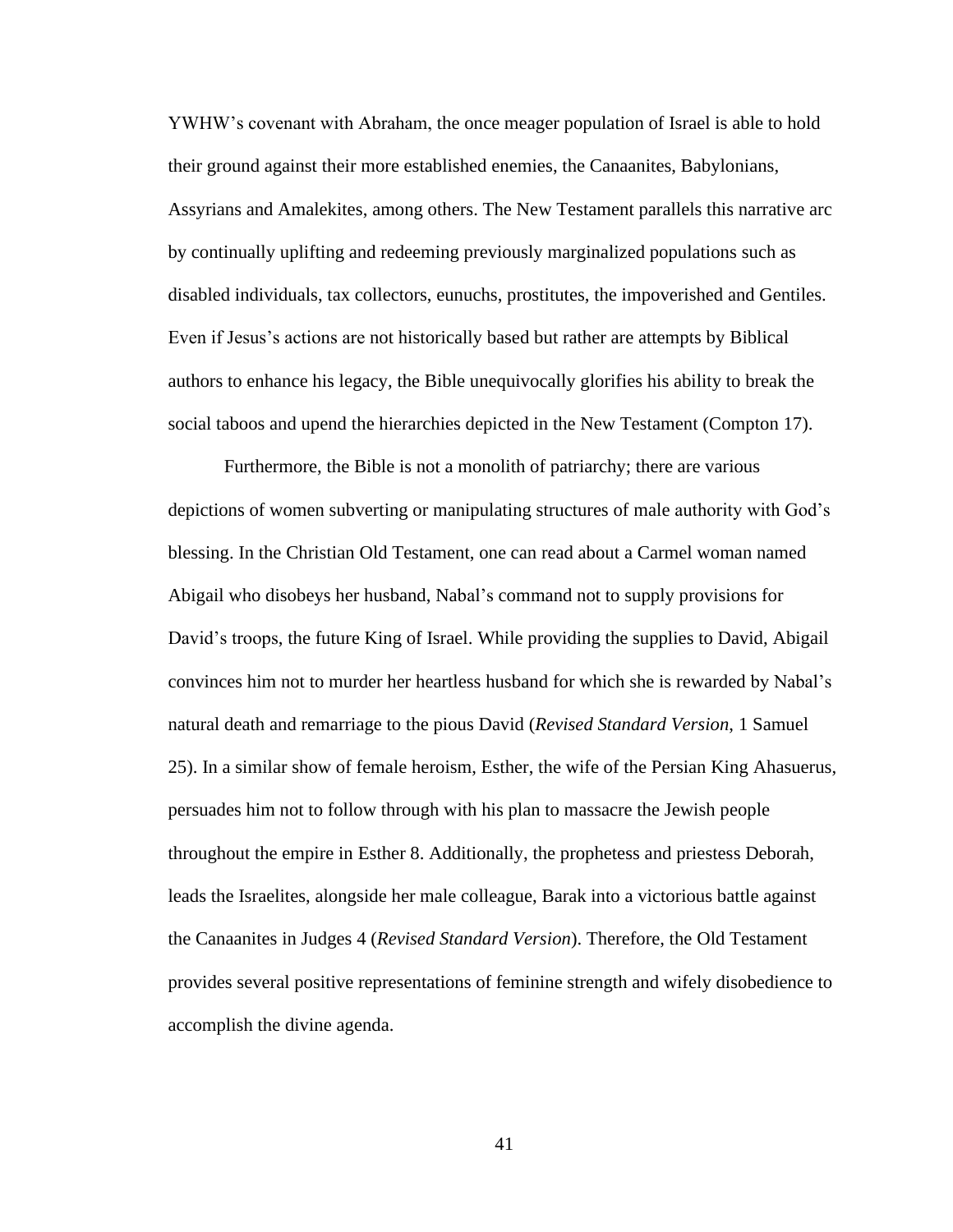Similarly, Jesus' treatment of women subverted notions of their "proper place" in society depicted in the New Testament. In Luke 10:38-42, Jesus visits Mary and Martha, the sisters of Lazarus in Bethany. When Martha became angered that Mary sits at Jesus' feet instead of assisting in food preparations, Jesus encourages Martha to come learn as well because divine knowledge is more important than household duties, even for women. Additionally, the Bible utilizes several women to spread Jesus' message. In John 4, Jesus speaks to a Samaritan woman by a well who then travels back to her town to encourage her people to welcome Jesus, sensing he is the Messiah (Compton 8-9). Similarly, it was multiple women or a singular woman, Mary Magdalene in all four gospels who were the first to witness the empty tomb after Jesus' resurrection. Although the apostles did not believe them at first, as evidenced in Luke 24:11 and the testimony of women was considered significantly less reliable than men at the time period, it cannot be discounted that if there is a divine plan, then declaration of perhaps the greatest event in Christian history was entrusted to women by God (Reuther, "Sexism and Misogyny" 91).

If all of the evidence presented in this thesis is still not enough to convince you that men and women are equal in the eyes of God, then even the belief that women are the inferior gender leads to their sanctification. 1 Corinthians 1:27 states that God chooses the weakest things to confound the strong and in 2 Corinthians 12:9, God reveals to Paul that "[God's] power is made perfect in weakness". Likewise, Mark 5:5 utters the popular phrase that "the meek shall inherit the Earth" among other blessings for those who are persecuted, despised, and marginalized because they resemble the subjugation of past prophets. Therefore, if one is to subscribe to the archaic ideology that women are the mentally and physically lesser counterparts of men, then by the logic of Matthew 20:16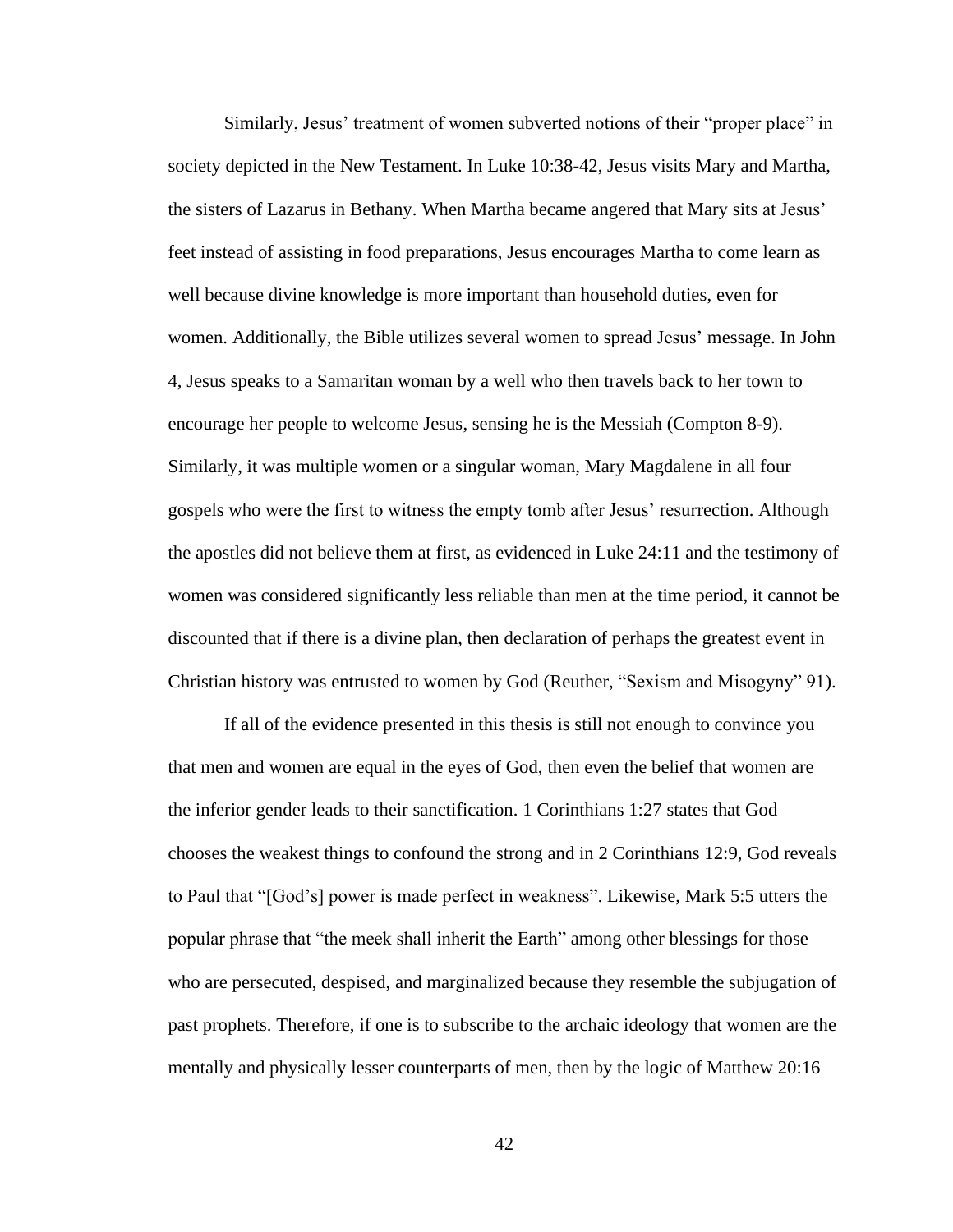that states "the last shall be first and the first last", women are actually exalted by God; There is no way to lose (*Revised Standard Version*).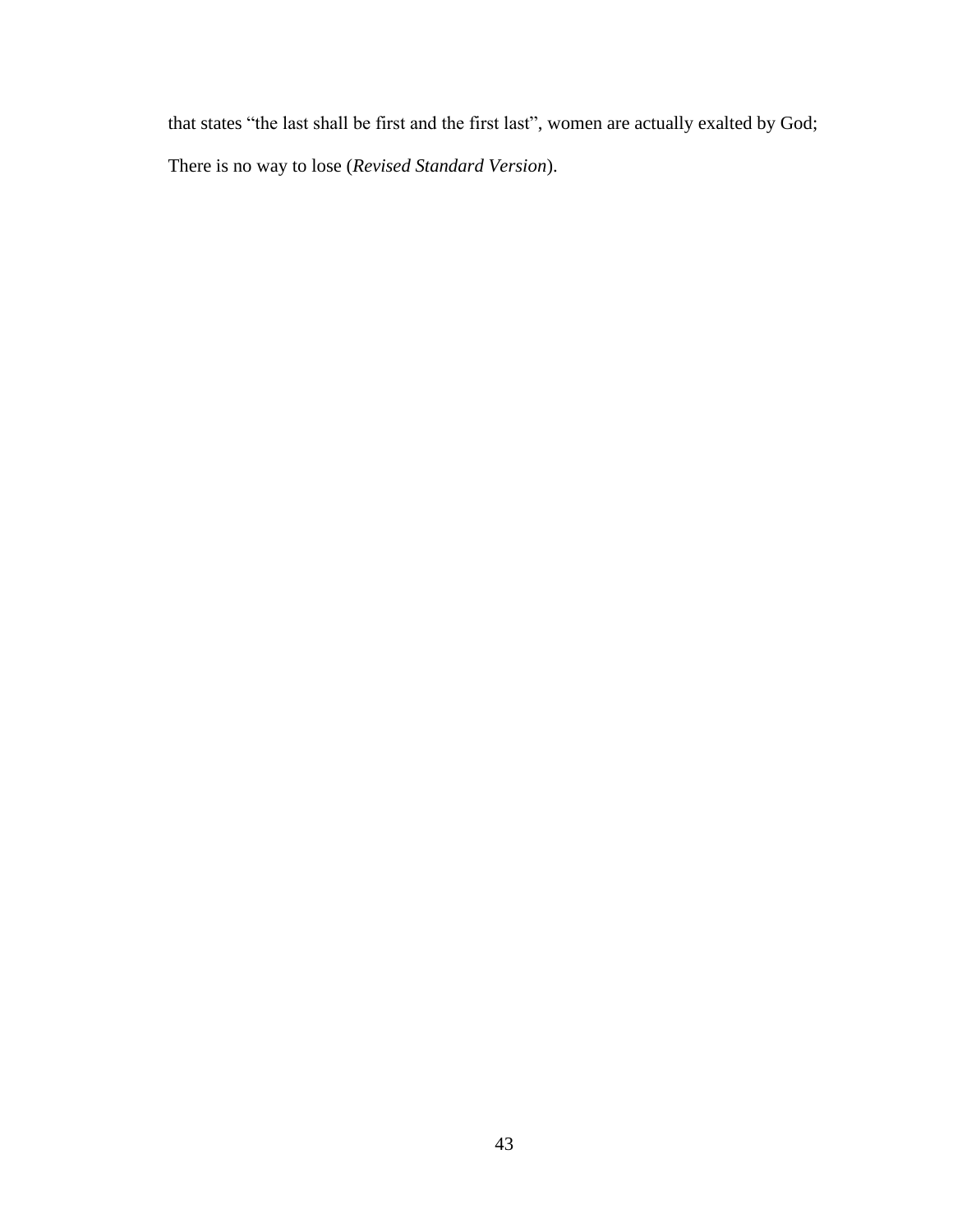#### CONCLUSION

Thus, women who identify as Christian and subscribe to egalitarian beliefs about gender are not heretics or romanticists. They are following in the tradition of previous visionaries depicted in the Bible, including Jesus Christ himself who frequently opposed the status quo. This work to reclaim scripture from the oppressors must then begin in the often quoted and incredibly mystifying Garden of Eden. When we redeem Eve, we redeem all of womankind who have supposedly been "cursed" by her action. And when we reexamine the creation of man, we find significant evidence pointing to the fact that neither God is male nor that males are the sole image bearers of God. Ultimately, one is perfectly justified in their search for Biblical feminism, and they do not have to forfeit their faith for their moral conscious.

Moreover, this issue goes beyond those who prescribe to the Christian faith. The pervasiveness of religion is felt throughout the world, even in countries that claim separation of Church and State such as ours. Therefore, the biblical justification of woman's subservience has negatively affected women of all faiths in many majority Christian countries for centuries. The stereotypes of women as intellectually, spiritually, and physically weaker stemming from the Bible have affected crucial areas of life ranging from suffrage to political representation. Thus, it is in the interest of every woman, faithful or otherwise to dispute these harmful myths surrounding woman's "inherent nature".

I will conclude by restating my acknowledgement that I am unable to dismantle every argument regarding Biblical sexism in this one thesis. Nevertheless, I believe that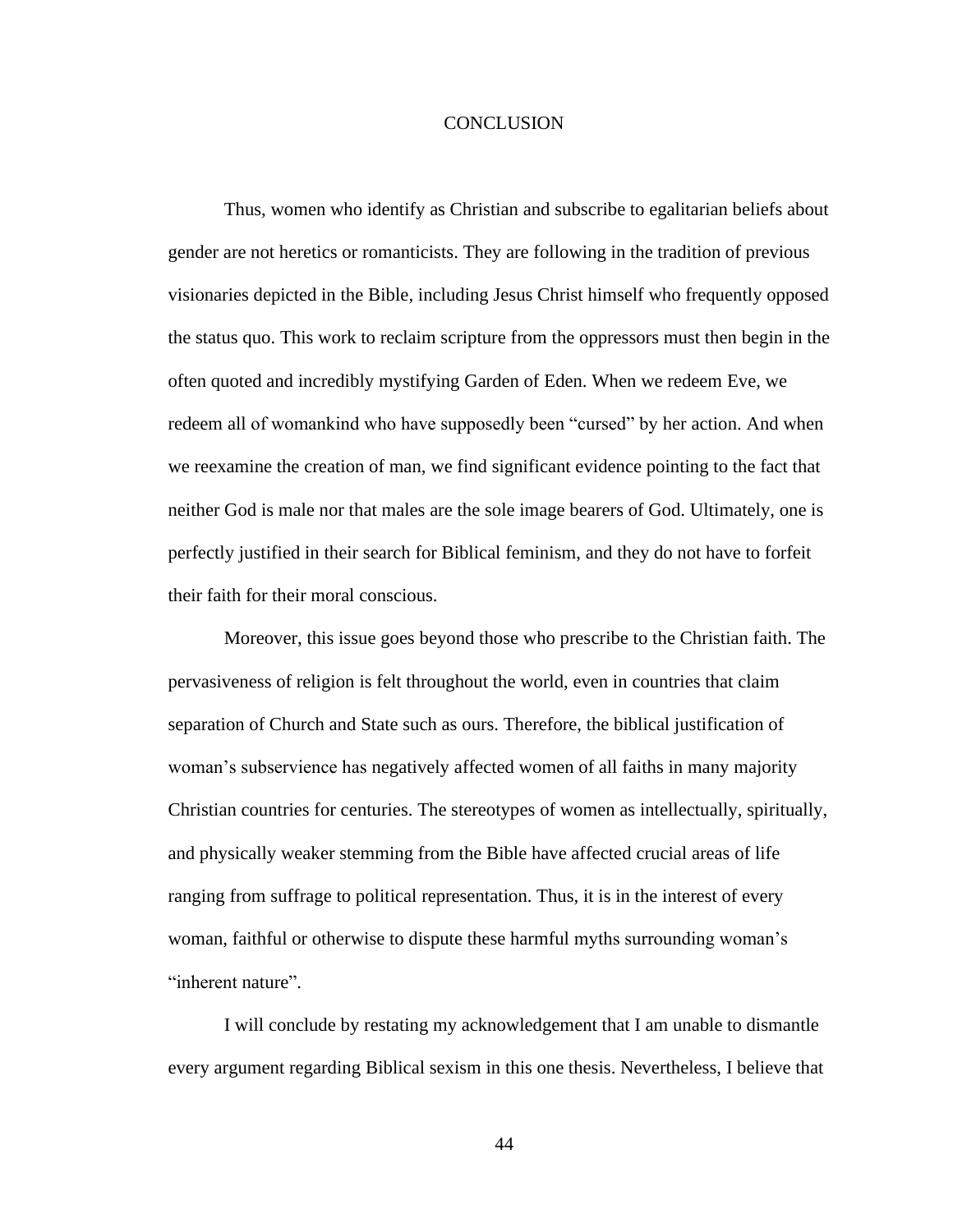every ounce of theological scholarship on women's behalf has incredible value. Ideally, I would hope that the whole of biblical exegesis develops to empower rather than oppress women. However, I am advocating that at the very least, a feminist interpretation of the Bible is no longer deemed heretica. It is crucial to recognize that every individual, including infamous figures of Christian tradition, is subject to bias created by their social, cultural, and political context. Therefore, my interpretation of the events from a liberationist standpoint should hold equal merit to the traditionally patriarchal exegeses of the aforementioned verses.

Furthermore, women are not the only marginalized populations that have historically and systematically been excluded from biblical interpretation. LGBTQ+ individuals, those with disabilities and persons of color have experienced equally, if not greater persecution at the hands of the Church. Thus, I believe it is in the best interest of every Christian to finally listen to those identities who have previously been given little voice to shape theology in order to better understand the world as God intended it and to prevent the numerous injustices committed when our faith is placed in the hands of sheltered white men from centuries ago.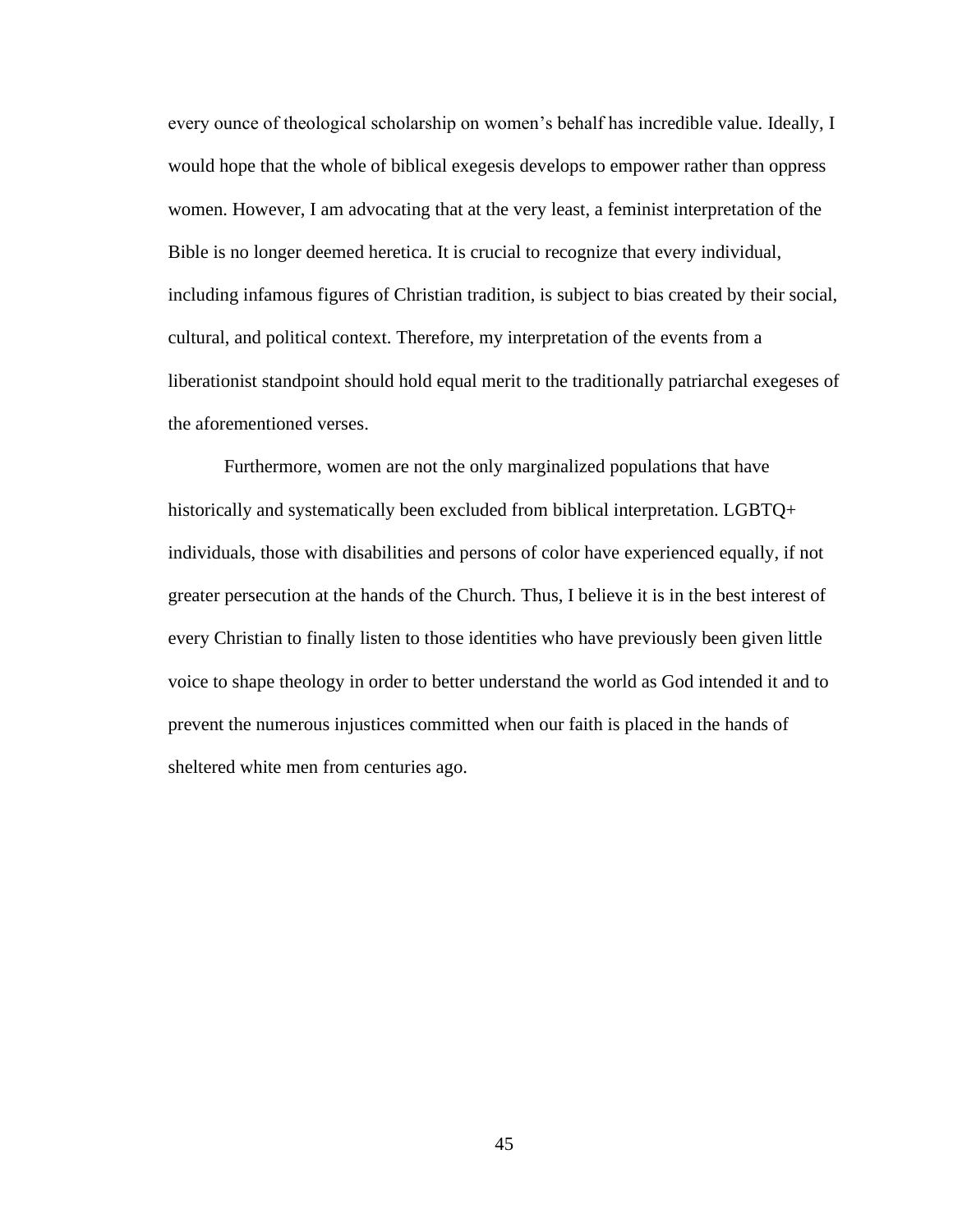#### Works Cited

- Abdallah, Amy F. Davis, and Lisa Graham McMinn. "Fashioned and Formed: The Image of God." *The Book of Womanhood*, 1st ed., The Lutterworth Press, 2015, pp. 25– 31.
- Anderson, Judith. "Listening to Eve." *Touchstone: A Journal of Mere Christianity*, vol. 31, no. 4, July 2018, pp. 22–25.
- Benckhuysen, Amanda W. *The Gospel According to Eve: A History of Women's Interpretation*. IVP Academic, 2019.
- Britannica, The Editors of Encyclopaedia. "limbo". *Encyclopedia Britannica*, 8 Jun. 2017, https://www.britannica.com/topic/limbo-Roman-Catholic-theology. Accessed 26 March 2022.
- Celoria, Heather. "Does 1 Timothy 2 Prohibit Women from Teaching, Leading, and Speaking in the Church?" *Priscilla Papers*, vol. 27, no. 3, Summer 2013, pp. 20– 23.
- Chapman, Cynthia R. "The Breath of Life: Speech, Gender, and Authority in the Garden of Eden." *Journal of Biblical Literature*, vol. 138, no. 2, June 2019, pp. 241–262.
- Compton, Todd. "Was Jesus a Feminist?" *Dialogue: A Journal of Mormon Thought*, vol. 32, no. 4, University of Illinois Press, 1999, pp. 1–17.
- Cornwall, Susannah. "Sex Otherwise: Intersex, Christology, and the Maleness of Jesus." *Journal of Feminist Studies in Religion (Indiana University Press)*, vol. 30, no. 2, Fall 2014, pp. 23–39.
- DeFranza, Megan K. *Sex Difference in Christian Theology: Male, Female, and Intersex in the Image of God*. William B. Eerdmans Publishing Company, 2015.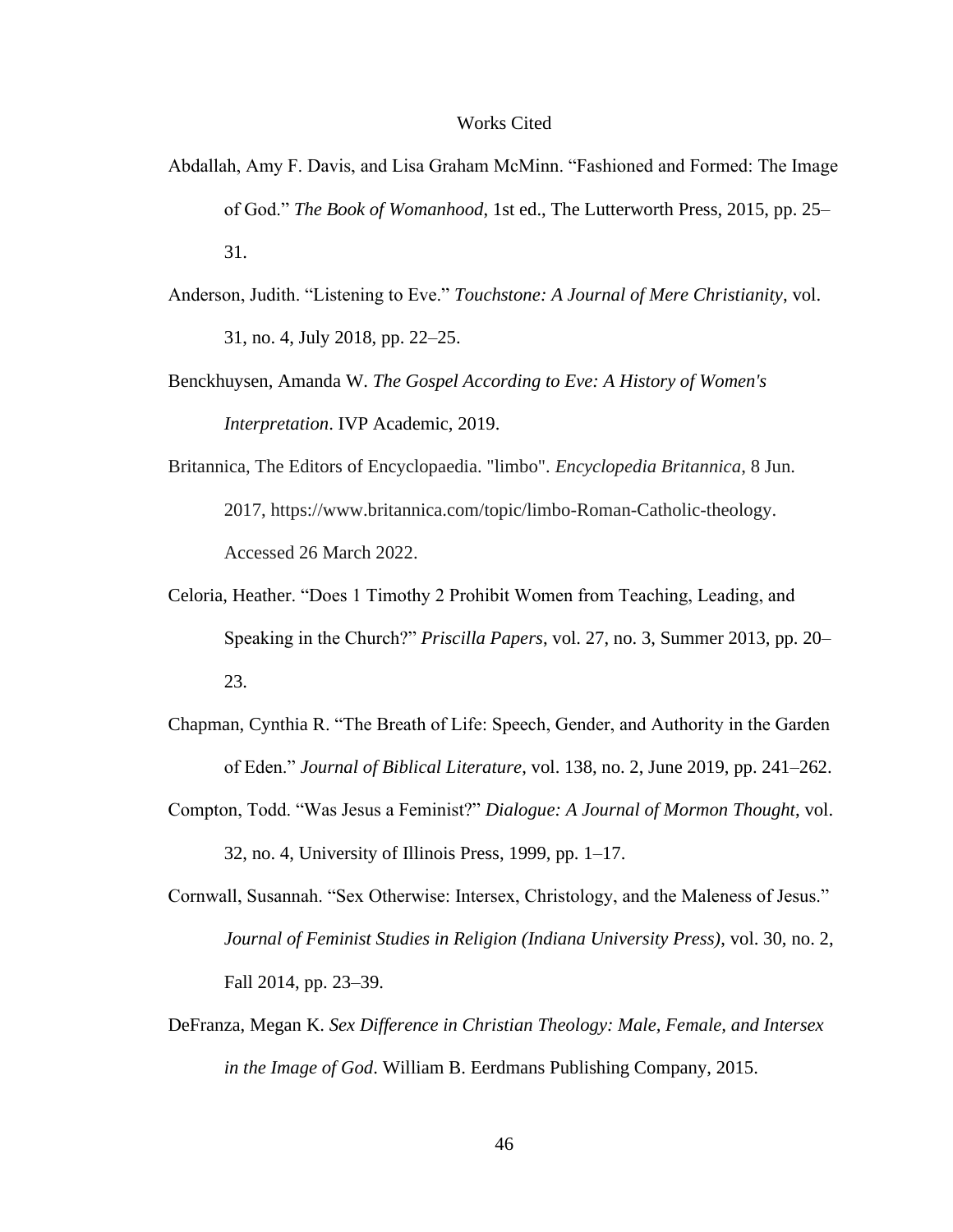- Douglas, Kelly Brown. "Marginalized People, Liberating Perspectives: A Womanist Approach to Biblical Interpretation." *Anglican Theological Review*, vol. 83, no. 1, Wint 2001, pp. 41–47.
- Duquoc, Christian, and Joe Cuneen. "New Approaches to Original Sin." *CrossCurrents*, vol. 28, no. 2, Wiley, 1978, pp. 189–200.
- Ecklund, Elaine Howard. "Catholic Women Negotiate Feminism: A Research Note." *Sociology of Religion*, vol. 64, no. 4, [Oxford University Press, Association for the Sociology of Religion, Inc.], 2003, pp. 515–24.
- Elliot, Julia. "Monstruous Sexuality: Female Monsters Old and New". September 2021, University of South Carolina. Class Lecture.
- Evans, James H. "The Bible: A Text for Outsiders." *We Have Been Believers: An African American Systematic Theology, Second Edition*, 2nd ed., 1517 Media, 2012, pp. 37–60.
- Fitzpatrick, Joseph. "Original Sin or Original Sinfulness?" *New Blackfriars*, vol. 90, no. 1028, Wiley, 2009, pp. 458–73.
- Harrill, J. Albert. "The Use of the New Testament in the American Slave Controversy: A Case History in the Hermeneutical Tension between Biblical Criticism and Christian Moral Debate." *Religion and American Culture: A Journal of Interpretation*, vol. 10, no. 2, [University of California Press, Center for the Study of Religion and American Culture], 2000, pp. 149–86.
- Hiebert, Valerie, and Dennis Hiebert. "Intersex Persons and the Church: Unknown, Unwelcomed, Unwanted Neighbors." *Journal for the Sociological Integration of Religion & Society*, vol. 5, no. 2, Fall 2015, pp. 31–44.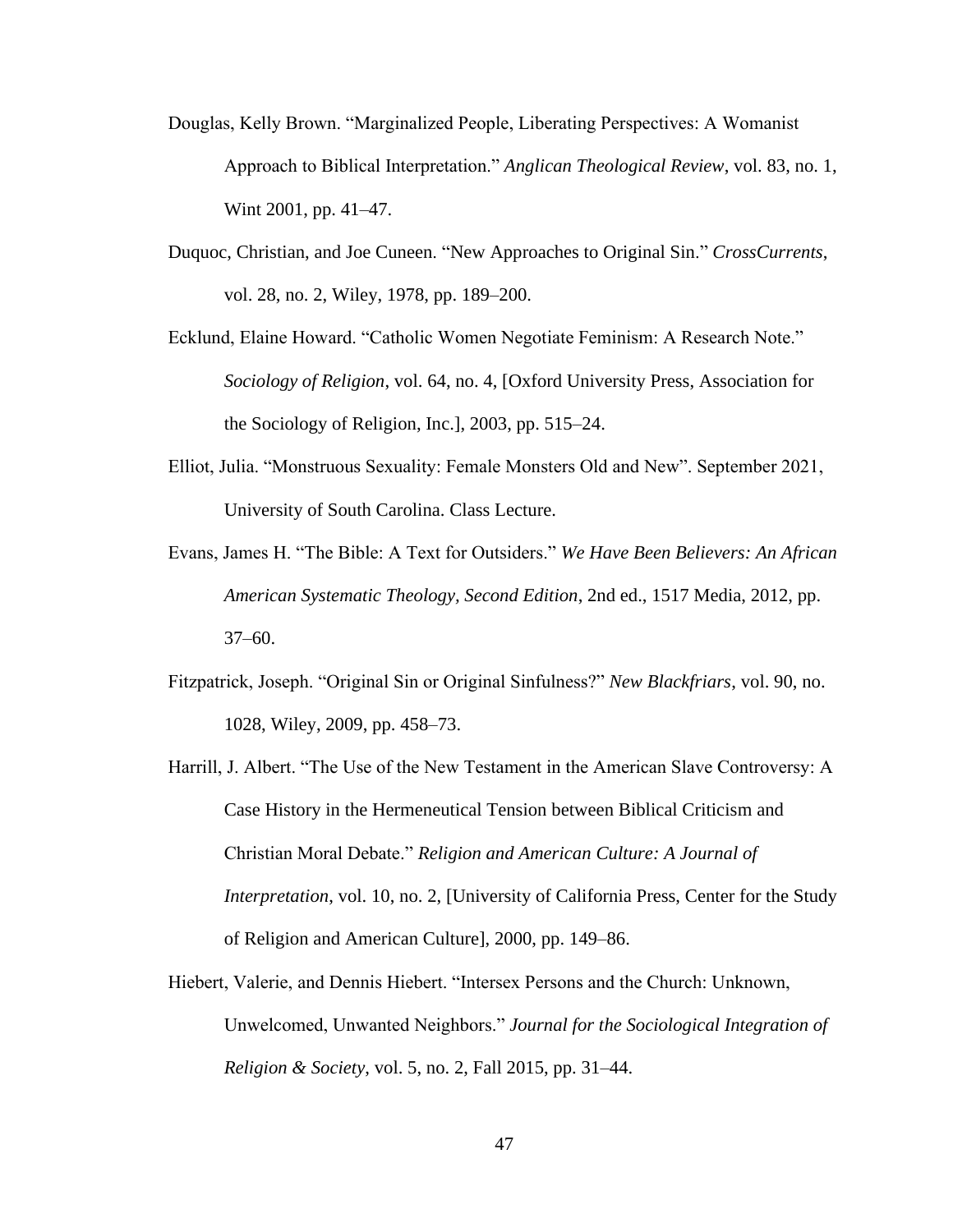- Huber, Lynn R., and Rhiannon Graybill. *The Bible, Gender, and Sexuality: Critical Readings*. 1st ed., Bloomsbury Publishing, 2020.
- Jobling, J'Annine. "Falling in Love Again: Interpreting Transgression and Transgressive Interpretations of Genesis 2-3." *Critical Quarterly*, vol. 47, no. 3, 2005, pp. 79– 89.
- Korsak, Mary Phil. "Eve, Malignant or Maligned." *CrossCurrents*, vol. 44, no. 4, Winter94/95 1994, p. 453.
- Martin, Craig. *A Critical Introduction to the Study of Religion*, Taylor & Francis Group, 2017.
- Martin, Dale B. "The Queer History of Galatians 3:28." *Sex and the Single Savior*, Westminster John Knox Press, Louisville, KY, 2006, pp. 77–90.
- Mathew, Shiju. "Law, Land, and Gender in the Hebrew Bible: A Postcolonial Womanist Reading." *Asia Journal of Theology*, edited by Simon Chan, 2nd ed., vol. 30, Association for Theological Education in South East Asia, Manila, 2016, pp. 177– 192.
- Peppiatt, Lucy. *Unveiling Paul's Women : Making Sense of 1 Corinthians 11:2–16*. Cascade Books, 2018.
- Polinska, Wioleta. "In Woman's Image: An Iconography for God." *Feminist Theology: The Journal of the Britain & Ireland School of Feminist Theology*, vol. 13, no. 1, Sept. 2004, pp. 40–61.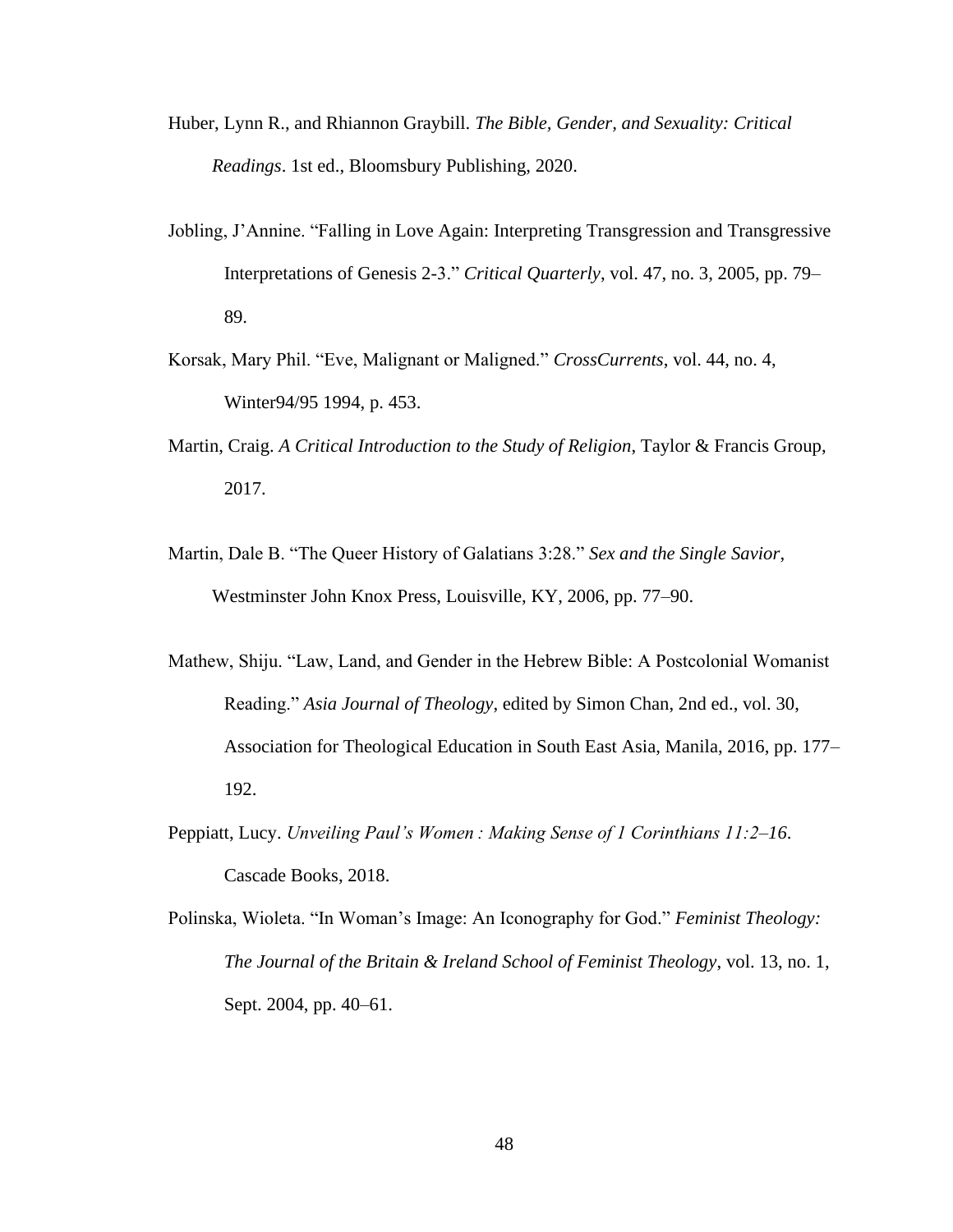- Roded, Ruth. "Jewish and Islamic Religious Feminist Exegesis of the Sacred Books: Adam, Woman and Gender." *Nashim: A Journal of Jewish Women's Studies & Gender Issues*, no. 29, Indiana University Press, 2015, pp. 56–80.
- Rooke, Deborah W. "Feminist Criticism of the Old Testament: Why Bother?" *Feminist Theology: The Journal of the Britain & Ireland School of Feminist Theology*, vol. 15, no. 2, Jan. 2007, pp. 160–174.
- Ruether, Rosemary Radford. "Sexism and Misogyny in the Christian Tradition: Liberating Alternatives." *Buddhist-Christian Studies*, vol. 34, 2014, pp. 83–94.
- Ruether, Rosemary Radford. "The Feminist Critique in Religious Studies." *Soundings: An Interdisciplinary Journal*, vol. 100, no. 2, Penn State University Press, 2017, pp. 89–103.
- Schwark, McKenzie. "Avenging Eve." *Bitch Magazine: Feminist Response to Pop Culture*, no. 89, Winter 2021, pp. 44–47.
- Setyawan, Yusak B. "Questioning Patriarchal Models of God in Christianity : Toward Cultural Transformation from Patriarchal Culture to Egalitarian Relationship Between Women and Men." *Asia Journal of Theology*, vol. 30, no. 1, Apr. 2016, pp. 48–63.
- Shaner, Katherine A. "Feminist Biblical Interpretation." *The Oxford Handbook of New Testament, Gender, and Sexuality*, by Benjamin H. Dunning, Oxford University Press, 2019, pp. 19–38.
- Shapira, Amnon. "On Woman's Equal Standing in the Bible—A Sketch: A Feminist Re-Reading of the Hebrew Bible: A Typological View." *Hebrew Studies*, vol. 51, National Association of Professors of Hebrew (NAPH), 2010, pp. 7–42.